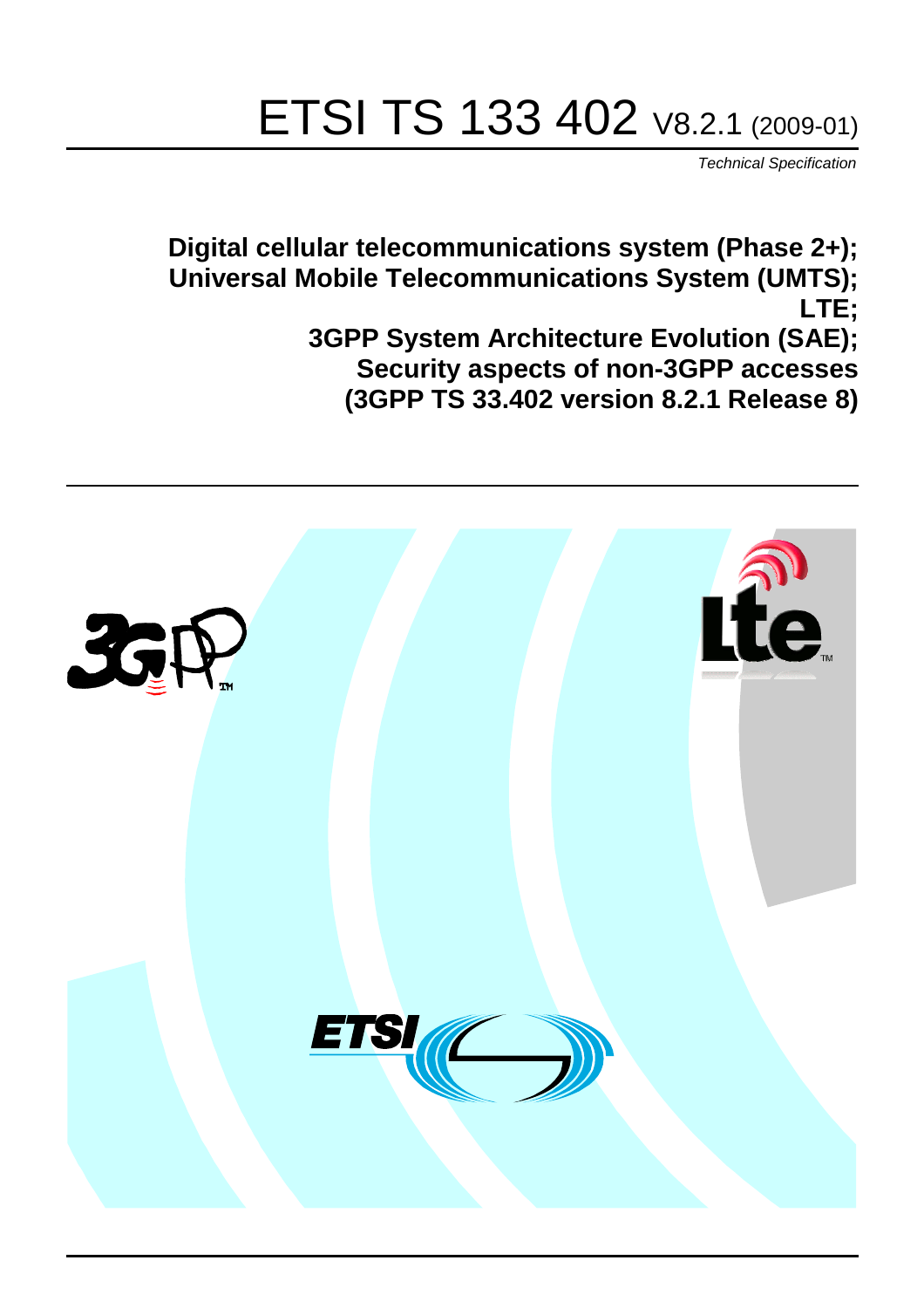Reference RTS/TSGS-0333402v821

Keywords GSM, LTE, SECURITY, UMTS

#### *ETSI*

#### 650 Route des Lucioles F-06921 Sophia Antipolis Cedex - FRANCE

Tel.: +33 4 92 94 42 00 Fax: +33 4 93 65 47 16

Siret N° 348 623 562 00017 - NAF 742 C Association à but non lucratif enregistrée à la Sous-Préfecture de Grasse (06) N° 7803/88

#### *Important notice*

Individual copies of the present document can be downloaded from: [http://www.etsi.org](http://www.etsi.org/)

The present document may be made available in more than one electronic version or in print. In any case of existing or perceived difference in contents between such versions, the reference version is the Portable Document Format (PDF). In case of dispute, the reference shall be the printing on ETSI printers of the PDF version kept on a specific network drive within ETSI Secretariat.

Users of the present document should be aware that the document may be subject to revision or change of status. Information on the current status of this and other ETSI documents is available at <http://portal.etsi.org/tb/status/status.asp>

If you find errors in the present document, please send your comment to one of the following services: [http://portal.etsi.org/chaircor/ETSI\\_support.asp](http://portal.etsi.org/chaircor/ETSI_support.asp)

#### *Copyright Notification*

No part may be reproduced except as authorized by written permission. The copyright and the foregoing restriction extend to reproduction in all media.

> © European Telecommunications Standards Institute 2009. All rights reserved.

**DECT**TM, **PLUGTESTS**TM, **UMTS**TM, **TIPHON**TM, the TIPHON logo and the ETSI logo are Trade Marks of ETSI registered for the benefit of its Members.

**3GPP**TM is a Trade Mark of ETSI registered for the benefit of its Members and of the 3GPP Organizational Partners. **LTE**™ is a Trade Mark of ETSI currently being registered

for the benefit of its Members and of the 3GPP Organizational Partners.

**GSM**® and the GSM logo are Trade Marks registered and owned by the GSM Association.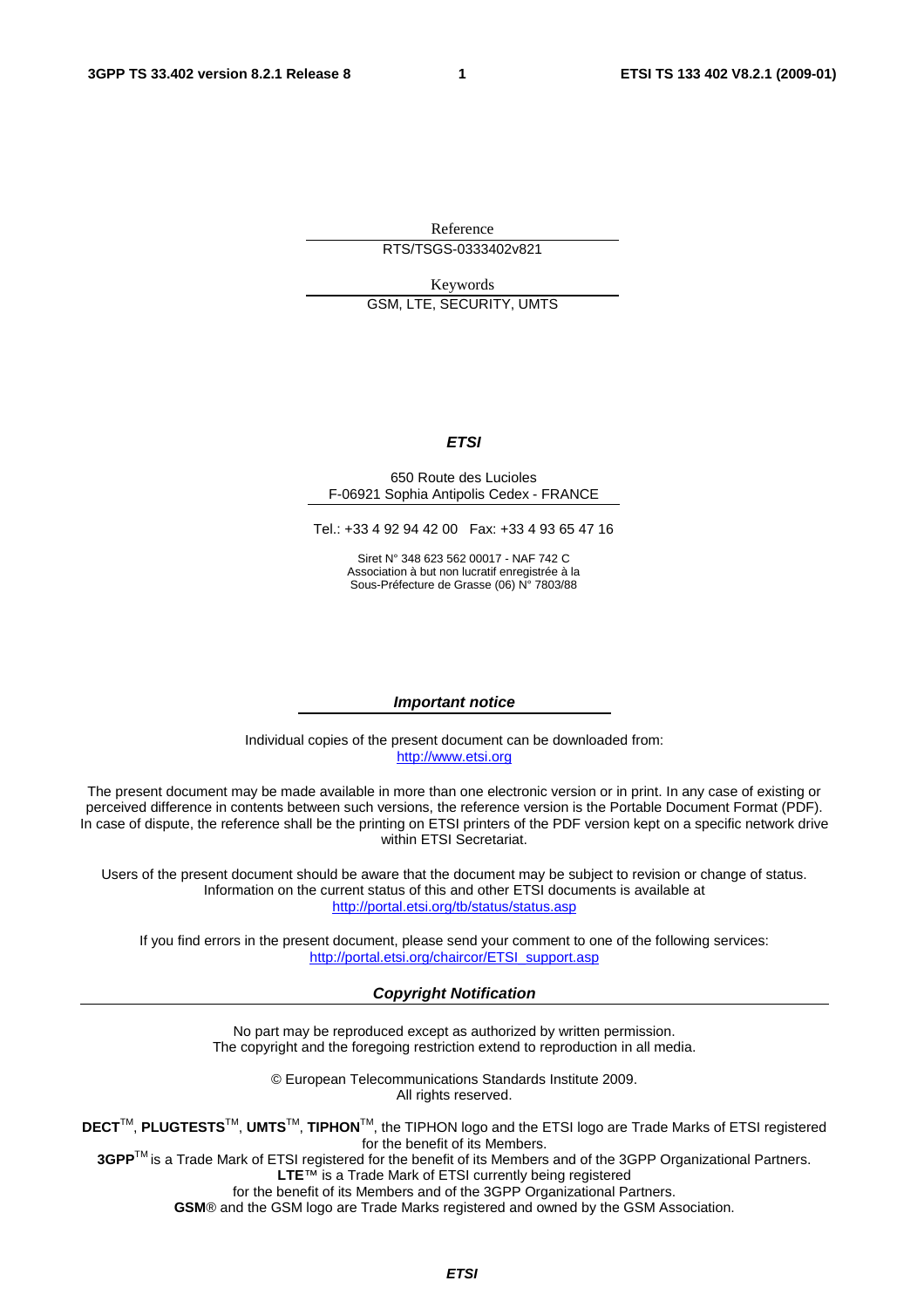# Intellectual Property Rights

IPRs essential or potentially essential to the present document may have been declared to ETSI. The information pertaining to these essential IPRs, if any, is publicly available for **ETSI members and non-members**, and can be found in ETSI SR 000 314: *"Intellectual Property Rights (IPRs); Essential, or potentially Essential, IPRs notified to ETSI in respect of ETSI standards"*, which is available from the ETSI Secretariat. Latest updates are available on the ETSI Web server ([http://webapp.etsi.org/IPR/home.asp\)](http://webapp.etsi.org/IPR/home.asp).

Pursuant to the ETSI IPR Policy, no investigation, including IPR searches, has been carried out by ETSI. No guarantee can be given as to the existence of other IPRs not referenced in ETSI SR 000 314 (or the updates on the ETSI Web server) which are, or may be, or may become, essential to the present document.

# Foreword

This Technical Specification (TS) has been produced by ETSI 3rd Generation Partnership Project (3GPP).

The present document may refer to technical specifications or reports using their 3GPP identities, UMTS identities or GSM identities. These should be interpreted as being references to the corresponding ETSI deliverables.

The cross reference between GSM, UMTS, 3GPP and ETSI identities can be found under [http://webapp.etsi.org/key/queryform.asp.](http://webapp.etsi.org/key/queryform.asp)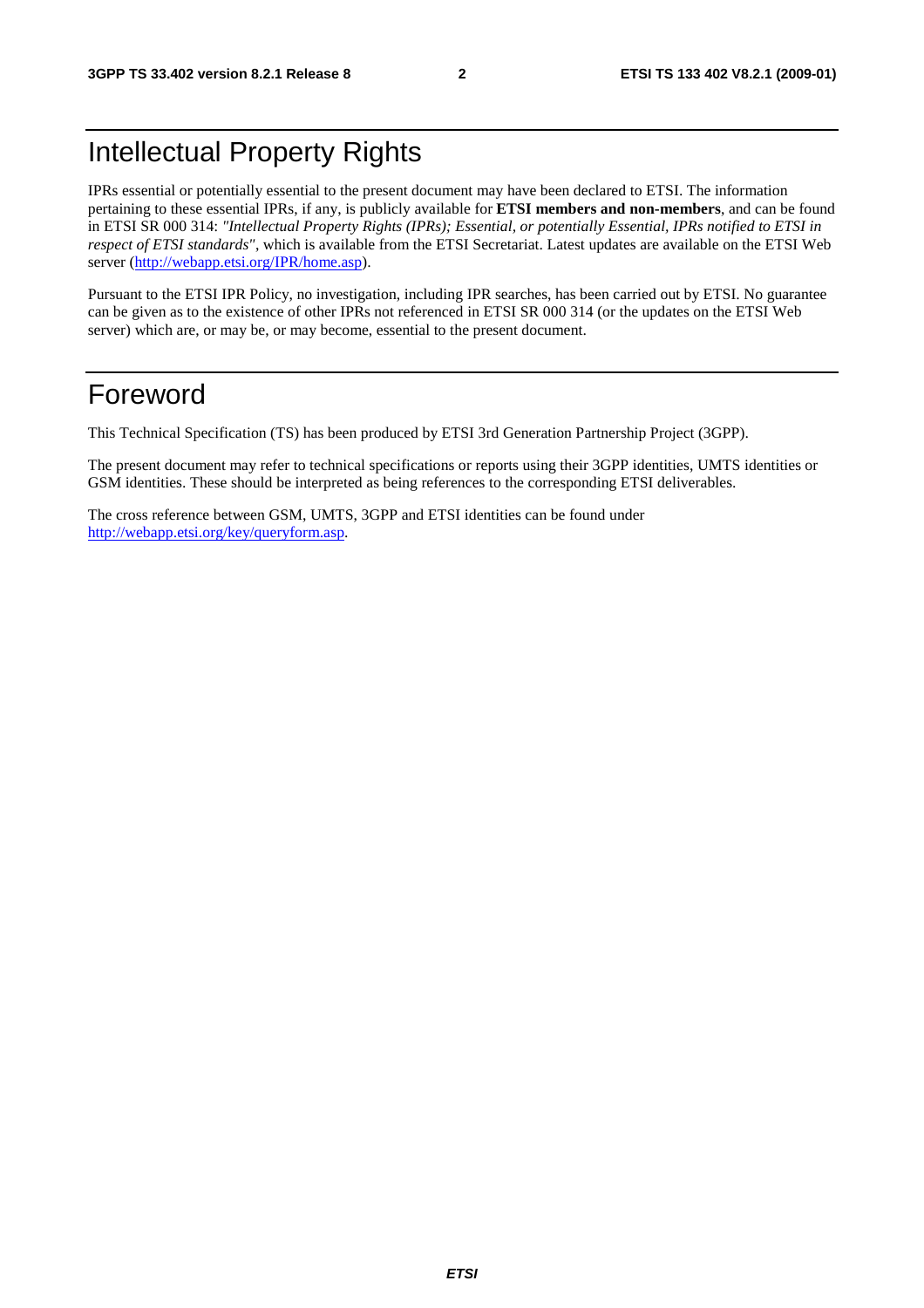$\mathbf{3}$ 

# Contents

| 1                          |  |  |  |  |  |
|----------------------------|--|--|--|--|--|
| 2                          |  |  |  |  |  |
| 3                          |  |  |  |  |  |
| 3.1                        |  |  |  |  |  |
| 3.2<br>3.3                 |  |  |  |  |  |
| 3.4                        |  |  |  |  |  |
| 4                          |  |  |  |  |  |
| 4.1                        |  |  |  |  |  |
| 4.2                        |  |  |  |  |  |
| 4.3                        |  |  |  |  |  |
| 5                          |  |  |  |  |  |
| 5.1                        |  |  |  |  |  |
| 5.1.1<br>5.1.2             |  |  |  |  |  |
| 5.2                        |  |  |  |  |  |
| 5.3                        |  |  |  |  |  |
| 6                          |  |  |  |  |  |
| 6.1                        |  |  |  |  |  |
| 6.2                        |  |  |  |  |  |
| 6.3                        |  |  |  |  |  |
| 6.4                        |  |  |  |  |  |
| 7                          |  |  |  |  |  |
| 7.1                        |  |  |  |  |  |
| 7.2                        |  |  |  |  |  |
| 7.2.1<br>7.2.1.1           |  |  |  |  |  |
| 7.2.1.2                    |  |  |  |  |  |
| 7.2.1.2.1                  |  |  |  |  |  |
| 7.2.1.2.2                  |  |  |  |  |  |
| 7.2.1.2.3                  |  |  |  |  |  |
| 7.2.1.2.3.1                |  |  |  |  |  |
| 7.2.1.2.3.2<br>7.2.1.2.3.3 |  |  |  |  |  |
| 7.2.1.2.4                  |  |  |  |  |  |
| 7.2.1.3                    |  |  |  |  |  |
| 7.2.1.3.1                  |  |  |  |  |  |
| 7.2.1.3.2                  |  |  |  |  |  |
| 7.2.1.4                    |  |  |  |  |  |
| 7.2.1.5<br>7.2.2           |  |  |  |  |  |
| 7.3                        |  |  |  |  |  |
|                            |  |  |  |  |  |
| 8<br>8.1                   |  |  |  |  |  |
| 8.2                        |  |  |  |  |  |
| 8.2.1                      |  |  |  |  |  |
| 8.2.2                      |  |  |  |  |  |
| 8.2.3                      |  |  |  |  |  |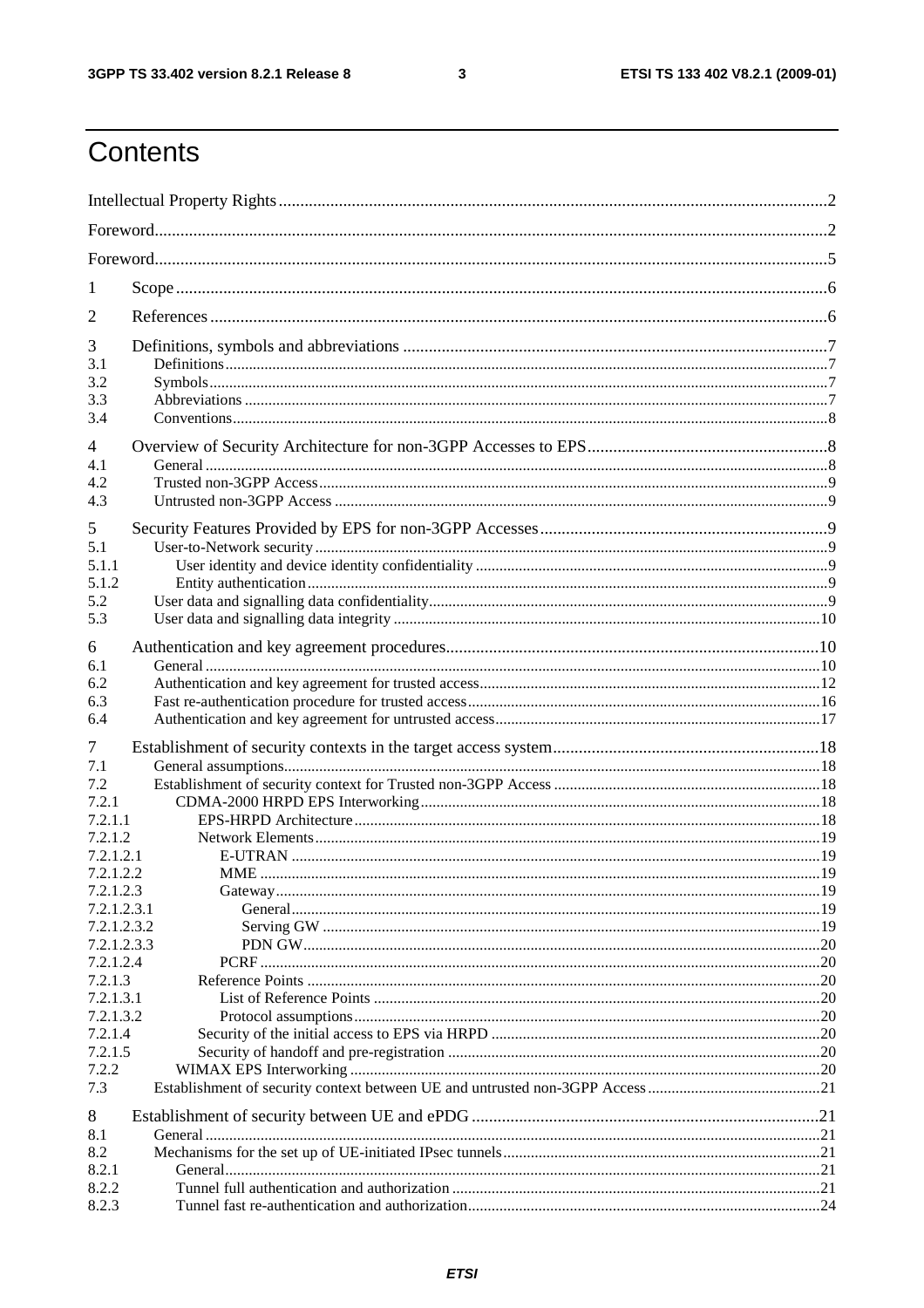$\overline{\mathbf{4}}$ 

| 8.2.4     |                                                                                    |  |
|-----------|------------------------------------------------------------------------------------|--|
| 8.2.5     |                                                                                    |  |
| 8.2.5.1   |                                                                                    |  |
| 8.2.5.2   |                                                                                    |  |
| 8.2.5.3   |                                                                                    |  |
| 9         |                                                                                    |  |
| 9.1       |                                                                                    |  |
| 9.2       |                                                                                    |  |
| 9.2.1     |                                                                                    |  |
| 9.2.1.1   |                                                                                    |  |
| 9.2.1.2   |                                                                                    |  |
| 9.2.1.2.1 |                                                                                    |  |
| 9.2.1.2.2 |                                                                                    |  |
| 9.2.1.2.3 |                                                                                    |  |
| 9.2.1.2.4 |                                                                                    |  |
| 9.2.2     |                                                                                    |  |
| 9.2.2.1   |                                                                                    |  |
| 9.2.2.2   |                                                                                    |  |
| 9.2.2.2.1 |                                                                                    |  |
| 9.2.2.2.2 |                                                                                    |  |
| 9.2.2.3   |                                                                                    |  |
| 9.3       |                                                                                    |  |
| 9.3.1     |                                                                                    |  |
| 9.3.1.1   |                                                                                    |  |
| 9.3.1.2   |                                                                                    |  |
| 9.3.1.3   |                                                                                    |  |
|           |                                                                                    |  |
| 10        | Security interworking between 3GPP access networks and non-3GPP access networks 36 |  |
| 10.1      |                                                                                    |  |
| 10.2      |                                                                                    |  |
| 10.2.1    |                                                                                    |  |
| 10.2.1.1  |                                                                                    |  |
| 10.2.1.2  |                                                                                    |  |
| 10.2.2    |                                                                                    |  |
| 10.2.2.1  |                                                                                    |  |
| 10.2.2.2  |                                                                                    |  |
| 11        |                                                                                    |  |
| 12        |                                                                                    |  |
| 12.1      |                                                                                    |  |
|           |                                                                                    |  |
|           | <b>Annex A (normative):</b>                                                        |  |
| A.1       |                                                                                    |  |
| A.2       |                                                                                    |  |
|           | <b>Annex B</b> (informative):                                                      |  |
|           |                                                                                    |  |
|           |                                                                                    |  |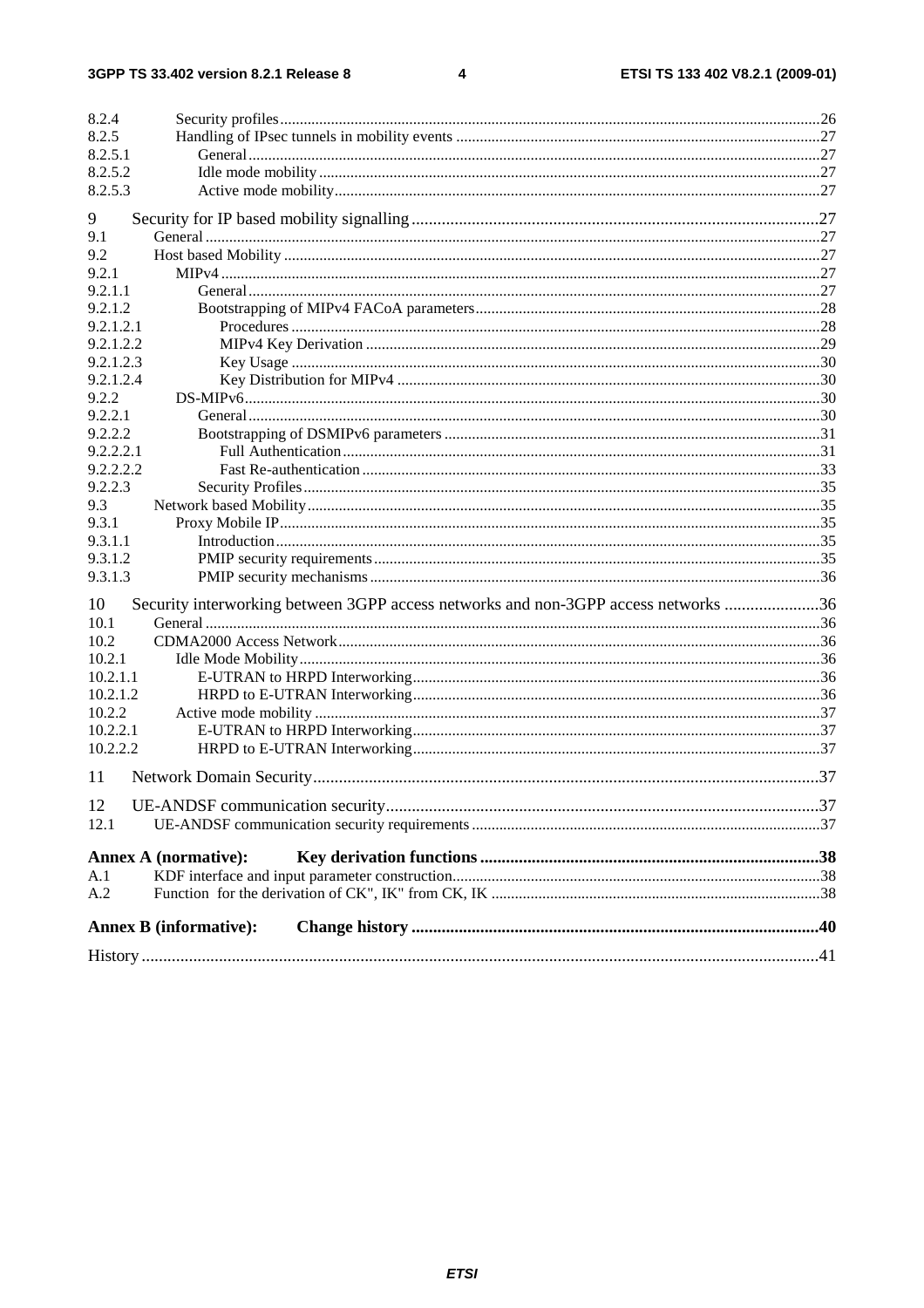# Foreword

This Technical Specification has been produced by the 3<sup>rd</sup> Generation Partnership Project (3GPP).

The contents of the present document are subject to continuing work within the TSG and may change following formal TSG approval. Should the TSG modify the contents of the present document, it will be re-released by the TSG with an identifying change of release date and an increase in version number as follows:

Version x.y.z

where:

- x the first digit:
	- 1 presented to TSG for information;
	- 2 presented to TSG for approval;
	- 3 or greater indicates TSG approved document under change control.
- y the second digit is incremented for all changes of substance, i.e. technical enhancements, corrections, updates, etc.
- z the third digit is incremented when editorial only changes have been incorporated in the document.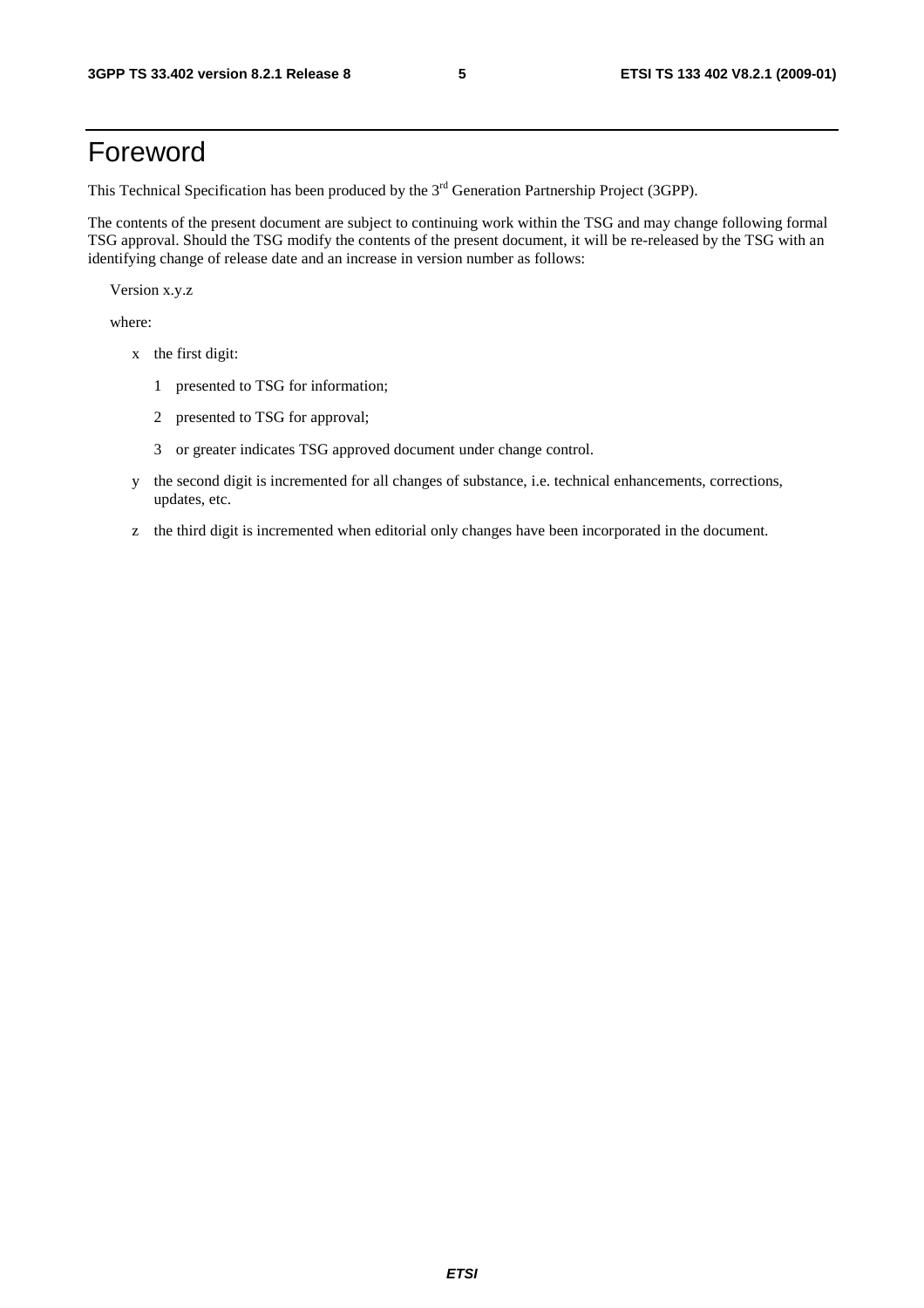# 1 Scope

The present document specifies the security architecture, i.e., the security feature groups and the security mechanisms performed during inter working between non-3GPP accesses and the Evolved Packet System (EPS).

# 2 References

The following documents contain provisions which, through reference in this text, constitute provisions of the present document.

- References are either specific (identified by date of publication, edition number, version number, etc.) or non-specific.
- For a specific reference, subsequent revisions do not apply.
- For a non-specific reference, the latest version applies. In the case of a reference to a 3GPP document (including a GSM document), a non-specific reference implicitly refers to the latest version of that document *in the same Release as the present document*.
- [1] 3GPP TR 21.905: "Vocabulary for 3GPP Specifications".
- [2] IETF RFC 4877: "Mobile IPv6 Operation with IKEv2 and the Revised IPsec Architecture".
- [3] IETF RFC 4306: "Internet Key Exchange (IKEv2) Protocol".
- [4] draft-ietf-dime-mip6-split-06.txt: "Diameter Mobile IPv6: Support for Home Agent to Diameter Server Interaction".
- [5] 3GPP TS 23.402: "Architecture enhancements for non-3GPP accesses".
- [6] 3GPP TS 33.210: "3G security; Network Domain Security (NDS); IP network layer security".
- [7] IETF RFC 4187 (January 2006): "Extensible Authentication Protocol Method for 3rd Generation Authentication and Key Agreement (EAP-AKA)".
- [8] 3GPP TS 23.003: "Numbering, addressing and identification".
- [9] 3GPP TS 33.234: "3G: security; Wireless Local Area Network (WLAN) interworking security".
- [10] IETF RFC 4072 (August 2005): "Diameter Extensible Authentication Protocol (EAP) Application".
- [11] 3GPP TS 33.102: "3G security; Security architecture".
- [12] 3GPP TS 33.310: "Network Domain Security (NDS); Authentication Framework (AF)".
- [13] 3GPP TS 23.401: "General Packet Radio Service (GPRS) enhancements for Evolved Universal Terrestrial Radio Access Network (E-UTRAN) access".
- [14] 3GPP TS 23.203: "Policy and charging control architecture".
- [15] 3GPP TS 36.300: "Evolved Universal Terrestrial Radio Access (E-UTRA) and Evolved Universal Terrestrial Radio Access (E-UTRAN); Overall description; Stage 2".
- [16] 3GPP TS 33.401: "3GPP System Architecture Evolution (SAE); Security Architecture".
- [17] IETF RFC 3344: "IP Mobility Support for IPv4".
- [18] IETF RFC 4555: "IKEv2 Mobility and Multihoming Protocol (MOBIKE)".
- [19] IETF Internet-Draft, draft-ietf-hokey-emsk-hierarchy-07: 'Specification for the Derivation of Root Keys from an Extended Master Session Key (EMSK)", work in Progress.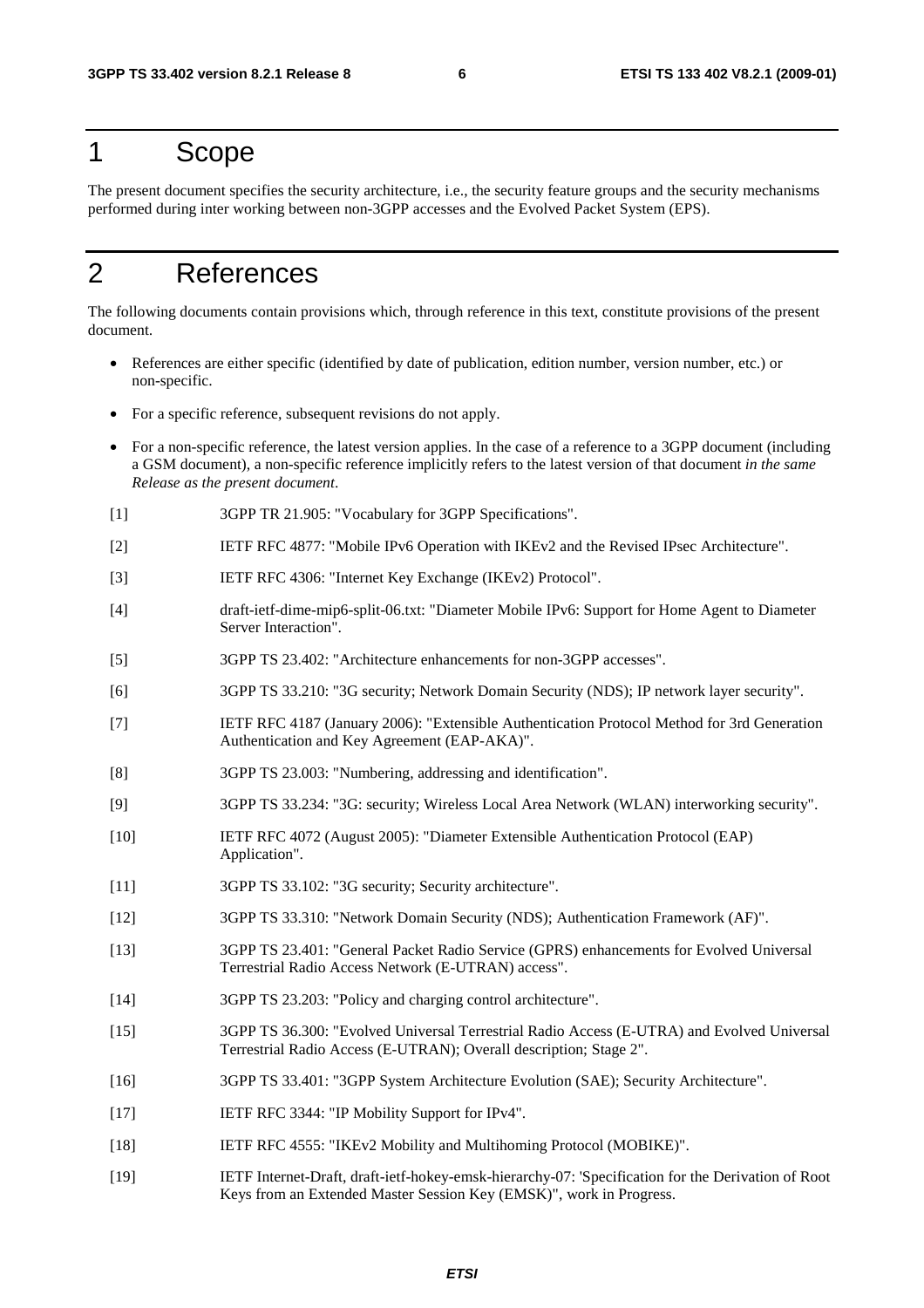- [20] 3GPPP TS 24.303: "Mobility Management based on Dual-Stack Mobile IPv6; Stage 3".
- [21] IETF RFC 4433: "Mobile IPv4 Dynamic Home Agent (HA) Assignment".
- [22] 3GPP TS 24.302: "Access to the 3GPP Evolved Packet Core (EPC) via non-3GPP access networks; Stage 3; (Release 8) ".
- [23] IETF Internet-Draft, draft-arkko-eap-aka-kdf-09: "Improved Extensible Authentication Protocol Method for 3rd Generation Authentication and Key Agreement (EAP-AKA') ", work in Progress
- [24] 3GPP TS 33.222: "Generic Authentication Architecture (GAA); Access to network application functions using Hypertext Transfer Protocol over Transport Layer Security (HTTPS)"

# 3 Definitions, symbols and abbreviations

# 3.1 Definitions

For the purposes of the present document, the terms and definitions given in TR 21.905 [1] and the following apply. A term defined in the present document takes precedence over the definition of the same term, if any, in TR 21.905 [1].

**IPsec Security Association (IPsec SA):** A unidirectional logical connection created for security purposes. All traffic traversing an IPsec SA is provided the same security protection. The IPsec SA itself is a set of parameters to define security protection between two entities. An IPsec SA includes the cryptographic algorithms, the keys, the duration of the keys, and other parameters.

## 3.2 Symbols

For the purposes of the present document, the following symbols apply:

| S <sub>2</sub> a | This interface is defined in TS 23.402 [05]. |
|------------------|----------------------------------------------|
| S7a              | Interface between a PCRF and a HRPD PDSN     |
| S101             | Interface between a MME and a HRPD AN        |
| S <sub>103</sub> | Interface between a SGW and a HRPD PDSN      |

## 3.3 Abbreviations

For the purposes of the present document, the abbreviations given in TR 21.905 [1] and the following apply. An abbreviation defined in the present document takes precedence over the definition of the same abbreviation, if any, in TR 21.905 [1].

| AAA                 | <b>Authentication Authorisation Accounting</b>                |
|---------------------|---------------------------------------------------------------|
| <b>AES</b>          | <b>Advanced Encryption Standard</b>                           |
| AKA                 | Authentication and Key Agreement                              |
| <b>ANDSF</b>        | Access Network Discovery and Selection Function               |
| DSMIP <sub>v6</sub> | Dual-Stack MIPv6                                              |
| EAP                 | Extensible Authentication Protocol                            |
| <b>EPC</b>          | <b>Evolved Packet Core</b>                                    |
| ePDG                | Evolved Packet Data Gateway                                   |
| <b>EPS</b>          | <b>Evolved Packet System</b>                                  |
| <b>ESP</b>          | <b>Encapsulating Security Payload</b>                         |
| <b>E-UTRAN</b>      | <b>Evolved UTRAN</b>                                          |
| IKE <sub>v2</sub>   | Internet Key Exchange Version 2                               |
| <b>IPsec</b>        | IP security protocols, algorithms, and key management methods |
| LMA                 | Local Mobility Anchor                                         |
| <b>MAG</b>          | Mobile Access Gateway                                         |
| MIP <sub>v4</sub>   | Mobile IP version 4                                           |
| MIP <sub>v</sub> 6  | Mobile IP version 6                                           |
| <b>MME</b>          | <b>Mobility Management Entity</b>                             |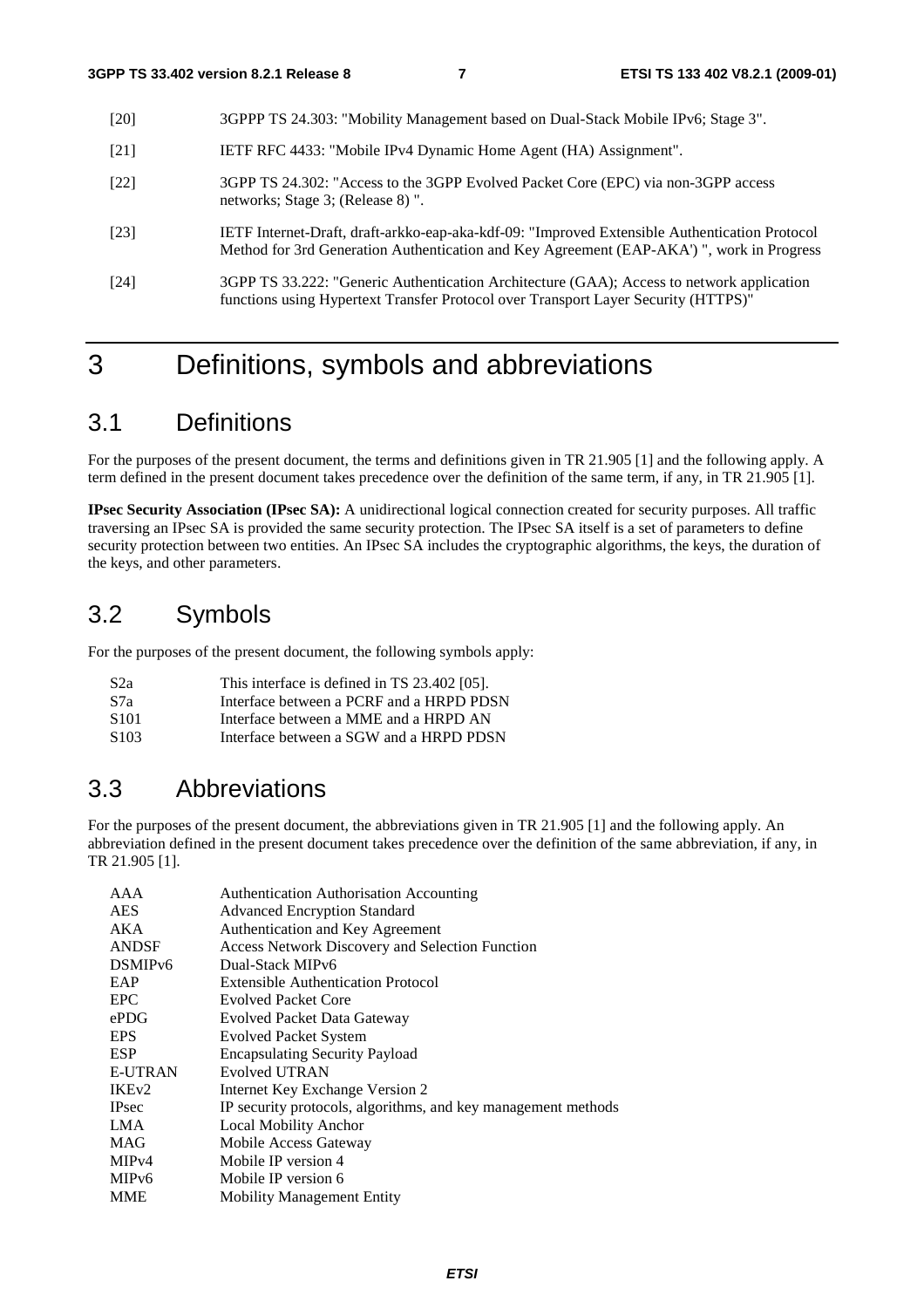| <b>NDS</b>              | <b>Network Domain Security</b>       |
|-------------------------|--------------------------------------|
| NDS/IP                  | NDS for IP based protocols           |
| PMIP/PMIP <sub>v6</sub> | Proxy Mobile IP version 6            |
| SΑ                      | Security Association                 |
| <b>UICC</b>             | Universal Integrated Circuit Card    |
| <b>USIM</b>             | Universal Subscriber Identity Module |

## 3.4 Conventions

All data variables in the present document are presented with the most significant substring on the left hand side and the least significant substring on the right hand side. A substring may be a bit, byte or other arbitrary length bitstring. Where a variable is broken down into a number of substrings, the leftmost (most significant) substring is numbered 0, the next most significant is numbered 1, and so on through to the least significant.

# 4 Overview of Security Architecture for non-3GPP Accesses to EPS

## 4.1 General

The following subclauses outline an overview of the security architecture for trusted and untrusted non-3GPP accesses to connect to 3GPP EPS. It outlines the needed security features to connect such a non-3GPP access to the 3GPP EPS. Non-3GPP access specific security is outside the scope of the present document.

Figure 4.1-1 gives an overview of the security architecture of a typical non-3GPP access while connected to the 3GPP EPC.



**Figure 4.1-1: Security Architecture of Non-3GPP Access and 3GPP EPS** 

Five security feature groups are defined. Each of these feature groups accomplishes certain security objectives:

- **Network access security (I):** the set of security features that provide users with secure access to services while terminated at 3GPP EPC. Radio Access protection is a non-3GPP access specific and outside the scope of the present document.
- **Network domain security (II):** the set of security features that enable nodes to securely exchange signaling data, and protect against attacks on the wireline network.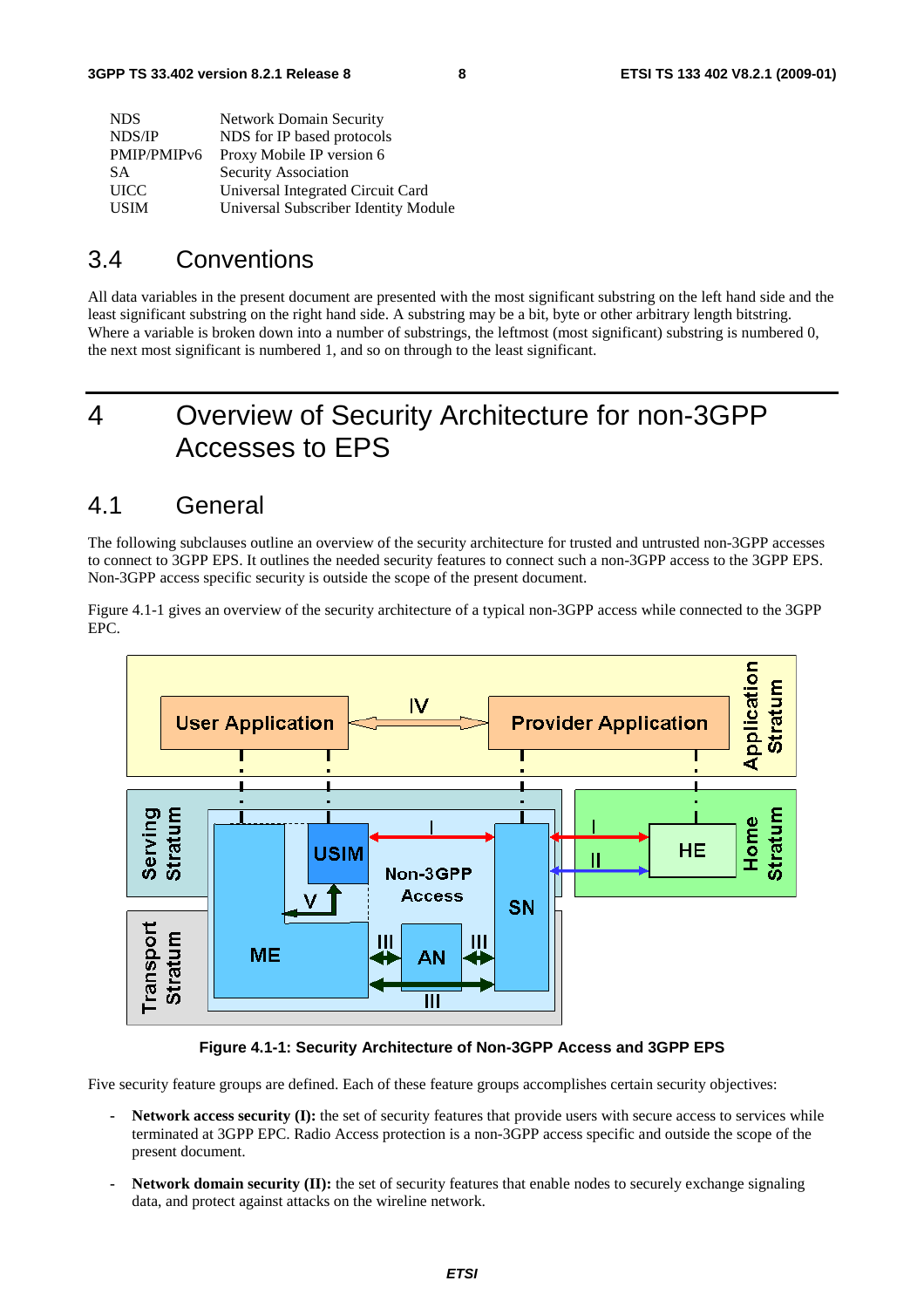- **Non-3GPP domain security (III):** the set of security features are a non-3GPP access specific and outside the scope of the present document.
- **Application domain security (IV):** the set of security features that enable applications in the user and in the provider domain to securely exchange messages.
- User domain security (V): the set of security features that secure access to the mobile station.

# 4.2 Trusted non-3GPP Access

When all of the security feature groups are considered sufficiently secure by the home operator, the non-3GPP access is identified as a trusted non-3GPP access for that operator.

## 4.3 Untrusted non-3GPP Access

When one or more of the security feature groups is considered not sufficiently secure by the home operator, the non-3GPP access is identified as an untrusted non-3GPP access for that operator.

# 5 Security Features Provided by EPS for non-3GPP Accesses

## 5.1 User-to-Network security

## 5.1.1 User identity and device identity confidentiality

User identity confidentiality for procedures between the UE and the Evolved Packet Core is provided as defined in clauses 6, 8 and 9 of the present document.

The protection of user identity confidentiality at the non-3GPP access network level is outside the scope of 3GPP specifications.

Device identity confidentiality is outside the scope of 3GPP specifications.

## 5.1.2 Entity authentication

Entity authentication is provided as defined in clauses 6, 8 and 9 of the present document.

## 5.2 User data and signalling data confidentiality

Signaling data confidentiality between the UE and an entity in the Evolved Packet Core is provided as defined in clauses 6, 8 and 9 of the present document.

The establishment of security contexts for user data and signaling data confidentiality between the UE and an entity in a non-3GPP access network is defined in clause 7 of the present document. The detailed definition of the corresponding confidentiality mechanisms is, however, outside the scope of 3GPP specifications.

Signaling data confidentiality between an entity in the non-3GPP access network and an entity in the Evolved Packet Core, or between two entities in the Evolved Packet Core, is provided as defined in clause 11 (Network Domain Security) of the present document.

User data and signaling data confidentiality between two entities in a non-3GPP access network is outside the scope of 3GPP specifications.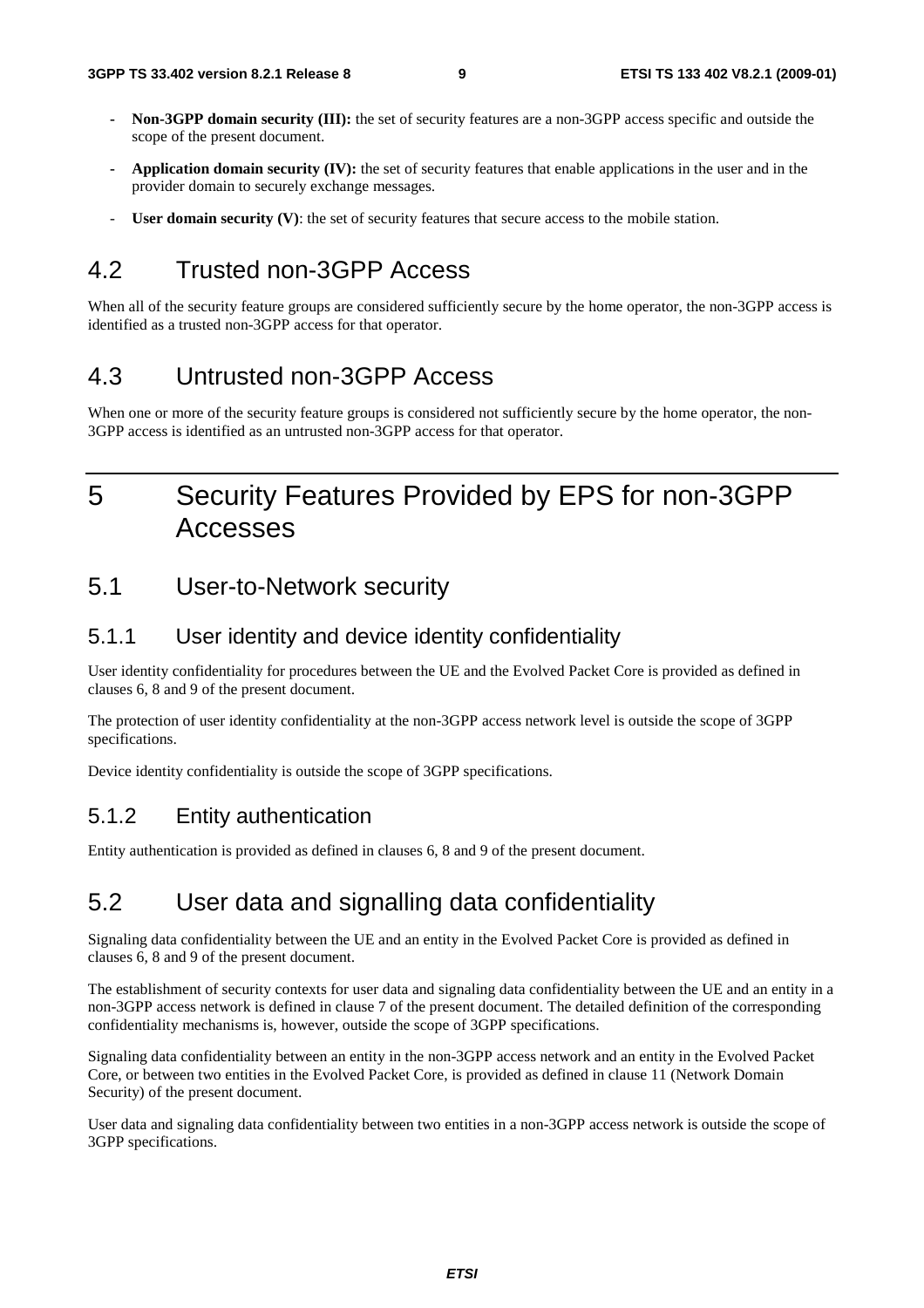# 5.3 User data and signalling data integrity

Signaling data integrity between the UE and an entity in the Evolved Packet Core is provided as defined in clauses 6, 8 and 9 of the present document.

The establishment of security contexts for user data and signaling data integrity between the UE and an entity in a non-3GPP access network is defined in clause 7 of the present document. The detailed definition of the corresponding integrity mechanisms is, however, outside the scope of 3GPP specifications.

Signaling data integrity between an entity in the non-3GPP access network and an entity in the Evolved Packet Core, or between two entities in the Evolved Packet Core, is provided as defined in clause 11 (Network Domain Security) of the present document.

User data and signaling data integrity between two entities in a non-3GPP access network is outside the scope of 3GPP specifications.

# 6 Authentication and key agreement procedures

## 6.1 General

Access authentication for non-3GPP access in EPS shall be based on EAP-AKA [7] or on EAP-AKA' [23]. The EAP server for EAP-AKA and EAP-AKA' shall be the 3GPP AAA server residing in the EPC.

The UE and 3GPP AAA server shall implement both EAP-AKA and EAP-AKA'. It is specified in this specification in which cases EAP-AKA and EAP-AKA' respectively shall be used.

If the terminal supports 3GPP access capabilities, the credentials used with EAP-AKA and EAP-AKA' shall reside on the UICC.

If the terminal does not support 3GPP access capabilities, 3GPP does not specify where the credentials used with EAP-AKA and EAP-AKA' reside.

NOTE: EAP-AKA and EAP-AKA' may use the same credentials.

The procedure in clause 6.2 shall be performed whenever the procedure in clause 8 of the present document is not performed with the following exception:

- if the security procedure in clause 9.2.2.2 for DS-MIPv6 is performed over a trusted access network and
- if the trusted access network has the properties listed in clause 9.2.2.1

then the procedure in clause 6.2 may be skipped.

However, it is recommended to use the procedure in clause 6.2 unless another strong authentication and key establishment method is used, which is documented in a standard covering the non-3GPP access network.

NOTE 1: There are cases when the procedure in clause 6.2 cannot be performed due to lack of support for EAP in the access network. DSL-based access networks are examples of such access networks.

In cases where it is difficult to assess whether a given access network has the properties listed in clauses 9.2.2.1 and 9.3.1.2, it is strongly recommended to use the procedures for untrusted access in clause 8.

The HSS shall send an authentication vector with AMF separation bit = 1 (cf. TS 33.401 [16]) to a 3GPP AAA server as specified for the EAP-AKA' procedures defined in the present document. For authentication vectors with the "separation bit" set to 1, the secret keys CK and IK generated during AKA shall never leave the HSS, and shall not be used in a non-EPS context.

Editor's Note: Shall the credentials used with EAP-AKA reside on the UICC for all cases in non-3GPP accesses ?.

The non-3GPP access networks, which are trusted, can be pre-configured in the UE. The UE can e.g. have a list with non-3GPP access technologies, or access networks, or serving network operators that allow procedures for trusted non-3GPP IP access. Additionally, during 3GPP-based access authentication the UE may receive an indication whether the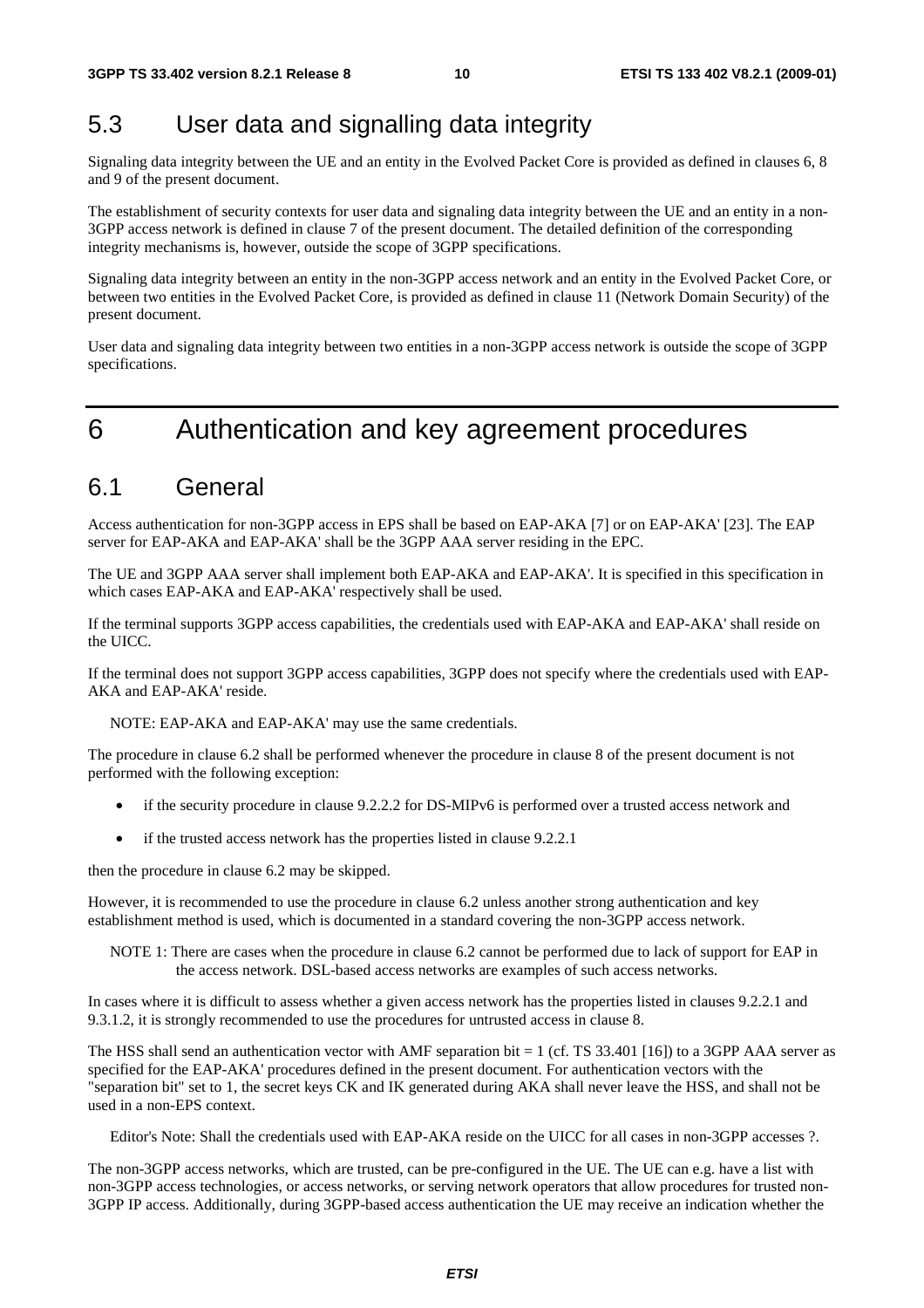non-3GPP IP access is trusted or not. If such an indication is sent it shall be sent by the 3GPP AAA server as part of an EAP-AKA or EAP-AKA' request. If no such indication is received by the UE, and there is no pre-configured information in the UE, the UE shall consider the non-3GPP IP access as untrusted. In case of pre-configured information and indication received as part of an EAP-AKA or EAP-AKA' request are in conflict, the received indication shall take precedence.

NOTE 2: The protection mechanisms of EAP-AKA and EAP-AKA' prevent that an indication sent as part of an EAP-AKA request could be forged.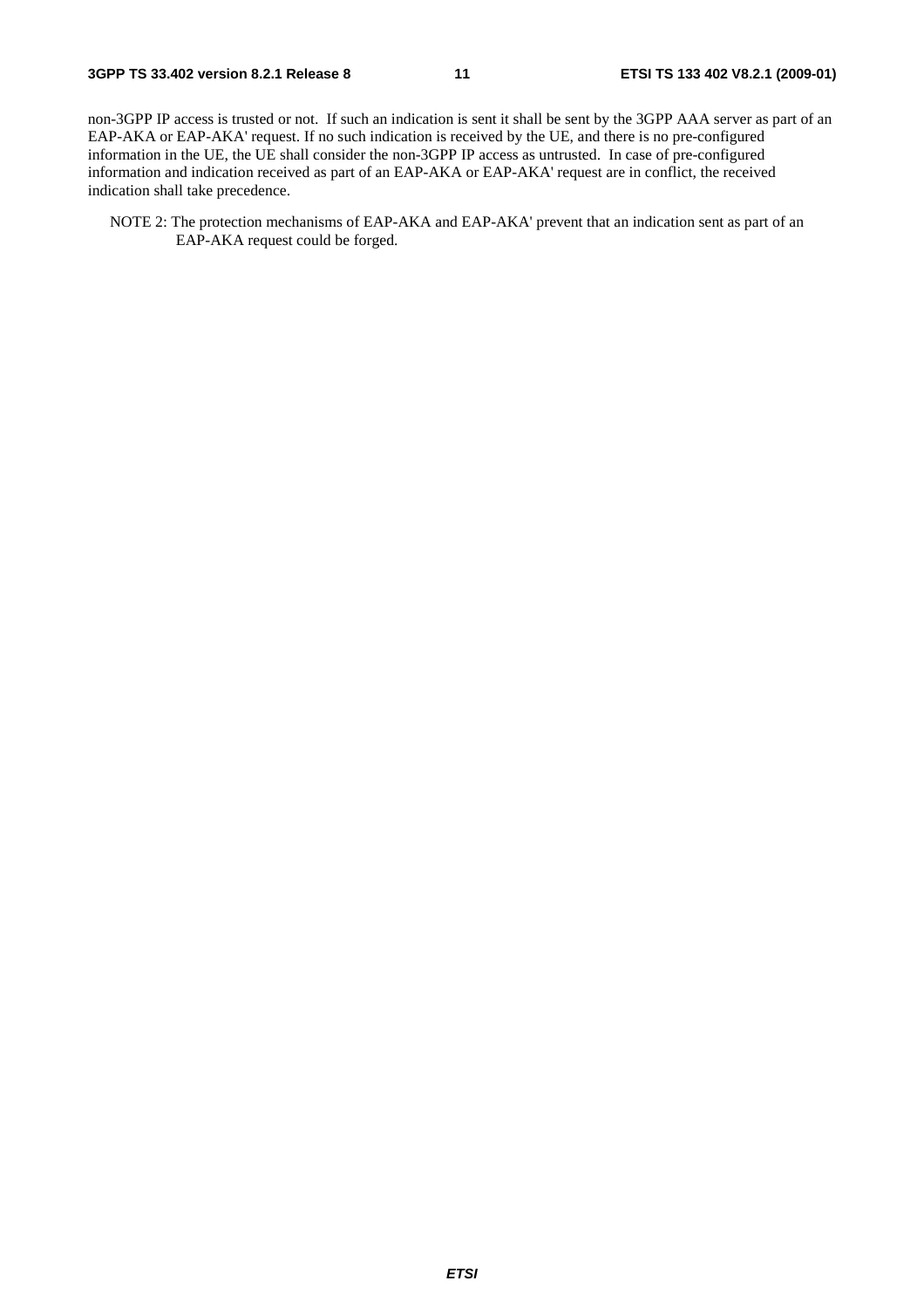# 6.2 Authentication and key agreement for trusted access



#### **6.2-1: Non-3GPP Access Authentication**

**Figure** 

EAP-AKA' as defined in [23] shall be used for mutual authentication and key agreement.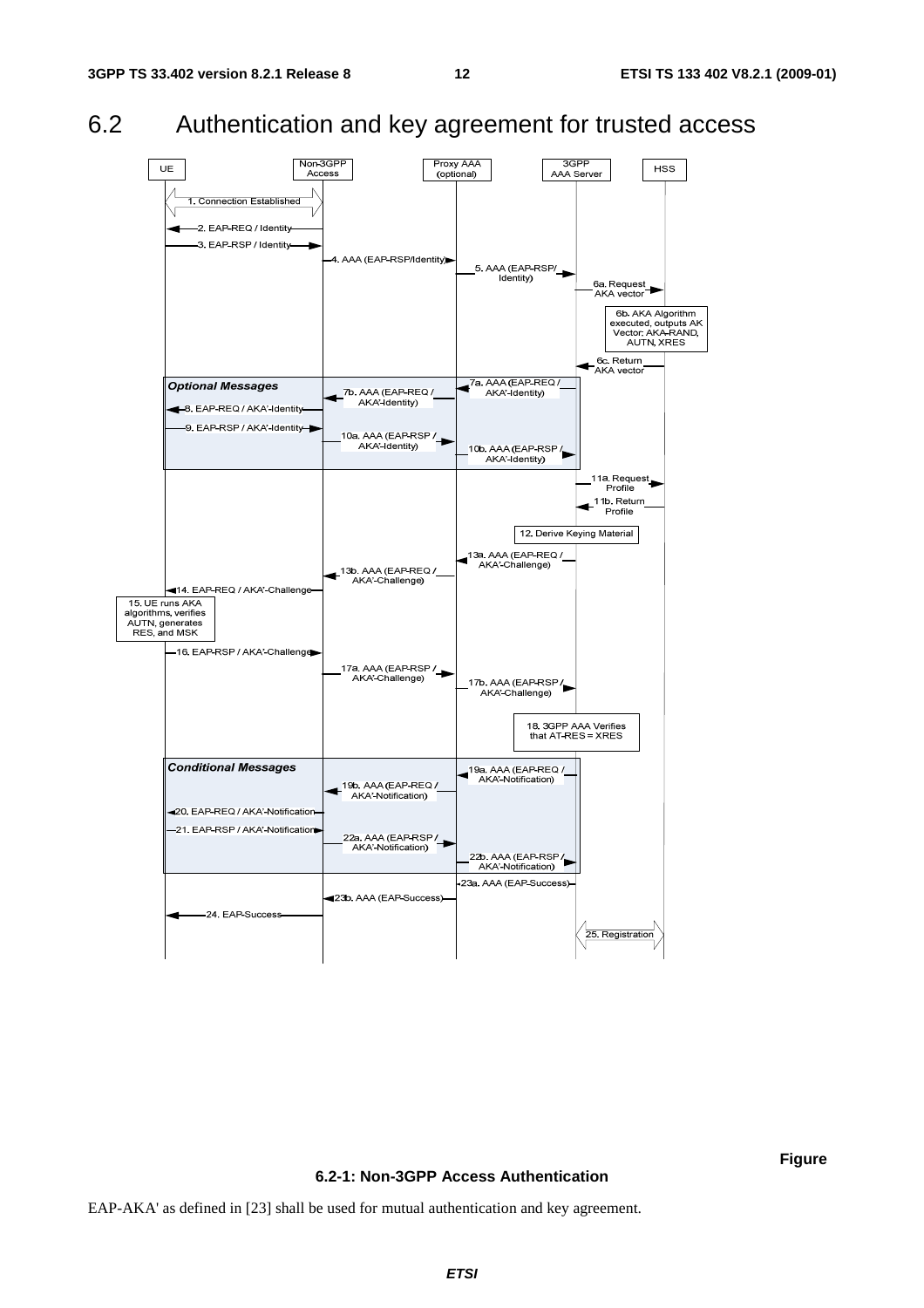- 1. A connection is established between the UE and the trusted non-3GPP access network, using a procedure specific to the non-3GPP access network (which is out of scope for the present document).
- 2. The authenticator in the trusted non-3GPP access network sends an EAP Request/Identity to the UE.
- NOTE 1: EAP packets are transported over this access network using a protocol specific to this access network (which is out of scope for the present document).
- 3. The UE sends an EAP Response/Identity message. The UE shall send its identity complying with Network Access Identifier (NAI) format specified in TS 23.003 [8]. NAI contains either a pseudonym allocated to the UE in a previous run of the authentication procedure or, in the case of first authentication, the IMSI. In the case of first authentication, the NAI shall indicate EAP-AKA as specified in TS 23.003 [8].
- 4. The message is routed towards the proper 3GPP AAA Server based on the realm part of the NAI as specified in TS 23.003 [8]. The routing path may include one or several AAA proxies. The access type and the identity of the access network in which the authenticator resides, shall be included by the authenticator in the Diameter message. In the case of roaming, the visited network AAA proxy shall also include the visited network identifier in the same Diameter message.

The access network identity is defined separately for each access network type. For each access network type, the access network identity shall be documented in TS 24.302 [22] to ensure that UE and HSS use the same access network identities as input for key derivation.

NOTE 2: Diameter referral can also be applied to find the AAA server.

- NOTE 3: The visited network identifier identifies a visited 3GPP network, and is to be distinguished from the access network identifier, which relates to a non-3GPP access network.
- 5. The 3GPP AAA Server receives the EAP Response/Identity message that contains the subscriber identity and the access type over the STa/SWd interface. In the case of roaming, the 3GPP AAA server also receives the visited network identifier in the same Diameter message that carried the EAP Response/Identity message.
- 6. The 3GPP AAA Server checks whether it has an unused authentication vector with AMF separation bit  $= 1$  and the matching access network identifier available for that subscriber. If not, a set of new authentication vectors is retrieved from HSS. The 3GPP AAA server includes an indication that the authentication vector is EAP-AKA', as defined [23], and the identity of the access network in which the authenticator resides in a message sent to the HSS. A mapping from the temporary identifier (pseudonym in the sense of RFC 4187 EAP-AKA [7]) to the IMSI is required.

NOTE\_4: As the UE moves around the access network identifier may change. But an authentication vector stored in the 3GPP AAA server can only be used if it is associated with the access network identifier of the current access network. This may make stored authentication vectors unusable. Furthermore, as the 3GPP AAA server resides in the home network there is no significant performance advantage in fetching batches of authentication vectors. It is therefore recommended that the 3GPP AAA server fetches only one authentication vector at a time.

Upon receiving from the 3GPP AAA server an indication that the authentication vector is for EAP-AKA' as defined in  $[23]$ , the HSS generates an authentication vector with AMF separation bit = 1. The HSS then transforms this authentication vector into a new authentication vector by computing  $(CK', IK') = F(CK, IK, < access network identity)$  where F is a key derivation function. The HSS then sends this transformed authentication vector to the 3GPP AAA server.

- NOTE 5: The 3GPP AAA server does not notice the transformation and treats this authentication vector like any other authentication vector.
- The HSS and/or 3GPP AAA server need to ensure, based on local policy, that the non-3GPP access requesting the authentication data, which is identified by the information transmitted by the authenticator in step 4, is authorized to use the access network identity used to calculate CK' and IK'. The 3GPP AAA server shall have assurance of the origin of this information. The exact details of how to achieve this are not covered in this specification.

 The HSS shall check if there is a 3GPP AAA Server already registered to serve for this subscriber. In case the HSS detects that another 3GPP AAA Server has already registered for this subscriber, it shall provide the current 3GPP AAA Server with the previously registered 3GPP AAA Server address. The authentication signalling is then routed to the previously registered 3GPP AAA Server with Diameter-specific mechanisms, e.g., the current 3GPP AAA Server transfers the previously registered 3GPP AAA Server address to the 3GPP AAA proxy or the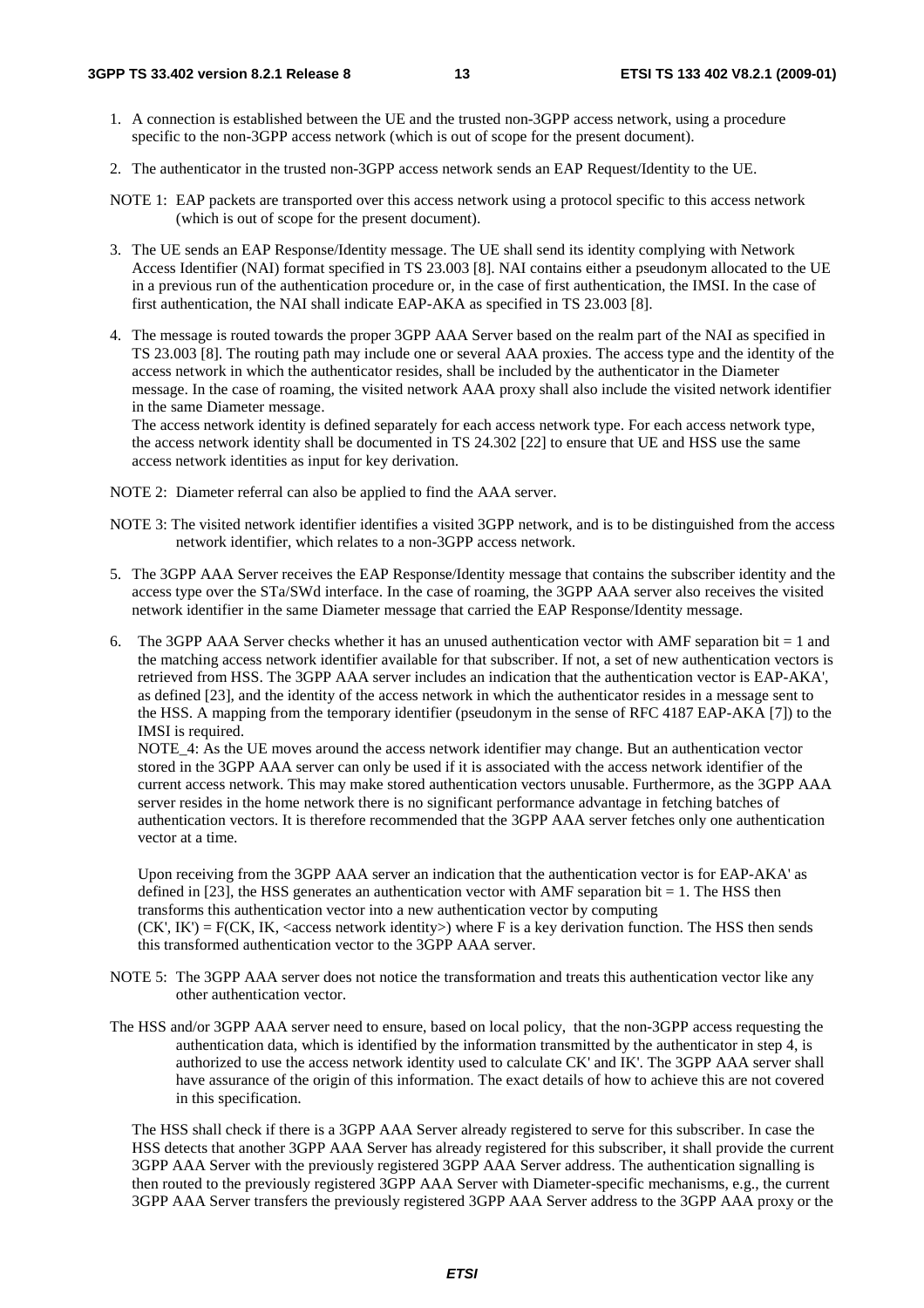AAA entity in the trusted non-3GPP access network, or the current 3GPP AAA Server acts as a AAA proxy and forwards the authentication message to the previously registered 3GPP AAA Server.

- 7. The 3GPP AAA Server requests again the user identity, using the EAP Request/AKA' Identity message. This identity request is performed as the intermediate nodes may have changed or replaced the user identity received in the EAP Response Identity message, as specified in draft-arkko-eap-aka-kdf [23]. However, in order to avoid this new request of the user identity, the home operator should ensure that the Authenticator and all AAA entities between the EAP peer and EAP server process the EAP-Response/Identity message inline with EAP-AKA' as specified in the present document and TS 23.003. Consequently, if the EAP server knows that the EAP-Response/Identity message was processed accordingly, the EAP server shall use the user identity which was received in the EAP-Response/Identity message in step 5 and skip this EAP Request/AKA' Identity request in steps 7 through 10.
- 8. The authenticator in the access network forwards the EAP Request/AKA' Identity message to the UE.
- 9. The UE responds with the same identity it used in the previous EAP Response Identity message.
- 10. The authenticator in the access network forwards the EAP Response/AKA' Identity to the 3GPP AAA Server. The identity received in this message will be used by the 3GPP AAA Server in the rest of the authentication process. If an inconsistency is found between the identities received in the two messages (EAP Response Identity and EAP Response/AKA' Identity) so that the user profile and authentication vectors previously retrieved from HSS are not valid, these data shall be requested again to HSS (step 6 shall be repeated before continuing with step 11).
- NOTE 7: In order to optimise performance, the identity re-request process (the latter four steps) should be performed before user profile and authentication vectors retrieval.
- 11. 3GPP AAA Server checks that it has the EPS access profile of the subscriber available. If not, the profile is retrieved from HSS. 3GPP AAA Server verifies that the subscriber is authorized to use the EPS.
- NOTE 8: This step could be performed at some other point, after step 5 and before step 14.
- 12. New keying materials MSK and EMSK are derived from CK' and IK' according to draft-arkko-eap-aka-kdf [23].
- NOTE 9: The use of EMSK can refer to subclause 9.2.1 MIPv4.

 A new pseudonym and/or re-authentication ID may be chosen and if chosen they shall be protected (i.e. encrypted and integrity protected) using keying material generated from EAP-AKA.

13. The 3GPP AAA Server sends RAND, AUTN, a message authentication code (MAC) and two user identities (if they are generated), protected pseudonym and/or protected re-authentication id, to the authenticator in the access network in EAP Request/AKA'-Challenge message. The 3GPP AAA Server shall also include the access network identity in this message. The access network identity is defined in TS 24.302 [22]. The sending of the re-authentication id depends on 3GPP operator's policies on whether to allow fast re-authentication processes or not. It implies that, at any time, the 3GPP AAA Server decides (based on policies set by the operator) to include the re-authentication id or not, thus allowing or disallowing the triggering of the fast re-authentication process.

 The 3GPP AAA Server may send as well a result indication to the authenticator in the access network, in order to indicate that it wishes to protect the success result message at the end of the process (if the outcome is successful). The protection of result messages depends on home operator's policies.

- 14. The authenticator in the access network sends the EAP Request/AKA-Challenge message to the UE.
- 15. The UE first checks whether the AMF separation bit is set to 1. If this is not the case the UE shall reject the authentication. Otherwise, the UE runs AKA algorithms on the USIM application on UICC. The USIM application verifies that AUTN is correct and hereby authenticates the network. If AUTN is incorrect, the terminal rejects the authentication (not shown in this example). If the sequence number is out of synch, terminal initiates a synchronization procedure, c.f. draft-arkko-eap-aka-kdf [23]. If AUTN is correct, the USIM application computes RES, IK and CK.

The UE then computes  $(CK', IK') = F(CK, IK, < access network identity)$  in the same way as the HSS. The UE derives required additional new keying material, including the key MSK and EMSK, according to draft-arkkoeap-aka-kdf [23] from the new computed CK', IK' and checks the received MAC with the new derived keying material.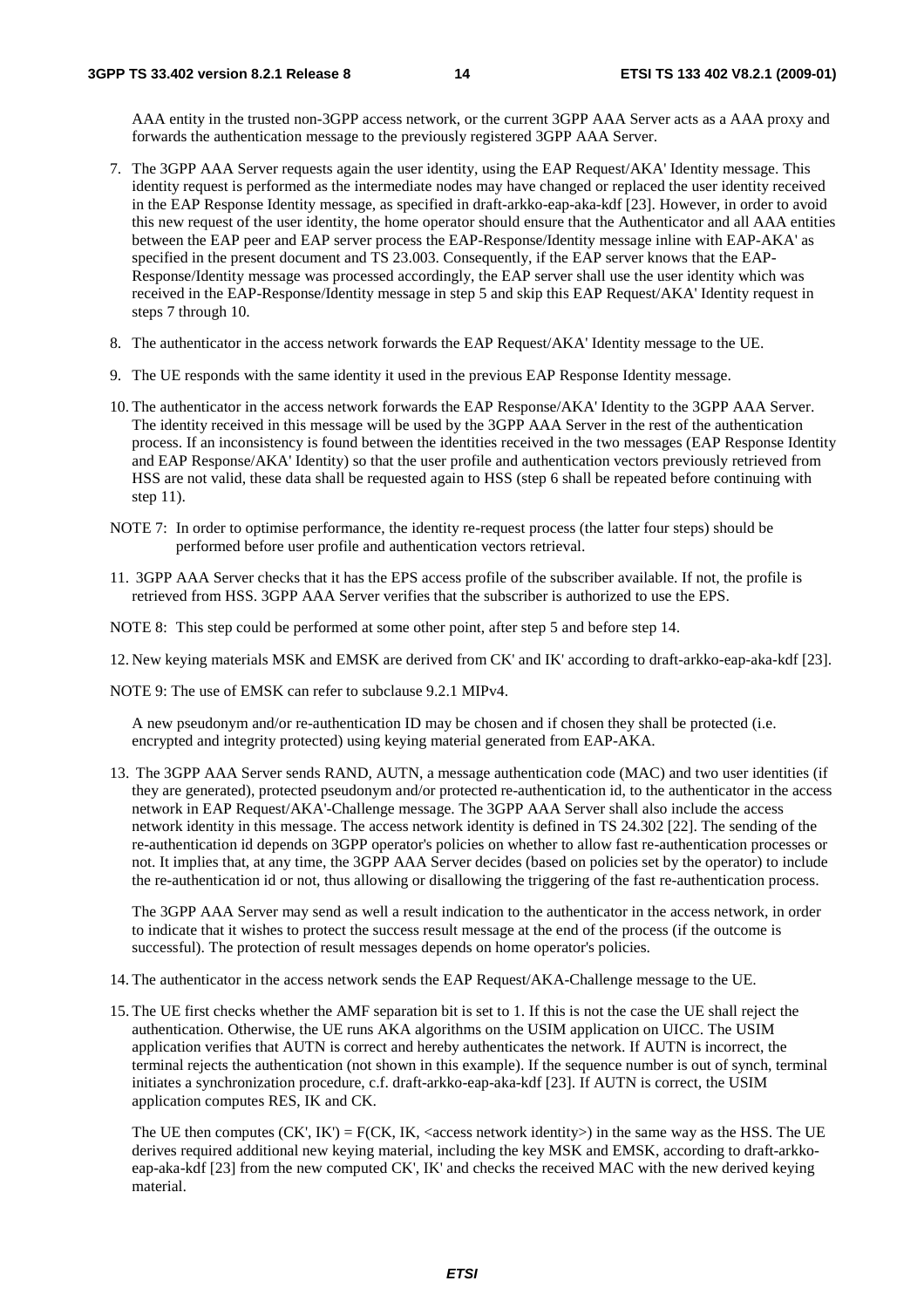If a protected pseudonym and/or re-authentication identity were received, then the UE stores the temporary identity(s) for future authentications.

The access network identity, which is input to key derivation to obtain CK", IK", shall be sent by the 3GPP AAA server in the EAP-request / AKA-Challenge message as defined in draft-arkko-eap-aka-kdf [23].

Draft-arkko-eap-aka-kdf [23] specifies a possibility for the UE to compare the access network identity received from the 3GPP AAA server with the access network identity received locally, e.g. from the link layer. It is defined in 3GPP TS 24.302 [22] for which access networks the comparison is done, how the UE shall determine the locally received network name and what the UE shall do if the check fails. If the comparison is done for a specific access network, it shall be done according to the rules specified in draft-arkko-eap-aka-kdf [23]. The UE - or the human user - may use the network name as a basis for an authorization decision. E.g. the UE may compare the network name against a list of preferred or barred network names.

16. The UE calculates a new MAC value covering the EAP message with the new keying material. UE sends EAP Response/AKA'-Challenge containing calculated RES and the new calculated MAC value to the authenticator in the access network.

 The UE shall include in this message the result indication if it received the same indication from the 3GPP AAA Server. Otherwise, the UE shall omit this indication.

- 17. The authenticator in the access network sends the EAP Response/AKA'-Challenge packet to 3GPP AAA Server.
- 18. The 3GPP AAA Server checks the received MAC and compares XRES to the received RES.
- 19. If all checks in step 18 are successful, the 3GPP AAA Server shall send the message EAP Request/AKA'- Notification, previous to the EAP Success message, if the 3GPP AAA Server and the UE have indicated the use of protected successful result indications as in draft-arkko-eap-aka-kdf [23]. This message is MAC protected.
- NOTE 11: Steps 19 to 22 are conditional based on the EAP Server and the UE having indicated the use of protected successful result indications.
- 20. The authenticator in the access network forwards the message to the UE.
- 21. The UE sends the EAP Response/AKA'-Notification.
- 22. The authenticator in the access network forwards the EAP Response/AKA'-Notification message to the 3GPP AAA Server. The 3GPP AAA Server shall ignore the contents of this message
- 23. The 3GPP AAA Server sends the EAP Success message to the authenticator in the access network (perhaps preceded by an EAP Notification, as explained in step 20). The 3GPP AAA Server also includes the key MSK, draft-arkko-eap-aka-kdf [23], in the underlying AAA protocol message (i.e. not at the EAP level). The authenticator in the access network stores the keying material to be used in communication with the authenticated UE as required by the access network.
- 24. The authenticator in the access network informs the UE about the successful authentication with the EAP Success message. Now the EAP AKA' exchange has been successfully completed, and the UE and the authenticator in the access network share keying material derived during that exchange.
- 25. The 3GPP AAA Server shall initiate the registration to the HSS. The 3GPP AAA Server shall keep access session information related to the subscriber including the access network identity. The 3GPP AAA Server shall implement a policy to limit the number of active access sessions.
- NOTE 12: It may happen in handover situations that, due to pre-registration, a subscriber is authenticated in a target access network while still being attached to the source access network.
- NOTE 13: More detailed provisions may be required for particular access networks, similar to those in bullet 25 in TS 33.234 [9], subclause 6.1.1.1 for WLAN access networks.

The authentication process may fail at any moment, for example because of unsuccessful checking of MACs or no response from the UE after a network request. In that case, the EAP AKA' process will be terminated as specified in draft-arkko-eap-aka-kdf [23] and an indication shall be sent to HSS.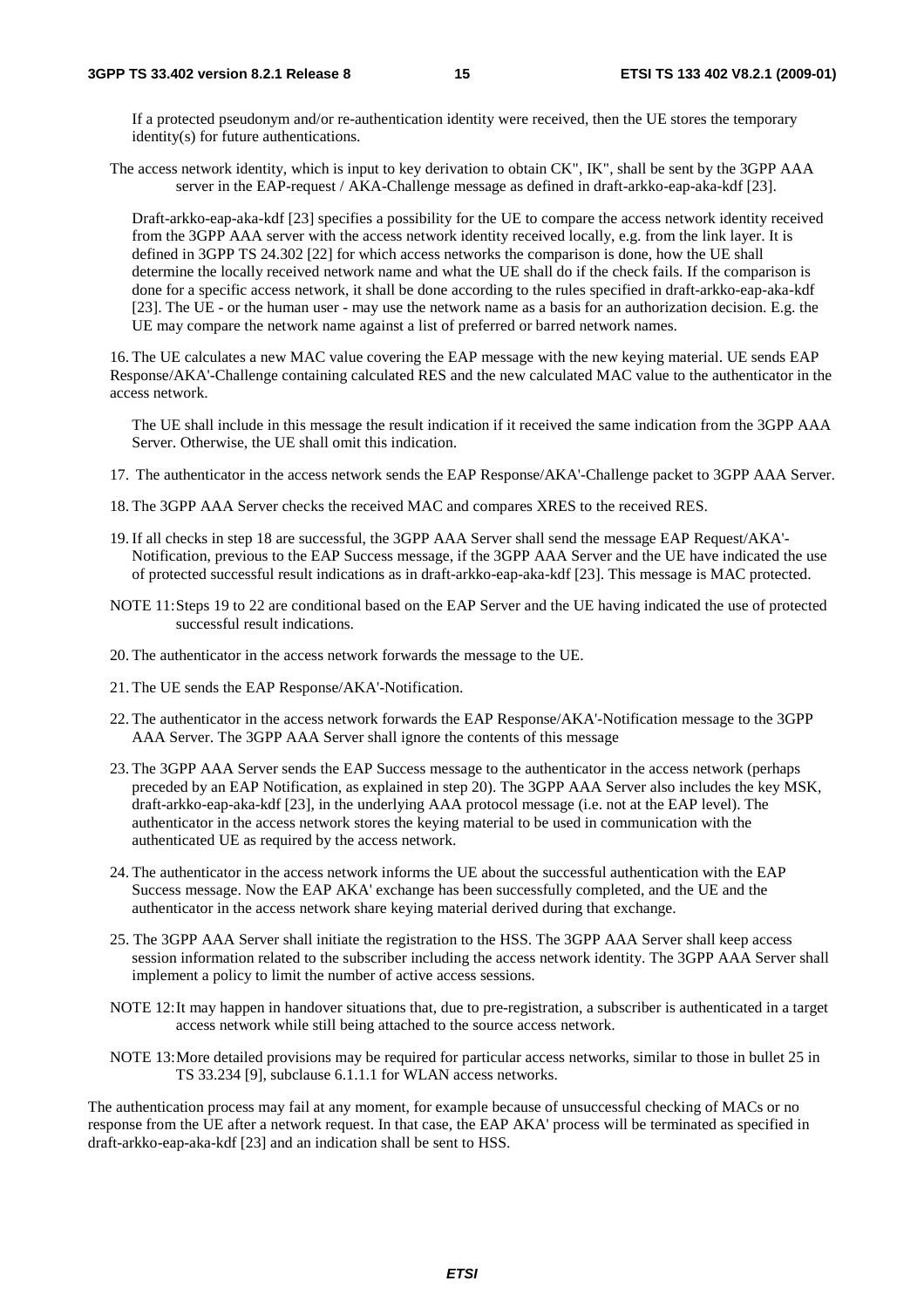## 6.3 Fast re-authentication procedure for trusted access

Fast re-authentication for EAP-AKA' is specified in draft-arkko-eap-aka-kdf [23]. Fast re-authentication re-uses keys derived on the previous full authentication. Fast re-authentication does not involve the HSS nor the USIM application, and does not involve the handling of AKA authentication vectors, which makes the procedure faster and reduces the load on the HSS and, in particular, the Authentication Centre.

UE and 3GPP AAA server shall implement fast re-authentication for EAP-AKA'. Its use is optional and depends on operator policy. If fast re-authentication for EAP-AKA' is used the 3GPP AAA server shall indicate this to the UE by means of sending the re-authentication identity to the UE as in step 13 of subclause 6.2.

The security level of fast re-authentication for EAP-AKA' is lower as it does not prove the presence of the USIM application on the user side. The operator should take this into account when defining the policy on fast reauthentication.

Fast re-authentications for EAP-AKA' generates new keys MSK, which may be used for renewing session key used for protection in the non-3GPP access network.

The access network identity shall not change when going from the full to the fast re-authentication process. If this happens, the re-authentication process shall be terminated as defined in draft-arkko-eap-aka-kdf [23].

In this section it is described how the process works for trusted non-3GPP access to EPS.



**Figure 6.3-1: Non-3GPP Fast Re-authentication**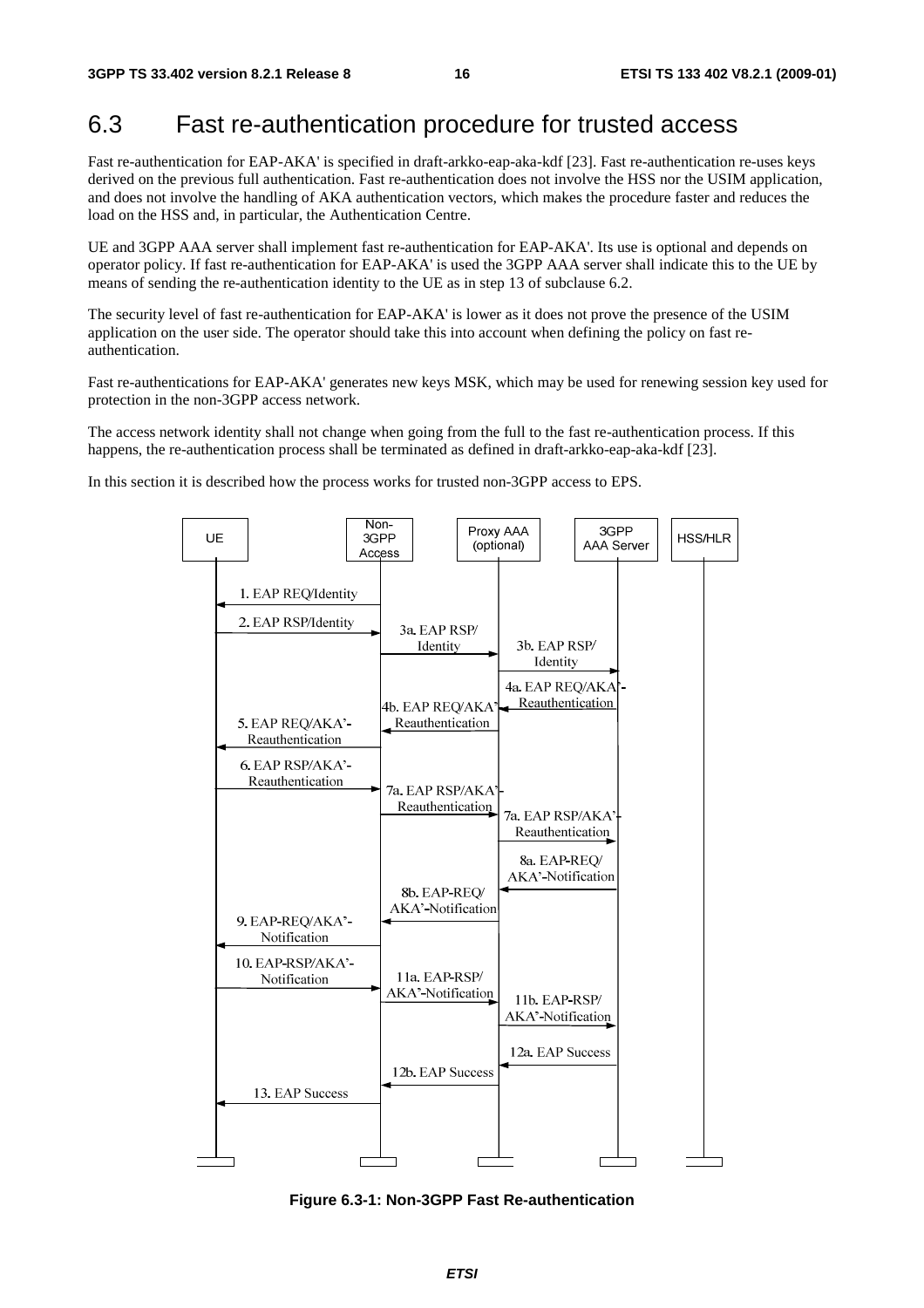- 1. Non-3GPP Access Network sends an EAP Request/Identity to the UE.
- 2. UE replies with an EAP Response/Identity containing a re-authentication identity (this identity was previously delivered by AAA server in a full authentication procedure).
- 3. The Non-3GPP Access Network forwards the EAP Response/Identity to the AAA server. Intermediate Proxy AAA's may perform routing and forwarding functions.
- 4. The AAA server initiates the Counter (which was initialized to one in the full authentication process) and sends it in the EAP Request message, together with the NONCE, the MAC (calculated over the NONCE) and a protected re-authentication ID for a next fast re-authentication. If the AAA server is not able to deliver a reauthentication identity, next time the UE shall force a full-authentication (to avoid the use of the reauthentication identity more than once).

The 3GPP AAA Server may send a result indication to the UE, in order to indicate that the success result message at the end of the process shall be protected (if the outcome is successful). The protection of result messages depends on home operator's policies.

The 3GPP AAA server may fail to recognize the identity as it may have been altered by proxies. In this case, the 3GPP AAA server may, as in the case of a full authentication, instead perform an EAP AKA' method specific identity request; i.e. "EAP-Request/AKA' identity [Any identity]" in order to obtain a more reliable identity, in analogy of step 7 of the full EAP AKA' authentication. This should however only be used in case the server fails to recognize the identity, as otherwise the purpose of fast re-authentication is defeated.

- 5. The Non-3GPP Access Network forwards the EAP Request message to the UE.
- 6. The UE verifies that the Counter value is fresh and the MAC is correct, and it sends the EAP Response message with the same Counter value (it is up to the AAA server to step it up) and a calculated MAC.

The UE shall include in this message the result indication if it received the same indication from the 3GPP AAA. Otherwise, the UE shall omit this indication.

- 7. The Non-3GPP Access Network forwards the response toward the AAA server.
- 8. The AAA server verifies that the Counter value is the same as it sent, and the MAC is correct, and sends the message EAP Request/AKA'-Notification, previous to the EAP Success message, if the 3GPP AAA Server requested previously to use protected success result indications. The message EAP Request/AKA'-Notification is MAC protected, and includes an encrypted copy the Counter used in the present re-authentication process.
- 9. The Non-3GPP Access Network forwards the EAP Request/AKA'-Notification message to the UE.
- 10. The UE sends the EAP Response/AKA'-Notification.
- 11. The Non-3GPP Access Network forwards the EAP Response/AKA'-Notification message toward the 3GPP AAA server. The 3GPP AAA Server shall ignore the contents of this message.
- 12. The AAA server sends an EAP Success message. If some extra keying material was generated for Access Network specific confidentiality and/or integrity protection, then the 3GPP AAA Server includes this derived keying material in the underlying AAA protocol message. (i.e., not at EAP level). The Non-3GPP Access Network stores the keying material which may be used in communication with the authenticated UE.
- 13. The EAP Success message is forwarded to the UE.

The re-authentication process may fail at any moment, for example because of unsuccessful checking of MACs or no response from the UE after a network request. In that case, the EAP AKA' process will be terminated as specified in draft-arkko-eap-aka-kdf [23] and an indication shall be sent to HSS/HLR.

## 6.4 Authentication and key agreement for untrusted access

For untrusted access, UE and the ePDG shall perform mutual authentication during the IPsec tunnel establishment between the UE and the ePDG (SWu reference point). This procedure is specified in clause 8 of the present document.

In addition, before the IPsec tunnel establishment between the UE and the ePDG can be performed, the UE needs to obtain IP connectivity across the access network, which may require an access authentication, which is independent of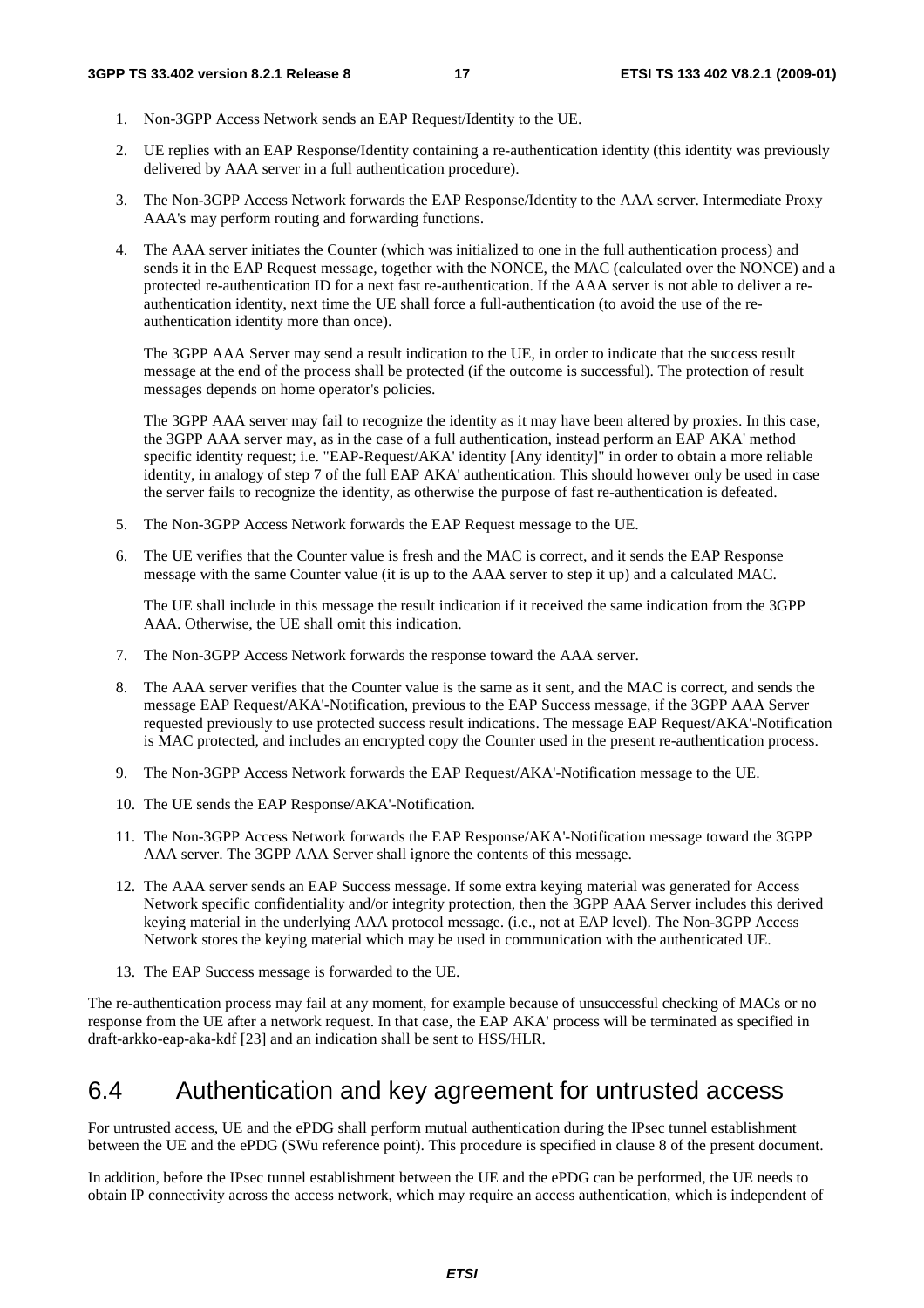the EAP-AKA authentication run in conjunction with the IPsec tunnel establishment. This additional access authentication and key agreement is not required for the security of the Evolved Packet Core. However, it may be required for the security of the untrusted non-3GPP access network. Any authentication and key agreement procedure deemed appropriate by the access network provider, including EAP-AKA", may be used.

# 7 Establishment of security contexts in the target access system

## 7.1 General assumptions

The following sub-clauses describe all the specifics that are related to the establishment of the security context of the non-3GPP target access for the purpose of Interworking with EPS system. The target access system may have other specifics that are used for the establishment of the security context while interworking with EPS system is not considered. These specifics are outside the scope of the present document.

# 7.2 Establishment of security context for Trusted non-3GPP Access

In this case, the credentials the UE shares with the 3GPP AAA server are used to establish security contexts in the access system.

It is assumed that the EPS user always uses a USIM application to perform mutual authentication and establish security contexts with the Home Network.

## 7.2.1 CDMA-2000 HRPD EPS Interworking

NOTE: General Concepts for Interworking between E-UTRAN and CDMA2000 are described in TS 23.402 [5] subclause 4.1.1.

## 7.2.1.1 EPS-HRPD Architecture

Figure 7.2.1.1-1 depicts the basic non-roaming architecture for HRPD-LTE Interworking.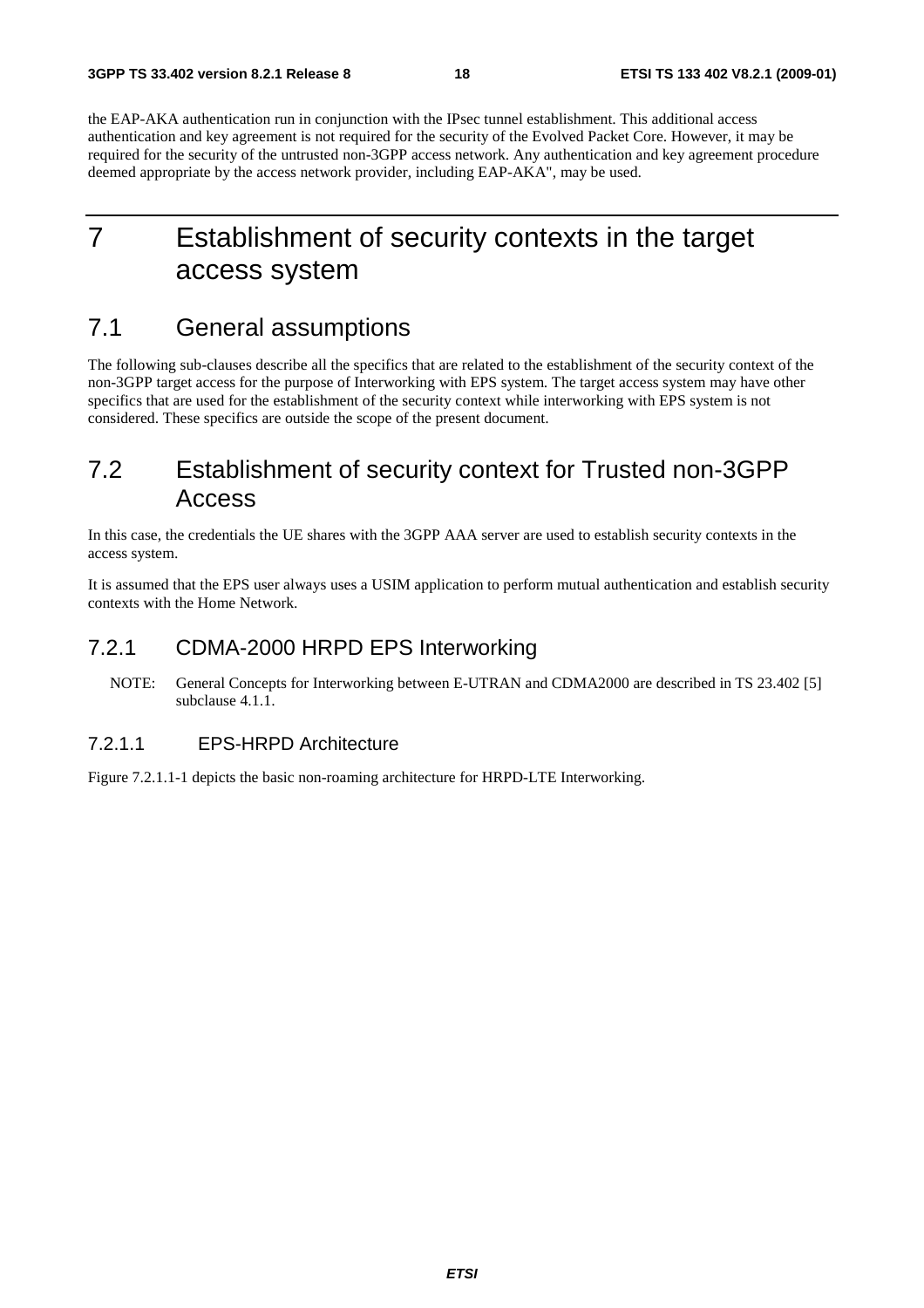

**Figure 7.2.1.1-1: Basic non-roaming architecture for HRPD-LTE Interworking. Interworking reference points are highlighted.** 

### 7.2.1.2 Network Elements

### 7.2.1.2.1 E-UTRAN

E-UTRAN is described in detail in TS 36.300 [15] with additional functions listed in TS 23.401 [13].

#### 7.2.1.2.2 MME

The details of the MME functionality are described in the TS 23.401 [13], while additional MME functionality, related to the interoperability with non-3GPP systems is described in the TS 23.402 [5].

The following are additional MME functions:

In the EPS, the security functions of the MME are described in 33.abc [16]. During the pre-registration towards the EPS from HRPD (as part of HRPD to EUTRAN HO), the procedures and functions are as defined in 33.abc [16], with the exception the NAS procedures will occur over S101. This is described in greater detail in clause 10.

- 7.2.1.2.3 Gateway
- 7.2.1.2.3.1 General

The functional split of PDN GW and Serving GW is described in TS 23.401 [13].

7.2.1.2.3.2 Serving GW

The details of the Serving GW functionality are described in the TS 23.401 [13], while additional Serving GW functionality, related to the interoperability with non-3GPP systems is described in the TS 23.402 [5].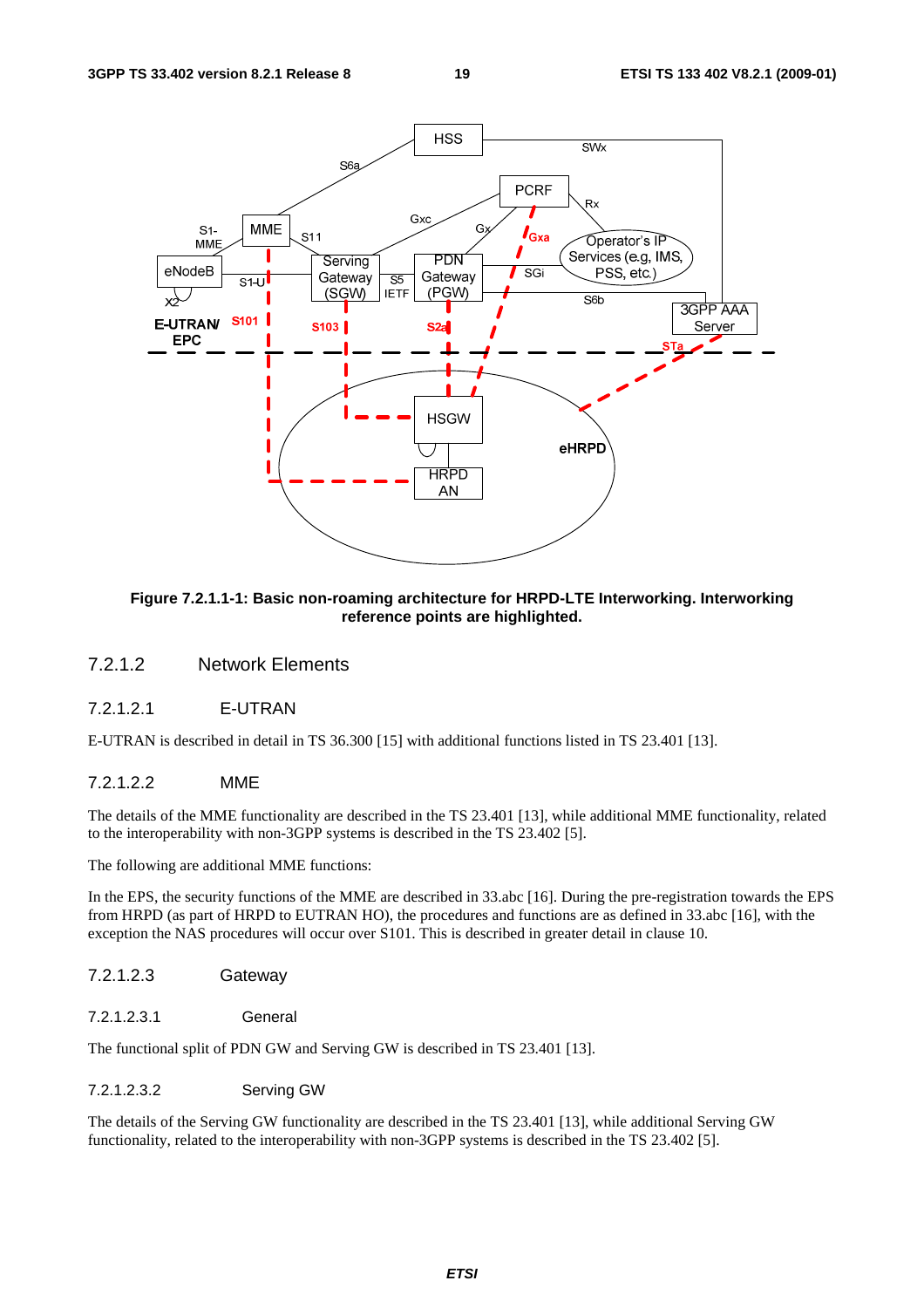#### 7.2.1.2.3.3 PDN GW

The details of the PDN GW functionality are described in the TS 23.401 [13], while additional PDN GW functionality, related to the interoperability with non-3GPP systems is described in the TS 23.402 [5].

#### 7.2.1.2.4 PCRF

The details of the PCRF functionality are described in the TS 23.401 [13] and TS 23.203 [14], while additional PCRF functionality, related to the roaming scenario is described in the TS 23.402 [5].

#### 7.2.1.3 Reference Points

### 7.2.1.3.1 List of Reference Points

NOTE: S1-MME, S1-U, S2a, S2b, S2c, ,S3, S4, S5-MIP, S6a, Gx, S8, S9, S10, S11, S101, S103 are defined in TS 23.401 [13].

Additional reference points descriptions, related to the interoperability with non-3GPP systems are presented in the TS 23.402 [5].

#### 7.2.1.3.2 Protocol assumptions

The protocol assumptions are described in the TS 23.402 [5].

NOTE: S103 is expected to be based on GRE, and as such does not involve any secure signalling to exchange GRE keys.

#### 7.2.1.4 Security of the initial access to EPS via HRPD

EAP-AKA' access authentication shall be used according to section 6. As a result of EAP-AKA', the two keys, MSK and EMSK, are generated, cf. draft-arkko-eap-aka-kdf [23].

In addition, according to subclause 6.2 of the present document, the 3GPP AAA Server sends the key MSK to the authenticator in the access network. The 3GPP AAA server shall retain the EMSK either until the subsequent EAP-AKA' authentication, or until it receives an indication that the current authenticated session is finished.

The security contexts in the HRPD access network may be based on keys derived from MSK. The HRPD access network is required to ensure that the identity of a user with whom a security context is established is securely tied to the identity of a user authenticated by EAP-AKA'.

The further details of the establishment of security contexts in the HRPD access network are outside the scope of the present document.

NOTE 1: Initial access to the EPS via HRPD is described in the TS 23.402 [5].

NOTE 2: TS 23.402 [5] requires access authentication for trusted non-3GPP systems to be based on EAP-AKA'.

### 7.2.1.5 Security of handoff and pre-registration

NOTE: Security of handoff and pre-registration is described in the Section 10 of the present document.

## 7.2.2 WIMAX EPS Interworking

Editor's Note: General Concepts for Interworking between E-UTRAN and WIMAX are described in TS 23.402 [5] Section 4.1.2.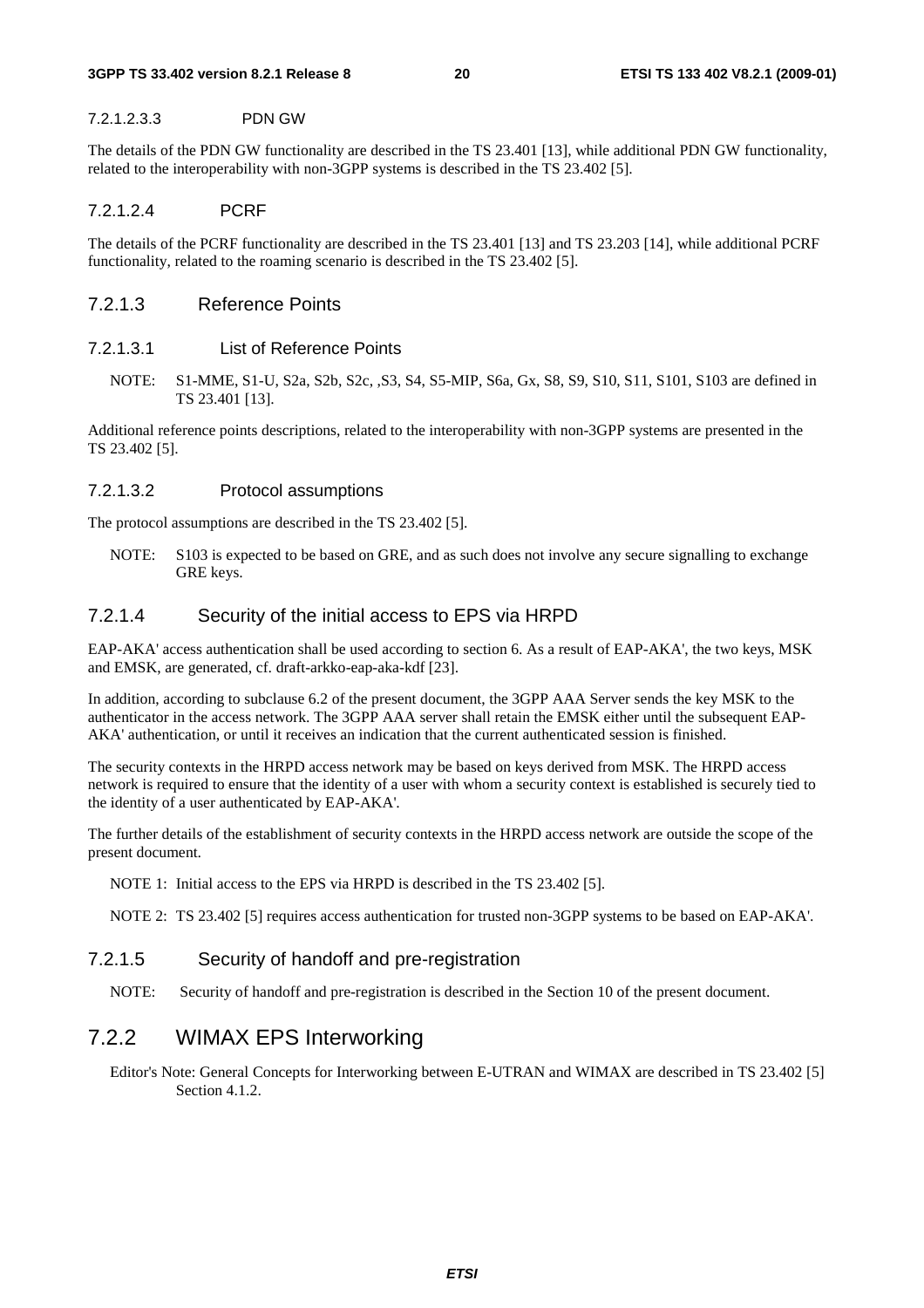# 7.3 Establishment of security context between UE and untrusted non-3GPP Access

If authentication and key agreement procedure as described optional in subclause 6.4 is performed then also security contexts may be established between UE and non-3GPP access network. However, such additional establishment of security contexts is not required for the security of the Evolved Packet Core in the case of untrusted access.

# 8 Establishment of security between UE and ePDG

## 8.1 General

This section details the security mechanisms for procedures for untrusted Non-3GPP IP Accesses specified in TS 23.402 [5].

## 8.2 Mechanisms for the set up of UE-initiated IPsec tunnels

## 8.2.1 General

- The UE and the ePDG shall use IKEv2, as specified in RFC 4306 [3], in order to establish IPSec security associations.
- Public key signature based authentication with certificates, as specified in RFC 4306 [3], shall be used to authenticate the ePDG. The ePDG shall authenticate itself to the UE with an identity. This identity shall be the same as the FQDN of the ePDG determined by the ePDG selection procedures defined in TS 23.402 [5]. This identity shall be contained in the IKEv2 ID\_FQDN payload and shall match a dNSName SubjectAltName component in the ePDG's certificate.
- EAP-AKA, as specified in RFC 4187 [7], within IKEv2, as specified in RFC 4306 [3], shall be used to authenticate UEs.
- For profile for IKEv2, IPsec ESP and certificate contents and processing refer to subclause 8.2.4.

## 8.2.2 Tunnel full authentication and authorization

The tunnel end point in the network is the ePDG. As part of the tunnel establishment attempt the use of a certain APN is requested. When a new attempt for tunnel establishment is performed by the UE the UE shall use IKEv2 as specified in RFC 4306 [3]. The authentication of the UE in its role as IKEv2 initiator terminates in the 3GPP AAA Server. The UE shall send EAP messages over IKEv2 to the ePDG. The ePDG shall extract the EAP messages received from the UE over IKEv2, and send them to the 3GPP AAA Server. The UE shall use the Configuration Payload of IKEv2 to obtain the Remote IP address.

The EAP-AKA message parameters and procedures regarding authentication are omitted. Only decisions and processes relevant to the use of EAP-AKA within IKEv2 are explained.

The message flow for the full authentication is depicted in the Figure 8.2.2-1.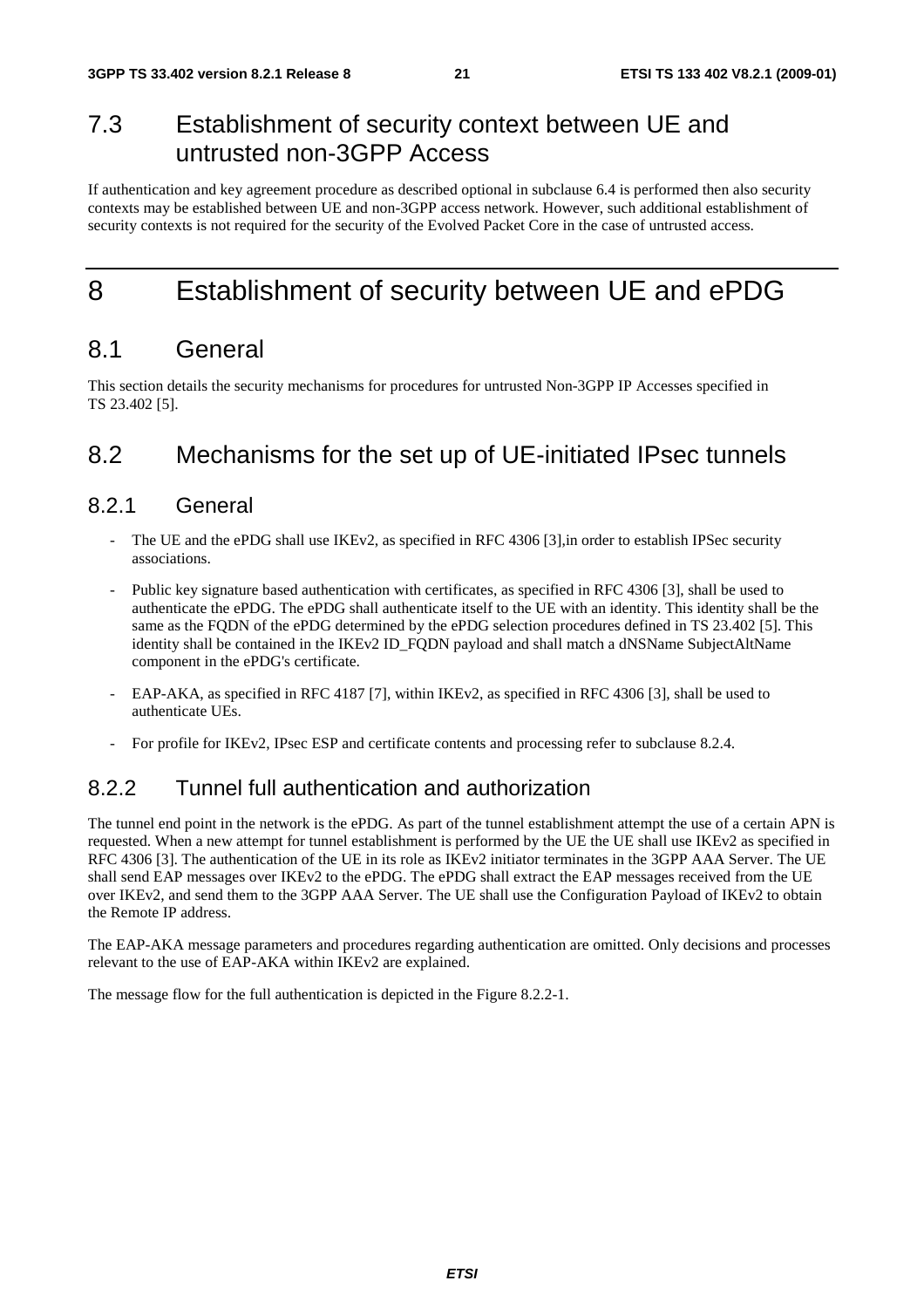

**Figure 8.2.2-1: Tunnel full authentication and authorization** 

As the UE and ePDG generate nonces as input to derive the encryption and authentication keys in IKEv2, replay protection is provided. For this reason, there is no need for the 3GPP AAA Server to request the user identity again using the EAP-AKA specific methods (as specified in RFC 4187 [7]), because the 3GPP AAA Server is certain that no intermediate node has modified or changed the user identity.

- 1. The UE and the ePDG exchange the first pair of messages, known as IKE\_SA\_INIT, in which the ePDG and UE negotiate cryptographic algorithms, exchange nonces and perform a Diffie\_Hellman exchange.
- 2. The UE sends the user identity (in the IDi payload) and the APN information (in the IDr payload) in this first message of the IKE\_AUTH phase, and begins negotiation of child security associations. The UE omits the AUTH parameter in order to indicate to the ePDG that it wants to use EAP over IKEv2. The user identity shall be compliant with Network Access Identifier (NAI) format specified in TS 23.003 [8], containing the IMSI or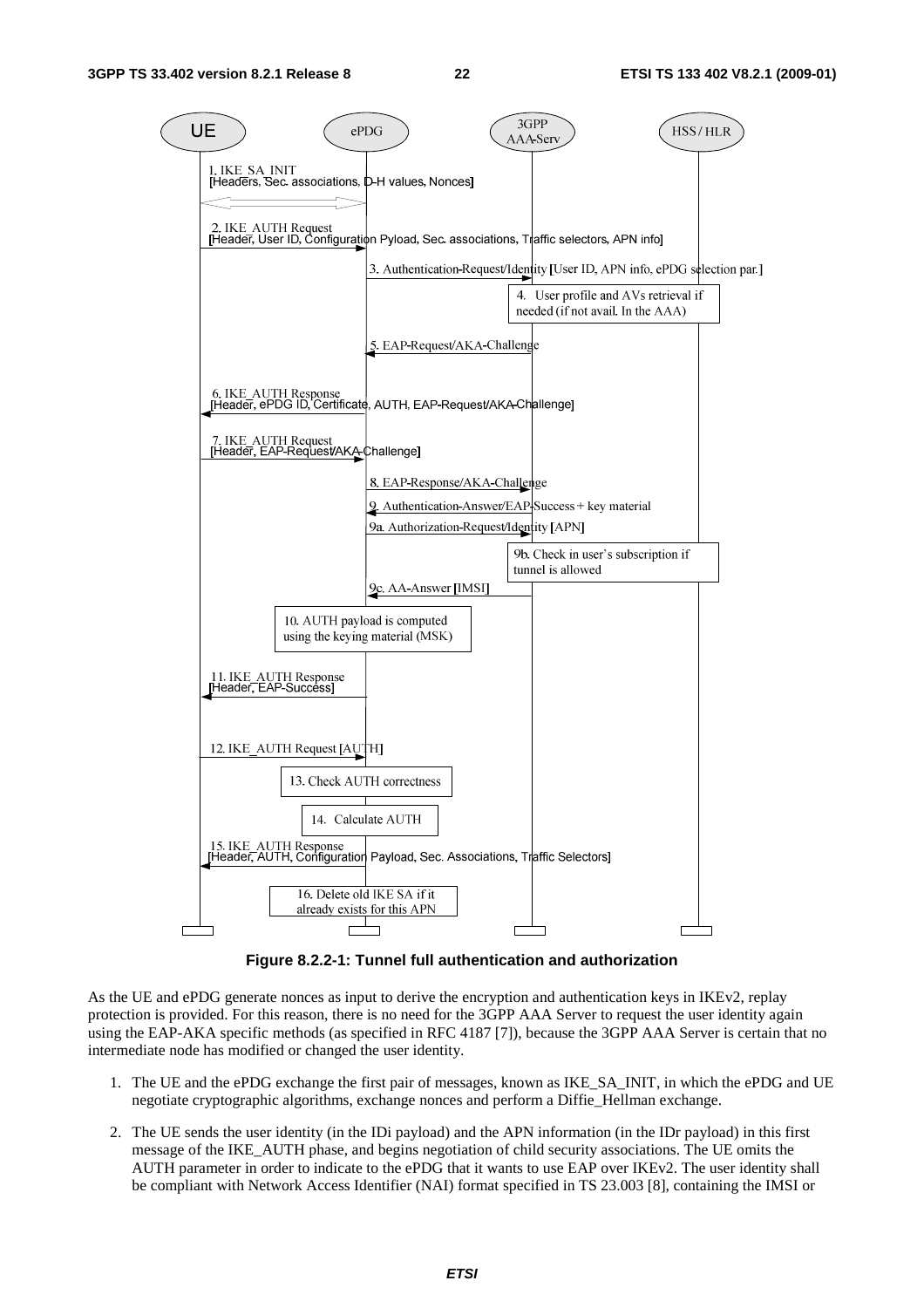the pseudonym, as defined for EAP-AKA in RFC 4187 [7]). The UE shall send the configuration payload (CFG\_REQUEST) within the IKE\_AUTH request message to obtain a remote IP Address.

- 3. The ePDG sends the Authentication Request message with an empty EAP AVP to the 3GPP AAA Server, containing the user identity and APN. The ePDG shall include a parameter indicating that the authentication is being performed for tunnel establishment with an ePDG (and not an I-WLAN PDG as defined in TS 33.234 [9]). This will help the 3GPP AAA Server distinguish among authentications for trusted access, as specified in clause 6 of the present document, authentications for tunnel setup in I-WLAN (which would allow also EAP-SIM) and authentications for tunnel setup in EPS (which allow only EAP-AKA).
- 4. The 3GPP AAA Server shall fetch the user profile and authentication vectors from HSS/HLR (if these parameters are not available in the 3GPP AAA Server). The 3GPP AAA Server shall include the parameter received in step 3 indicating that the authentication is being performed for tunnel establishment with an ePDG in the request to the HSS. The HSS shall then generate authentication vectors with AMF separation bit  $= 0$  and send them back to the 3GPP AAA server.
- 5. The 3GPP AAA Server initiates the authentication challenge. The user identity is not requested again.
- 6. The ePDG responds with its identity, a certificate, and sends the AUTH parameter to protect the previous message it sent to the UE (in the IKE\_SA\_INIT exchange). It completes the negotiation of the child security associations as well. The EAP message received from the 3GPP AAA Server (EAP-Request/AKA-Challenge) is included in order to start the EAP procedure over IKEv2.
- 7. The UE checks the authentication parameters and responds to the authentication challenge. The only payload (apart from the header) in the IKEv2 message is the EAP message.
- 8. The ePDG forwards the EAP-Response/AKA-Challenge message to the 3GPP AAA Server.
- 9. When all checks are successful, the 3GPP AAA Server sends the Authentication Answer including an EAP success and the key material to the ePDG. This key material shall consist of the MSK generated during the authentication process. When the SWm and SWd interfaces between ePDG and 3GPP AAA Server are implemented using Diameter, the MSK shall be encapsulated in the EAP-Master-Session-Key parameter, as defined in RFC 4072 [10].
- 9a. The ePDG sends the Authorization Request message with an empty EAP AVP to the 3GPP AAA Server, containing APN.
- 9b. The 3GPP AAA Server checks in user's subscription if he/she is authorized to establish the tunnel.

 The counter of IKE SAs for that APN is stepped up. If the maximum number of IKE SAs for that APN is exceeded, the 3GPP AAA Server shall send an indication to the ePDG that established the oldest active IKE SA (it could be the same ePDG or a different one) to delete the oldest established IKE SA. The 3GPP AAA Server shall update accordingly the information of IKE SAs active for the APN.

- 9c. The 3GPP AAA Server sends the AA-Answer to the ePDG. The 3GPP AAA Server shall send the IMSI within the AA-Answer, if the Authorization Request message (9a) contains the temporary identity, i.e. if the AAR does not contain the IMSI.
- 10. The MSK shall be used by the ePDG to generate the AUTH parameters in order to authenticate the IKE\_SA\_INIT phase messages, as specified for IKEv2 in RFC 4306 [3]. These two first messages had not been authenticated before as there was no key material available yet. According to RFC 4306 [3], the shared secret generated in an EAP exchange (the MSK), when used over IKEv2, shall be used to generated the AUTH parameters.
- 11. The EAP Success/Failure message is forwarded to the UE over IKEv2.
- 12. The UE shall take its own copy of the MSK as input to generate the AUTH parameter to authenticate the first IKE\_SA\_INIT message. The AUTH parameter is sent to the ePDG.
- 13. The ePDG checks the correctness of the AUTH received from the UE. At this point the UE is authenticated. In case S2b is used, PMIP signalling between ePDG and PDN GW can now start, as specified in TS 23.402 [5]. The ePDG continues with the next step in the procedure described here only after successful completion of the PMIP binding update procedure.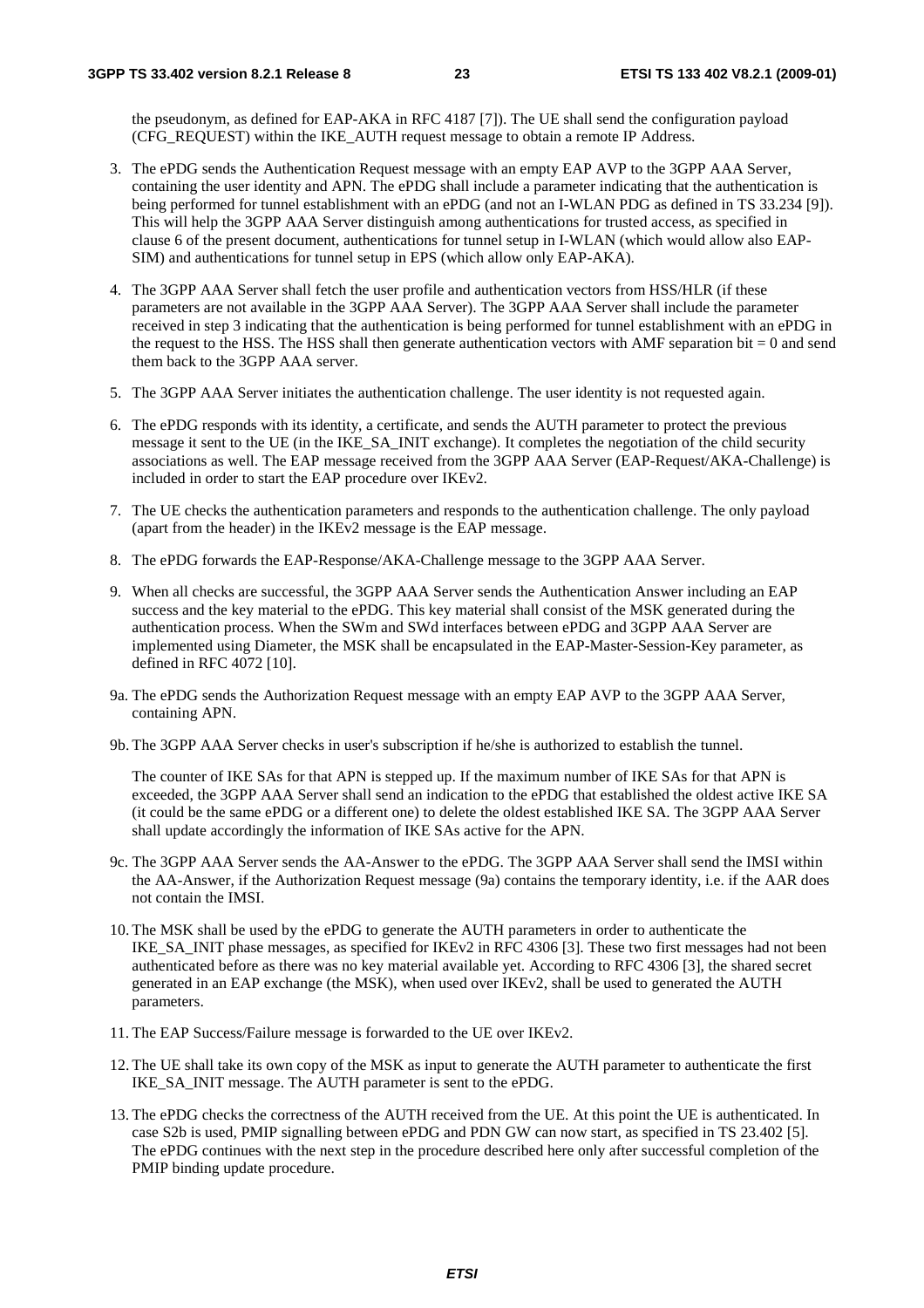- 14. The ePDG calculates the AUTH parameter which authenticates the second IKE\_SA\_INIT message. The ePDG shall send the assigned Remote IP address in the configuration payload (CFG\_REPLY).
- 15 The AUTH parameter is sent to the UE together with the configuration payload, security associations and the rest of the IKEv2 parameters and the IKEv2 negotiation terminates.
- 16. If the ePDG detects that an old IKE SA for that APN already exists, it will delete the IKE SA and send the UE an INFORMATIONAL exchange with a Delete payload, as specified in RFC 4306 [3], in order to delete the old IKE SA in UE.

## 8.2.3 Tunnel fast re-authentication and authorization

Fast re-authentication for EAP-AKA is specified in RFC 4187 [7]. Fast re-authentication re-uses keys derived on the previous full authentication. Fast re-authentication does not involve the HSS nor the USIM application, and does not involve the handling of AKA authentication vectors, which makes the procedure faster and reduces the load on the HSS and, in particular, the Authentication Centre.

The UE and the 3GPP AAA server shall implement fast re-authentication for EAP-AKA. Its use is optional and depends on operator policy.

NOTE: The ePDG cannot indicate to the UE that fast re-authentication for EAP-AKA be used by sending a reauthentication identity to the UE as the EAP Request/AKA Identity messages is omitted, cf. step 5 in subclause 8.2.2 of the present document. This is a difference to the use of EAP in clause 6.

The security level of fast re-authentication for EAP-AKA is lower as it does not prove the presence of the USIM application on the user side. The operator should take this into account when defining the policy on fast re-authentication.

Fast re-authentications for EAP-AKA generates new keys MSK, which may be used for renewing session key used for protection in the non-3GPP access network.

The procedure is very similar to the tunnel full authentication and authorization. The only difference is that EAP fast reauthentication is used in this case.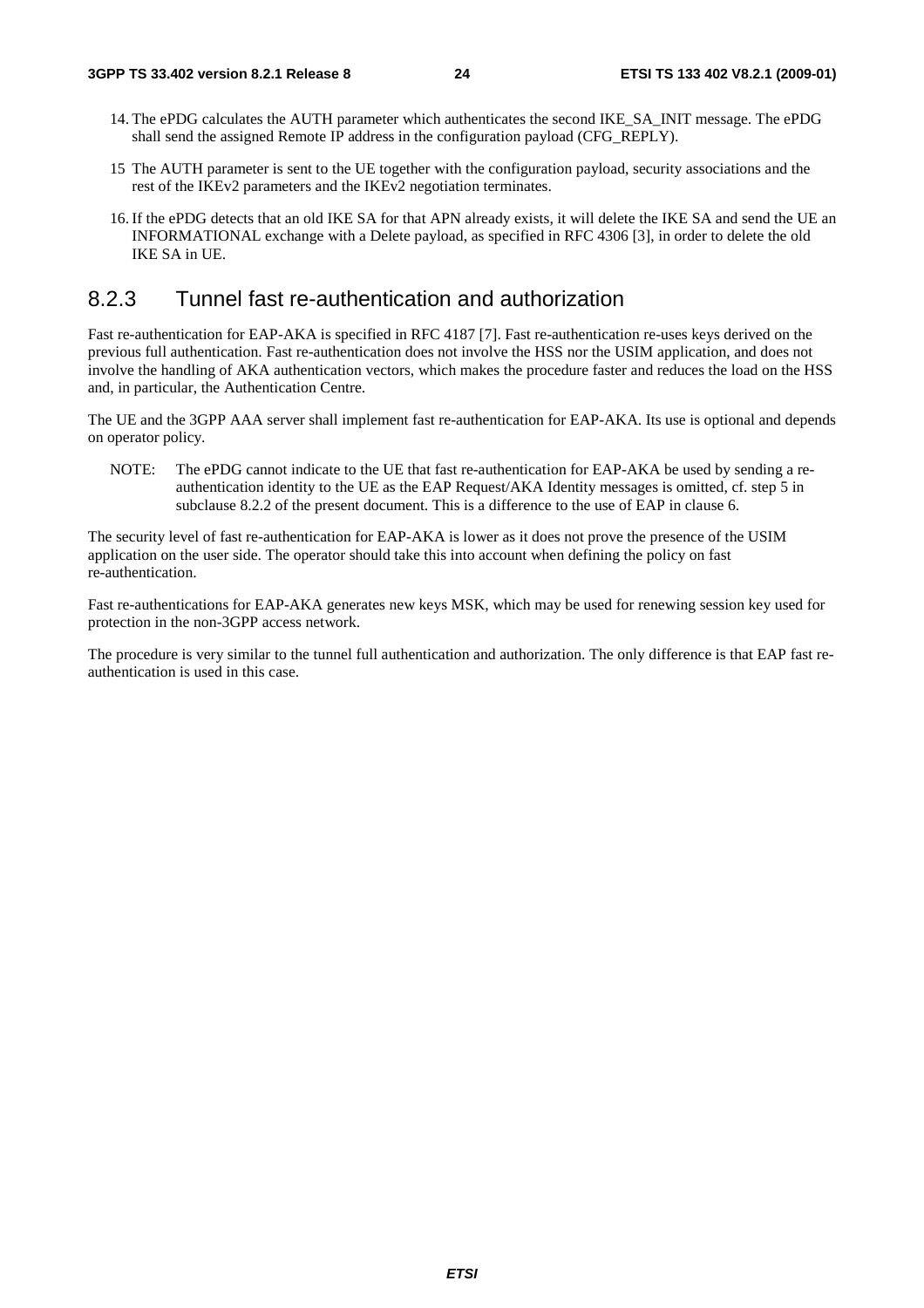

**Figure 8.2.3-1: Untrusted Tunnel - Fast Re-authentication** 

- 1. The UE and the ePDG exchange the first pair of messages, known as IKE\_SA\_INIT, in which the ePDG and UE negotiate cryptographic algorithms, exchange nonces and perform a Diffie\_Hellman exchange.
- 2. The UE sends the re-authentication identity (in the IDi payload) and the APN information (in the IDr payload) in this first message of the IKE\_AUTH phase, and begins negotiation of child security associations. The UE omits the AUTH parameter in order to indicate to the ePDG that it wants to use EAP over IKEv2. The reauthentication identity used by the UE shall be the one received in the previous authentication process. If the UE's Remote IP address needs to be configured dynamically, then the UE shall send the configuration payload (CFG\_REQUEST) within the IKE\_AUTH request message to obtain a Remote IP Address.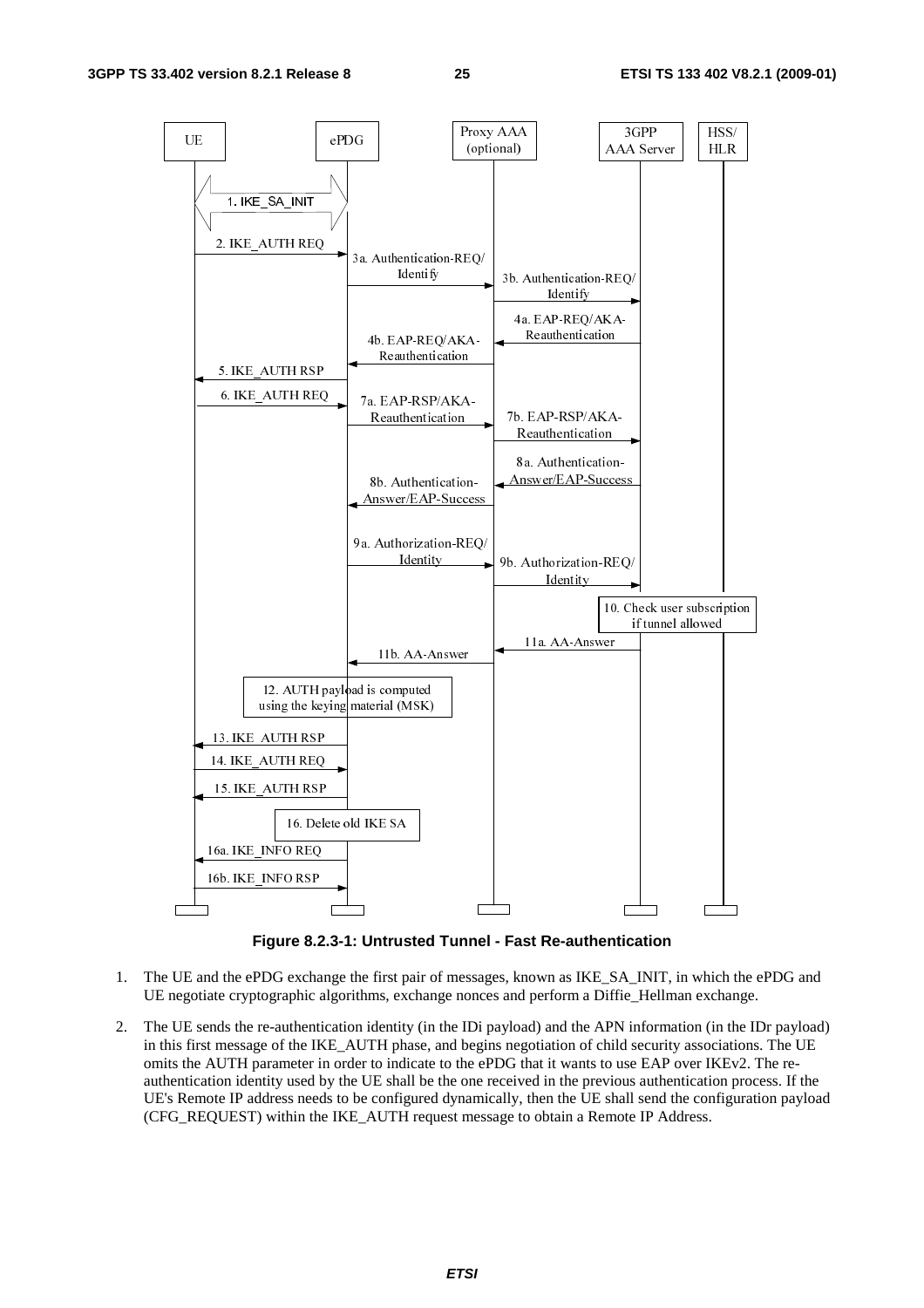- 3. The ePDG sends the Authentication Request message with an EAP AVP toward the 3GPP AAA Server, containing the re-authentication identity. The ePDG shall include a parameter indicating that the authentication is being performed for tunnel establishment with an ePDG (and not an I-WLAN PDG as defined in TS 33.234 [9]). This will help the 3GPP AAA Server distinguish among authentications for trusted access, as specified in clause 6 of the present document, authentications for tunnel setup in I-WLAN (which would allow also EAP-SIM) and authentications for tunnel setup in EPS (which allow only EAP-AKA).
- 4. The 3GPP AAA Server initiates the fast re-authentication challenge.
- 5. The ePDG sends an IKE\_AUTH Response message to the UE, containing its identity, a certificate, and the AUTH parameter to protect the previous message it sent to the UE (in the IKE\_SA\_INIT exchange). It completes the negotiation of the child security associations as well. The EAP message (EAP-Request/AKA-Reauthentication) received from the 3GPP AAA Server is included in order to start the EAP procedure over IKEv2.
- 6. The UE checks the authentication parameters and responds to the fast re-authentication challenge. The only payload (apart from the header) in the IKEv2 message is the EAP message.
- 7. The ePDG forwards the EAP-Response/AKA-Reauthentication message toward the 3GPP AAA Server.
- 8. When all checks are successful, the 3GPP AAA Server sends the Authentication Answer including an EAP success and the key material toward the ePDG. This key material shall consist of the MSK generated during the fast re-authentication process. When the SWm interface (ePDG-AAA) is implemented using Diameter, the MSK shall be encapsulated in the EAP-Master-Session-Key parameter, as defined in RFC 4072 [10].
- 9. The ePDG sends the Authorization Request message towards the 3GPP AAA Server serving the APN containing an empty EAP AVP.
- 10. The 3GPP AAA Server checks in user's subscription for authorization to establish the tunnel.

The counter of IKE SAs for that APN is stepped up. If the maximum number of IKE SAs for that APN is exceeded, the 3GPP AAA Server shall send an indication to the ePDG that established the oldest active IKE SA (it could be the same ePDG or a different one) to delete the oldest established IKE SA. The 3GPP AAA Server shall update accordingly the information of IKE SAs active for the APN.

- 11. The 3GPP AAA Server sends the AA-Answer toward the ePDG. The 3GPP AAA Server shall send the IMSI within the AA-Answer.
- 12. The MSK shall be used by the ePDG to generate the AUTH parameters in order to authenticate the IKE\_SA\_INIT phase messages, as specified in RFC 4306 [3]. These two first messages had not been authenticated before as there were no key material available yet. According to RFC 4306 [3], the shared secret generated in an EAP exchange (the MSK), when used over IKEv2, shall be used to generated the AUTH parameters.
- 13. The EAP Success message is forwarded to the UE over IKEv2.
- 14. The UE shall take its own copy of the MSK as input to generate the AUTH parameter to authenticate the first IKE\_SA\_INIT message. The AUTH parameter is sent to the ePDG.
- 15. The ePDG checks the correctness of the AUTH received from the UE and calculates the AUTH parameter which authenticates the second IKE\_SA\_INIT message. The ePDG shall send the assigned Remote IP address in the configuration payload (CFG\_REPLY), if the UE requested for a Remote IP address through the CFG\_REQUEST. Then the AUTH parameter is sent to the UE together with the configuration payload, security associations and the rest of the IKEv2 parameters and the IKEv2 negotiation terminates.
- 16. If the ePDG detects that an old IKE SA for that APN already exists, it will delete the IKE SA and send to the UE an INFORMATIONAL exchange with a Delete payload, as specified in RFC 4306 [3], in order to delete the old IKE SA in UE.

## 8.2.4 Security profiles

The profiles for IKEv2 and IPsec ESP as defined in TS 33.234 [9] shall be used.

For ePDG certificates, the certificate profiles as defined in TS 33.234 [9] shall be used.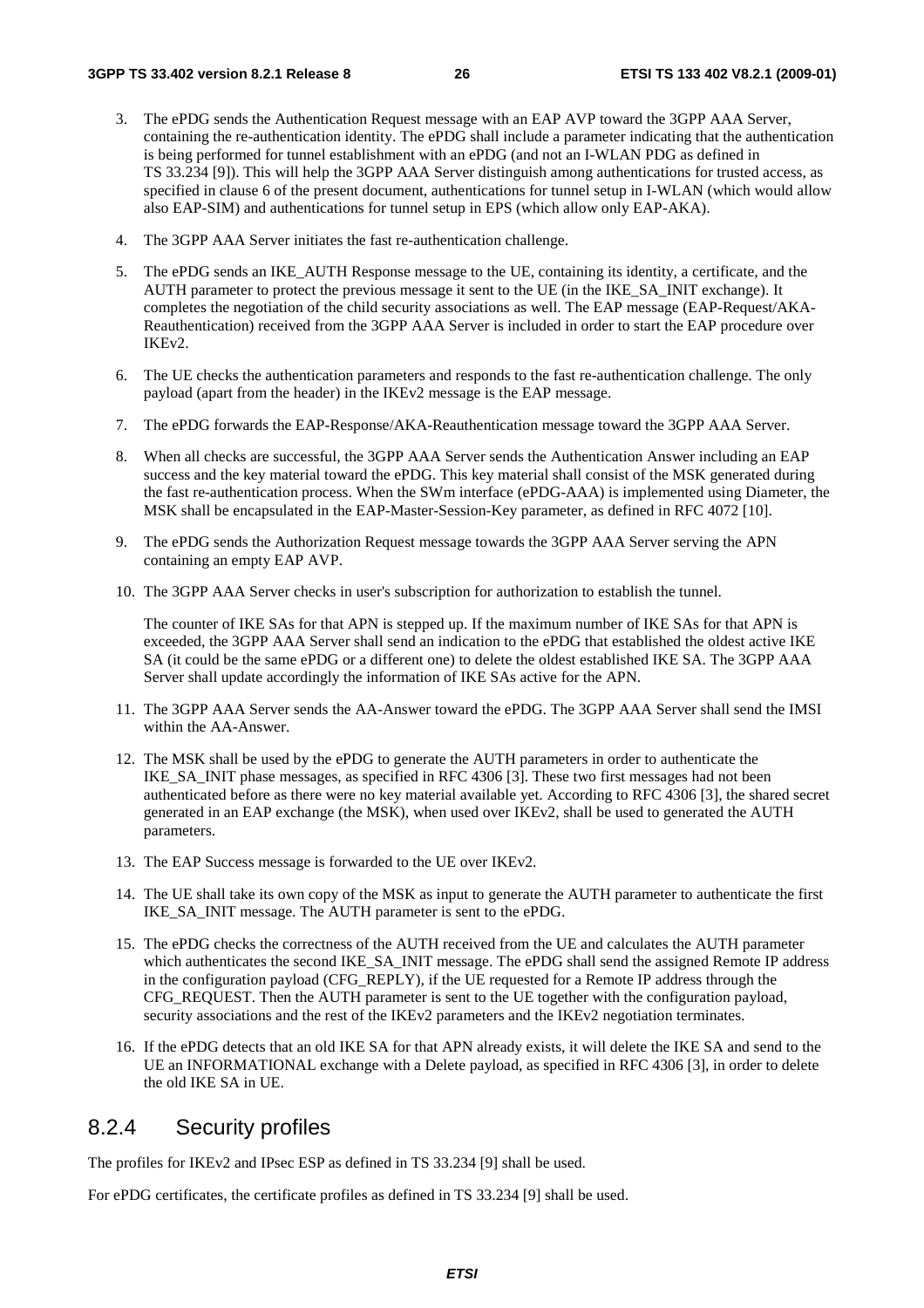## 8.2.5 Handling of IPsec tunnels in mobility events

### 8.2.5.1 General

The below sections describe the handling of IPsec tunnels in the idle and active mode mobility events when the target access has a UE and an ePDG, e.g. I-WLAN 3GPP IP Access System. In general, the IPsec tunnel handling during mobility events is managed by the end nodes where the IPsec tunnel is terminated, i.e. the UE and the ePDG.

In the case when the UE moves from the coverage area of the source ePDG and connect to another ePDG or a different access, the management of the IPsec tunnel between the UE and the source ePDG should be handled as follows:

- 1. The UE may keep all related IPsec tunnel security association parameters until its lifetime expires.
- 2. If after repeated attempts to contact the UE, the source ePDG concludes that the other endpoint (UE) has failed and all of its attempts have gone unanswered for a timeout period as specified in RFC 4306, the source ePDG may delete all the UE IPsec tunnel SA parameters.
- 3. If the source ePDG receieves an indication from a trusted network element that the UE has moved outside its coverage area, e.g. 3GPP AAA server, the source ePDG can delete all of the UE IPsec tunnel security association parameters.

### 8.2.5.2 Idle mode mobility

When the UE moves from a source access where the UE is connected to an ePDG to a target access that involves the UE and the same ePDG, the UE shall use MOBIKE as per RFC 4555 [18] to update the ePDG with its new IP address. However, when the UE moves where the target access involves the UE and a different ePDG, the UE shall establish a new IPsec tunnel with the new ePDG as described in subclause 8.2.2.

On the other hand, if the UE is connected to EPS without being connected to an ePDG and then moves to a target access which involves the UE and an ePDG, the UE SHALL establish a new IPsec tunnel with the new ePDG as described in subclause 8.2.2.

### 8.2.5.3 Active mode mobility

When the UE moves from a source access where the UE is connected to an ePDG to a target access that involves the UE and the same ePDG, the UE shall use MOBIKE as per RFC 4555 [18] to update the ePDG with its new IP address. However, when the UE moves where the target access involves the UE and a different ePDG, the UE shall establish a new IPsec tunnel with the new ePDG as described in subclause 8.2.2.

On the other hand, if the UE is connected to EPS without being connected to an ePDG and then moves to a target access which involves the UE and an ePDG, the UE SHALL establish a new IPsec tunnel with the new ePDG as described in subclause 8.2.2.

# 9 Security for IP based mobility signalling

## 9.1 General

Clause 9.2 covers security for host based mobility and section 9.3 covers security for network based mobility.

## 9.2 Host based Mobility

### 9.2.1 MIPv4

### 9.2.1.1 General

MIPv4 FACoA and DSMIPv6 host based mobility protocols are supported over S2a and S2c interfaces respectively TS 23.402 [5].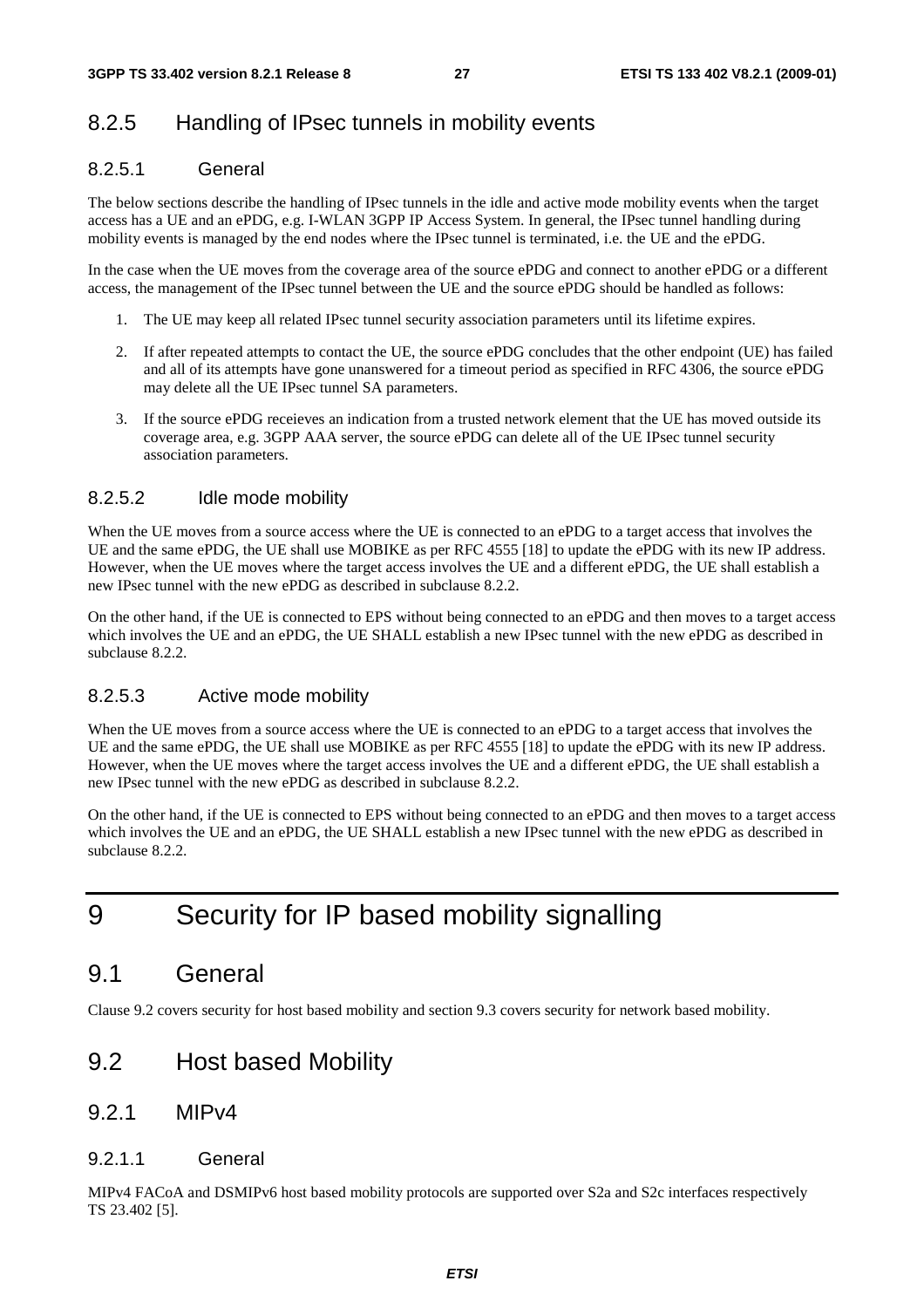The MIPv4 security is based on MIP Authentication extensions as defined in RFC 3344 [17]. The MIPv4 signalling messages shall be protected between the UE and the node acting as HA (i.e PDN GW) using MIP authentication extensions and optionally between the UE and the node acting as FA (non-3GPP access specific).

## 9.2.1.2 Bootstrapping of MIPv4 FACoA parameters

#### 9.2.1.2.1 Procedures



**Figure 9.2.1.2.1-1: MIPv4 bootstrapping** 

The event that triggers Authentication and Authorization in step 1 or in step 3 between the Trusted Non-3GPP IP Access and the EAP Server cfr.TS 23.402 [5].

1) The Non-3GPP access specific authentication procedure based on EAP-AKA' is performed as specified in clause 6.2. Depending on the type of non-3GPP access system, the PDN GW address (HA address) may be determined at this point. The details of this procedure and IPMM protocol selection procedure are specified in TS 23.402 [5]. If the network selects mobility management protocol as MIPv4 FACoA for the UE, then the UE and the EPC derive the keys required for MIPv4 bootstrapping.

The key EMSK that result from the EAP-AKA' authentication procedure is used to derive MIPv4 bootstrapping keys. Section 9.2.1.2.2 shows the derivation of MIPv4 bootstrapping keys in the UE and in the 3GPP AAA server and the key distribution from the 3GPP AAA server to the mobility agents. The trusted non-3GPP network receives a set of mobility keys and other keys in the Access-Accept message as a result of successful authentication.

- 2) The UE sends a Registration Request (RRQ) message to the FA as specified in TS 23.402 [5]. The UE includes the MN-HA Authentication Extension (AE) and optionally the MN-FA Authentication Extension (AE) as specified in RFC 3344 [17].
- 3) The FA processes the message according to RFC 3344 [17] and validates the MN-FA Authentication extension if present. The FA then forwards the RRQ message to the PDN GW. The RRQ message shall be protected between the FA and the PDN GW according to TS 33.210 [6].
- 4) The selected PDN GW obtains Authentication and Authorization information from the AAA/HSS.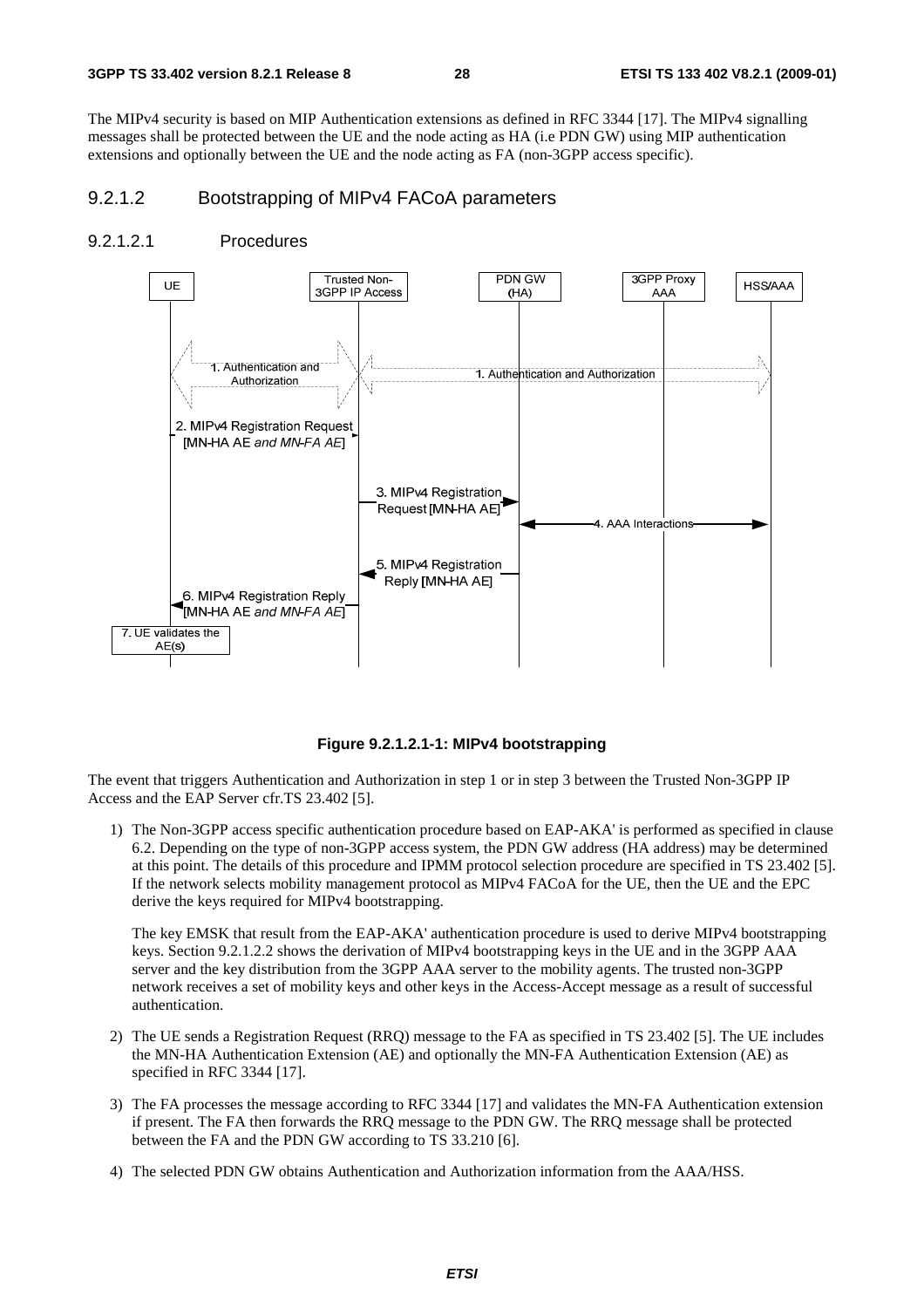- 5) The PDN GW validates the MN-HA authentication extension. After successful authentication extension validation, the PDN GW sends a Registration Reply (RRP) to the UE through the FA. The RRP message shall be protected between the PDN GW and the FA according to TS 33.210 [6].
- 6) The FA processes the RRP according to RFC 3344 [17]. The FA then forwards the RRP message to the UE. The FA includes the MN-FA authentication extension, if the FA received MN-FA authentication extension in the RRQ message.
- 7) The UE validates the MN-HA authentication extension and MN-FA authentication extension, if present.

#### 9.2.1.2.2 MIPv4 Key Derivation

The Mobile IP Root Key (MIP-RK) is generated at the 3GPP AAA Server and the UE. The MIP-RK is generated from the EMSK using the following formula:

 $MIP-RK = KDF$  (EMSK, 'Mobile IP Root Key' | "\0" | length)

Where:

"\0" is a NULL octet (0x00 in hex)

length is a 2 octet unsigned integer in network byte order

KDF in this clause is as specified in [19]

Editor"s Note: The label 'Mobile IP Root Key' is to be registered with IANA.

The length of the MIP-RK is 64 octets. The lifetime of MIP-RK is set to the lifetime of EMSK. The MIP-RK is stored in the 3GPP AAA Server. At the 3GPP AAA Server each user session is associated with a single MIP-RK. The MIP-RK is used to generate mobility keys. The MIPv4 keys are generated at the 3GPP AAA Server and at the UE. The keys generated at the 3GPP AAA Server are transported to the HA and the Authenticator in the trusted non-3GPP network by the use of the AAA protocol.

Security Parameter Indices (SPI) is generated from the MIP-RK as follows:

MIP-SPI = the 4 most significant bytes of HMAC-SHA256 (MIP-RK, "SPI Mobile IP Root Key "| APN))

The MIP-SPI is derived at the UE and at the 3GPP AAA server. If the generated SPI value is smaller than 256, then this value is increased by 256. The AAA and the UE checks whether this SPI value is already in use for the given UE, if so, the SPI value is incremented by 1 until there is no collision. The SPI value is used by the UE, HA, and 3GPP AAA server to identify the MN-HA key used to compute the MN-HA Authentication Extension in the RRQ message. In addition, MIP-SPI is distributed to the authenticator during Access Authentication, in AAA protocol attribute FA-RK-SPI, to identify the FA-RK key. FA-RK key and FA-RK-SPI will be used to further derive MN-FA key and MN-FA-SPI, to compute the MN-FA Authentication Extension in the RRQ message. When the lifetime of the MIP-RK expires the lifetime of the SPIs derived from it shall also expire.

The derivation of mobility key is given below:

MN-HA = HMAC-SHA1(MIP-RK,"MIP4 MN HA Key" | HA-IPv4 | MN-NAI | APN)

The lifetime of all MN-HA keys shall be set to the lifetime of the MIP-RK. During the initial attach or additional PDN connectivity, the UE may not know the HA IP address. In this case, the UE use ALL-ZERO-ONE-ADDR [21] in the RRQ message to request for dynamic HA assignment. Under this case, the UE shall derive the MN-HA key using the ALL-ZERO-ONE-ADDR as the HA-IPv4 address and use this key for deriving MN-HA Authentication Extension and send in the RRQ. Then the HA informs this to the 3GPP AAA server in the AAA protocol message. In response from the 3GPP AAA server, the HA will receive RRQ-MN-HA-KEY that is calculated based on ALL-ZERO-ONE-ADDR address and also MN-HA key that is calculated based on HA IP address. The HA shall use the RRQ-MN-HA-KEY for validation of MN-HA Authentication Extension in the received RRQ. The HA then use MN-HA key for deriving RRP MN-HA Authentication Extension and sends the HA IP address as part of the RRP message. The UE shall recalculate the MN-HA key using the HA IP address received in the RRP and use this key for MN-HA Authentication Extension validation for the RRP. If the MN-HA authentication extension is valid, the new MN-HA key shall be in effect.

The derivation of FA-RK and MN-FA mobility keys are given below:

FA-RK = HMAC-SHA1(MIP-RK, "FA-RK")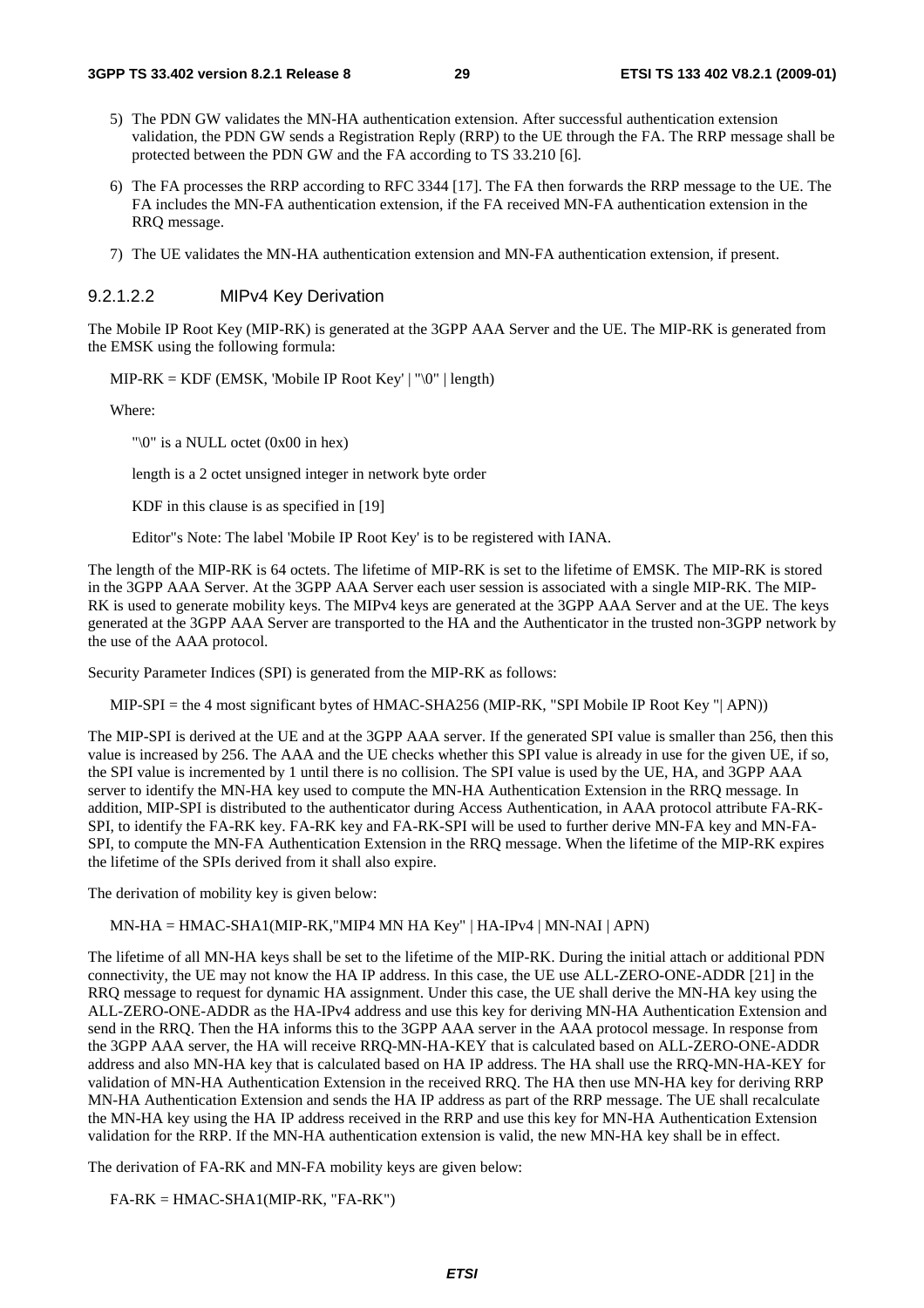#### MN-FA = HMAC-SHA1(FA-RK, "MN FA" | FA-IP | MN-NAI | APN)

The FA-RK is generated by the 3GPP AAA Server and distributed to the Authenticator. It is used by the Authenticator to derive MN-FA keys as requested by the FA. The MN-FA key is derived based on the FA-IP address to separate keys between different FAs for the same authentication session. The lifetime of FA-RK and MN-FA shall be set to the lifetime of the MIP-RK. The SPI associated with the MN-FA (MN-FA-SPI) is set to the same value of FA-RK-SPI distributed during Access Authentication.

During EAP-Re-authentication, the 3GPP AAA server and the UE generate new MIP-RK, SPI, MN-HA and FA-RK. The old MIP-RK and its derivatives (MN-HA, FA-RK, MN-FA) shall be deprecated after confirming that the newly generated mobility keys in the 3GPP AAA server and the UE are the same. Upon receipt of an MIP-RRQ from the UE, the HA shall determine whether re-authentication has occurred since the last MIP-RRQ by comparing the SPI contained in the MN-HA Authentication extension of the received MIP-RRQ to the locally stored value. If the two SPIs are different, the HA shall assume that re-authentication has occurred, and the new MN-HA key shall be retrieved from the 3GPP AAA server. After verifying the MIP-RRQ message with the new MN-HA key and creating the MIP-RRP Authentication Extension, the HA deprecate the old key. The UE shall deprecate the old key, once it successfully verifies the MIP-RRP using the new key.

### 9.2.1.2.3 Key Usage

| Kev           | <b>Generated by</b>            | Used at                      |
|---------------|--------------------------------|------------------------------|
| <b>IMN-HA</b> | <b>IUE and 3GPP AAA server</b> | <b>IHA and UE</b>            |
| <b>IFA-RK</b> | <b>IUE and 3GPP AAA server</b> | <b>IUE and Authenticator</b> |
| <b>MN-FA</b>  | IUE and Authenticator          | IFA and UE                   |

The keys that are used by the UE are generated by the UE and shall not be transported outside the UE. The keys generated by the 3GPP AAA Server are transported to the HA or the Authenticator using AAA protocols.

## 9.2.1.2.4 Key Distribution for MIPv4

In this section, key distribution for MIP4 is described. Two scenarios are possible, where in the first scenario Authenticator and FA are co-located and in the case of FA relocation, also the Authenticator changes based on EAP reauthentication. In the second scenario, no re-authentication takes place when the FA is relocated, so the anchor Authenticator is continued to be used, and provisions the new FA with the required mobility keys. However key handling between Authenticator and FA is out of scope of the present document.

The Authenticator receives FA\_RK in the RADIUS/DIAMETER Access-Accept message as a result of successful authentication. The keys are stored at the authenticator.

The 3GPP AAA Server distributes the MN-HA key and the HA-RK key, if requested, to the HA using RADIUS/DIAMETER Access-Accept.

## 9.2.2 DS-MIPv6

## 9.2.2.1 General

The DS-MIPv6 security is based on IPsec as defined in RFC4877 [2]. The IPsec security association is established between the UE and the node acting as HA (i.e. PDN GW).

The following principles apply:

- The UE and the HA shall use IKEv2, as specified in RFC4306, in order to establish IPsec security associations.
- Public key signature based authentication with certificates, as specified in RFC 4306 [3], is used to authenticate the HA. The HA shall authenticate itself to the UE with an identity. This identity shall be the same as the FQDN of the HA if the HA is found via DNS cfr. TS 23.402 [5].
- EAP-AKA, as specified in RFC 4187 [7], within IKEv2, as specified in RFC4877 [2] and RFC 4306 [3], is used to authenticate UEs, which contain a USIM.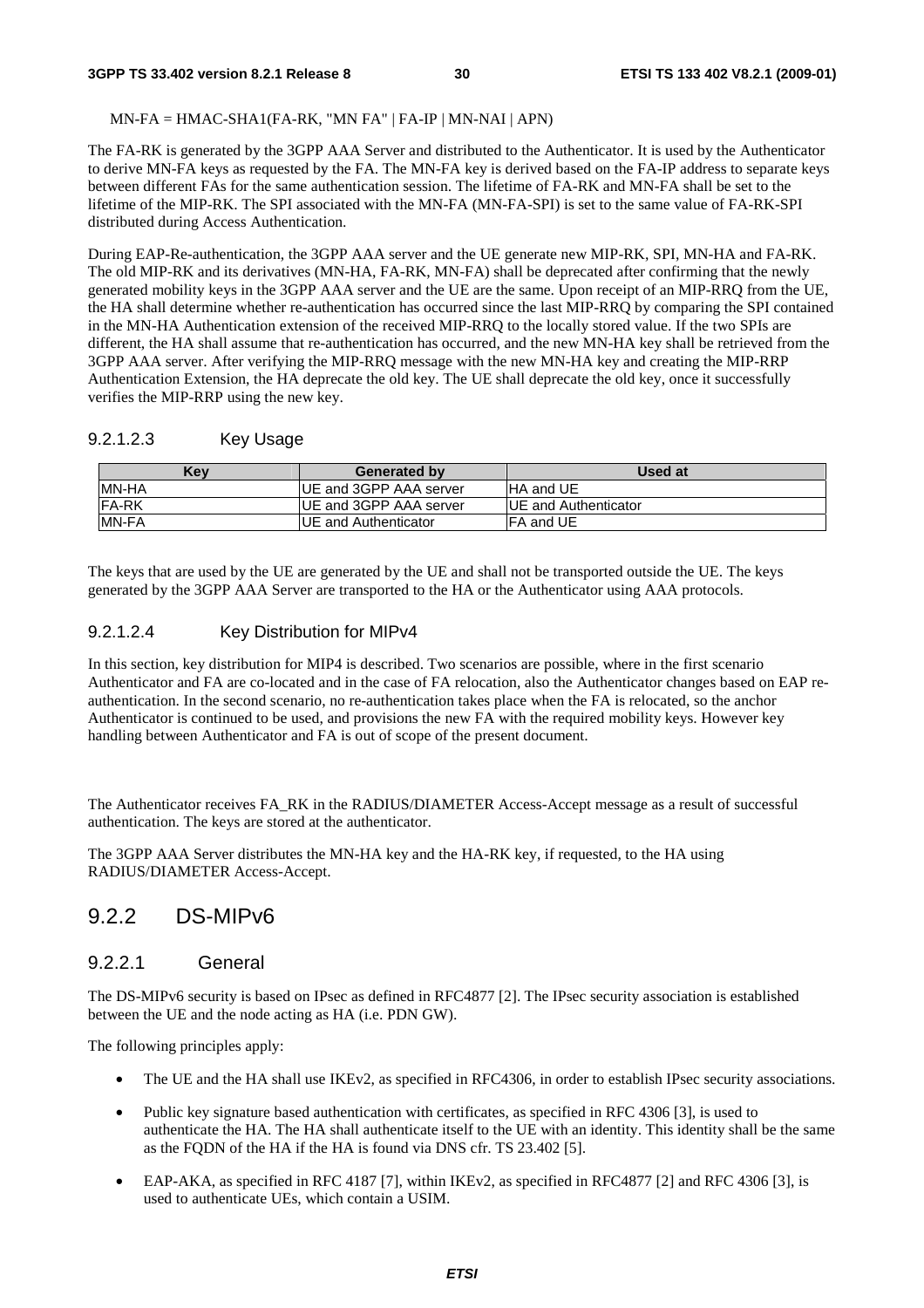The following properties are needed to provide secure S2c over a Trusted Non-3GPP Access:

- The Trusted Access will authenticate the UE and provide a secure link for the data to be transferred from the UE to the Trusted Access.
- The Trusted Access protects against source IP address spoofing.
- The Trusted Access and PDN GW will have a secure link between them to transfer the user's data across.
- The Trusted Access and EPC need to co-ordinate when the UE detaches from the Trusted Access in order to ensure that the IP address that was assigned to the UE is not be used by another UE without EPC being aware of the change (i.e. enable the PDN GW to remove the CoA address binding for the old UE).

These properties ensure that the traffic the PDN GW is receiving has originated at the UE while UE is attached to the Trusted Access.

- NOTE 1: If Trusted Access and EPC do not co-ordinate regarding UE detachment then the UE that was re-assigned the IP address would be capable of impersonating traffic until the binding in PDN GW timed out. NOTE
	- 2: Procedures internal to the Trusted Access are outside the scope of the present document.

The allocation of IP addresses in the access network may provide the last property listed above. If the IP address is not re-allocated until after the MIP Binding has expired or IKE Dead Peer Detection has been run. This means that the PDN GW will no longer associate the old UE to the IP address once the new UE gets the IP address and hence there is no risk of impersonation attacks.

PCC may also be used to provide the last property listed above in access networks that support it. In the case that PCC is used, a GW control session is established between the Trusted Access and the PCRF. This GW control session is identified by the UE ID and the IP address allocated to the UE (i.e. CoA if DSMIPv6 is used). Using the GW control session, the UE is restricted to limited access; in particular, the Trusted Access restricts the forwarding of the packets only to IKEv2 and BU messages until the binding at the PDN GW is established. The Trusted Access knows when the binding is established at the PDN GW because it receives an update of the GW control session. The flows for this control of policy are given in section(s) 6.3 and 6.6.2 of TS 23.402. This prevents a UE that attaches to the Trusted Access from sending non-signalling traffic to the PDN GW until it has completed a BU with the PDN GW and prevents an impersonation attack.

### 9.2.2.2 Bootstrapping of DSMIPv6 parameters

#### 9.2.2.2.1 Full Authentication

The first procedure that must be performed by the MN is the discovery of the HA address, which in case of EPS is the IP address of the PDN GW. The detailed of this procedure are specified in TS 23.402 [5] and TS 24.303 [20].

As soon as the Mobile Node has discovered the PDN GW address, it establishes an IPsec Security Association with the Home Agent itself through IKEv2. The detailed description of this procedure is provided in RFC4877 [2]. The IKEv2 Mobile Node to Home Agent authentication is performed using Extensible Authentication Protocol (EAP).

When the Mobile Node runs IKEv2 with its Home Agent, it shall request an IPv6 Home Address through the Configuration Payload in the IKE\_AUTH exchange by including an INTERNAL\_IP6\_ADDRESS attribute.

When the Home Agent processes the message, it allocates a HoA and sends it a CFG\_REPLY message.

The IPv6 Home Address allocation through IKEv2 allows to bind the Home Address with the IPsec security association so that the MN can only send Binding Updates for its own Home Address and not for other MN's Home Addresses.

Figure 9.2.2.2.1-1 provides the flow for the initial DS-MIPv6 bootstrapping, focusing on the security aspects of the flow.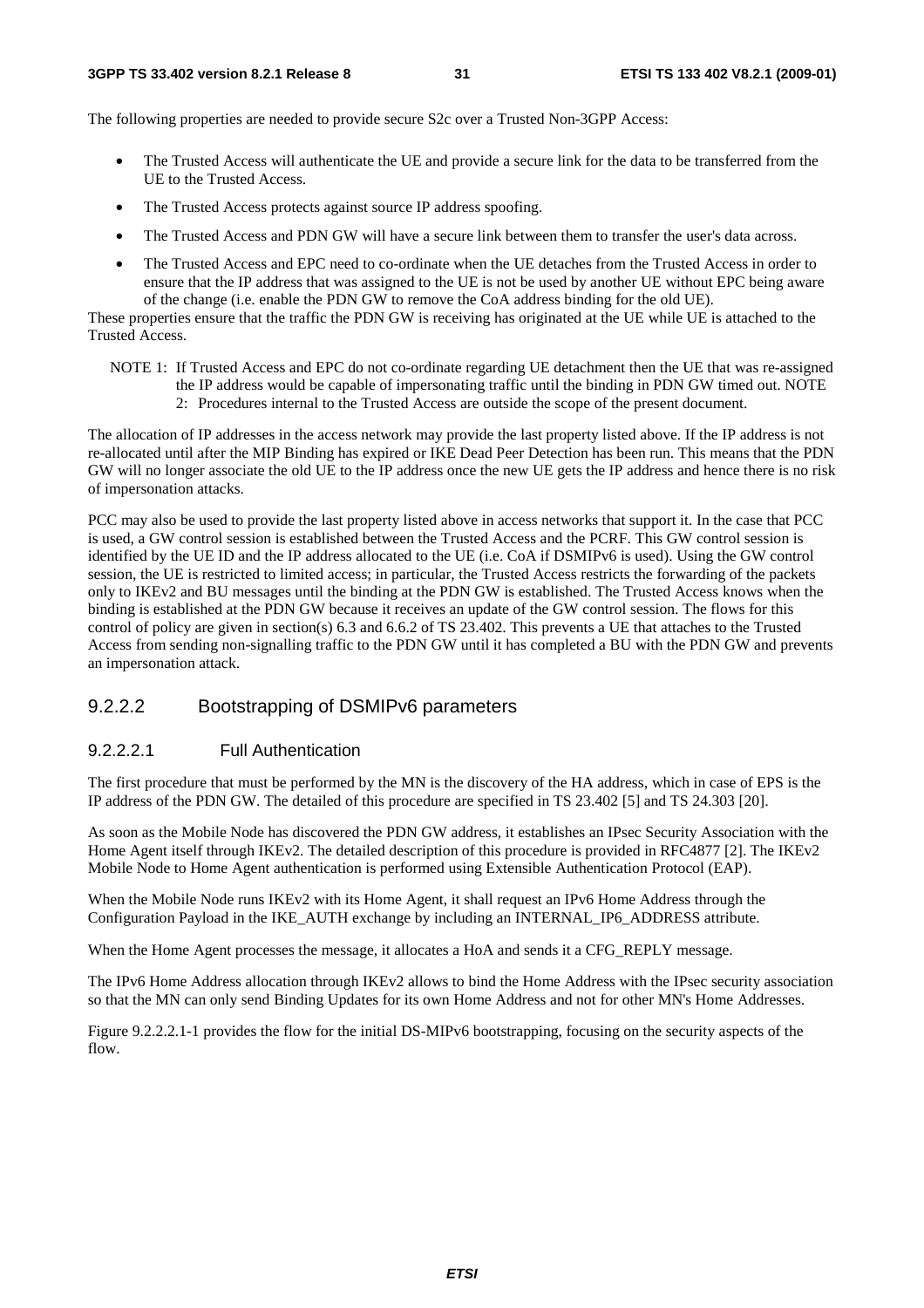

#### **Figure 9.2.2.2.1-1: DS-MIPv6 bootstrapping based on IKEv2**

- 1) The UE discovers the PDN GW address based on the procedure specified in TS 23.402 [5].
- 2) The UE starts an IKEv2 exchange with the PDN GW. The first part of this exchange is an IKE\_SA\_INIT exchange. In this phase the PDN GW and UE negotiate cryptographic algorithms, exchange nonces and perform a Diffie-Hellman exchange.
- 3) The UE sends the user identity (in the IDi payload) and the APN identifier (in the IDr payload) in this first message of the IKE\_AUTH phase, and begins negotiation of child security associations. The UE omits the AUTH parameter in order to indicate to the PDN GW that it wants to use EAP over IKEv2. The user identity shall be compliant with Network Access Identifier (NAI) format specified in TS 23.003 [8], containing the IMSI or the pseudonym, as defined for EAP-AKA in RFC 4187 [7]). The UE shall send the configuration payload (CFG\_REQUEST) within the IKE\_AUTH request message to obtain an IPv6 Home Network Prefix as specified in 3GPP TS 24.303 [20]. The UE shall include the Traffic Selectors to protect DS-MIPv6 signalling as specified in RFC4877 [2].
- 4) The PDN GW sends the Authentication Request message with an EAP AVP to the 3GPP AAA Server, containing the user identity, APN and a parameter indicating that the authentication is being performed for DS-MIPv6 security. For the communication between PDN GW and 3GPP AAA server, cf. also [4].
- 5) The 3GPP AAA Server shall fetch the user profile and authentication vectors from HSS/HLR (if these parameters are not available in the 3GPP AAA Server). The 3GPP AAA Server shall include the parameter received in step 4 indicating that the authentication is being performed for DSMIPv6 in the request to the HSS. The HSS shall then generate authentication vectors with AMF separation bit  $= 0$  and send them back to the 3GPP AAA server.
- 6) Based on the identity received, the 3GPP AAA server selects an Authentication Vector (RAND, AUTN, CK, IK, XRES) for the UE. The 3GPP AAA Server then initiates the authentication challenge by sending the EAP-Request/AKA-Challenge containing RAND and AUTN as described by RFC 4187 [7]. The user identity is not requested again, as in a normal authentication process, because there is the certainty that the user identity received in the EAP Identity Response message has not been modified or replaced by any intermediate node.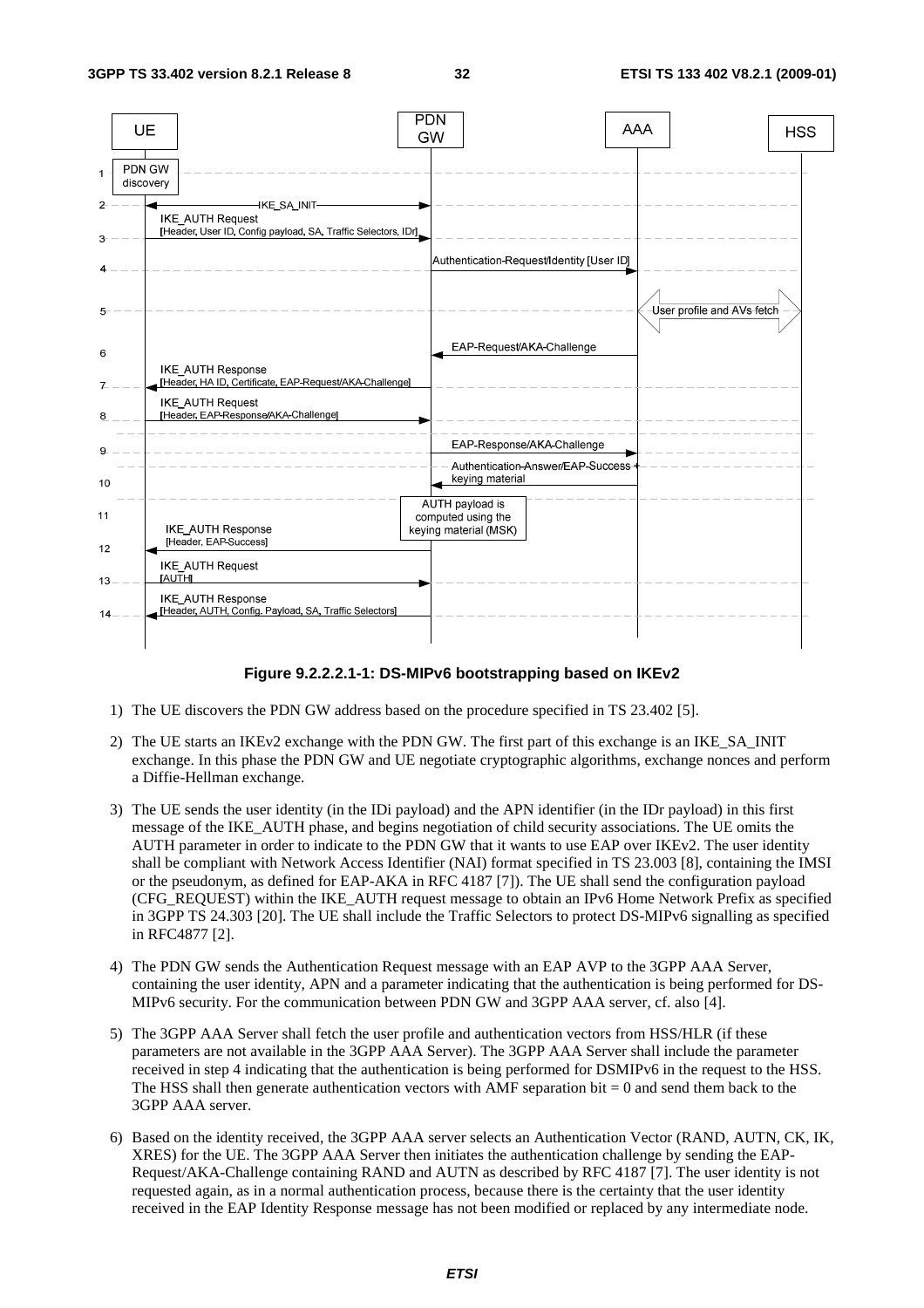The reason is that the user identity was received via an IKEv2 secure channel which can only be decrypted and authenticated by the end points (the PDN GW and the UE).

- 7) The PDN GW responds to the UE with its identity, a certificate, and sends the AUTH parameter to protect the previous message it sent to the UE (in the IKE\_SA\_INIT exchange). The EAP message received from the 3GPP AAA Server (EAP-Request/AKA-Challenge), which contains RAND and AUTN, is included in order to start the EAP procedure over IKEv2.
- 8) RAND and AUTN are passed to the USIM, which checks AUTN is correct [11] and if so calculates CK, IK and RES and passes these to the UE. The UE checks the IKE authentication parameters and responds to the authentication challenge. The only payload (apart from the header) in the IKEv2 message is the EAP message which contains the AKA response, RES.
- 9) The PDN GW forwards the EAP-Response/AKA-Challenge message to the 3GPP AAA Server.
- 10) The 3GPP AAA Server checks the EAP message including that RES = XRES and then calculates MSK from CK and IK as described in RFC 4187 [7]. The 3GPP AAA Server sends the Authentication Answer including an EAP success and the key material to the PDN GW. This key material shall consist of the MSK generated during the authentication process.
- 11) The AUTH payload is computed using the received MSK.
- 12) The EAP Success message is forwarded to the UE over IKEv2.
- 13) The UE also generates MSK as input to generate the AUTH parameter to authenticate the first IKE\_SA\_INIT message. The AUTH parameter is sent to the PDN GW.
- 14) The PDN GW checks the correctness of the AUTH received from the UE and calculates the AUTH parameter which authenticates the second IKE\_SA\_INIT message. The PDN GW shall send the assigned Home Network prefix in the configuration payload (CFG\_REPLY) as specified in 3GPP TS 24.303 [20]. Then the AUTH parameter is sent to the UE together with the configuration payload, security associations and the rest of the IKEv2 parameters and the IKEv2 negotiation terminates.

#### 9.2.2.2.2 Fast Re-authentication

Fast re-authentication for EAP-AKA is specified in RFC 4187 [7]. Fast re-authentication re-uses keys derived on the previous full authentication. Fast re-authentication does not involve the HSS nor the USIM application, and does not involve the handling of AKA authentication vectors, which makes the procedure faster and reduces the load on the HSS and, in particular, the Authentication Centre.

The UE and the 3GPP AAA server shall implement fast re-authentication for the use of EAP-AKA with DSMIPv6. Its use is optional and depends on operator policy.

NOTE: The PDN GW cannot indicate to the UE that fast re-authentication for EAP-AKA be used by sending a re-authentication identity to the UE as the EAP Request/AKA Identity messages is omitted, cf. step 5 in subclause 8.2.2 of the present document. This is a difference to the use of EAP in clause 6.

The security level of fast re-authentication for EAP-AKA is lower as it does not prove the presence of the USIM application on the user side. The operator should take this into account when defining the policy on fast re-authentication.

Fast re-authentications for EAP-AKA generates new keys MSK, which may be used for renewing session key used for protection in the non-3GPP access network.

The procedure is very similar to the tunnel full authentication and authorization. The only difference is that EAP fast reauthentication is used in this case.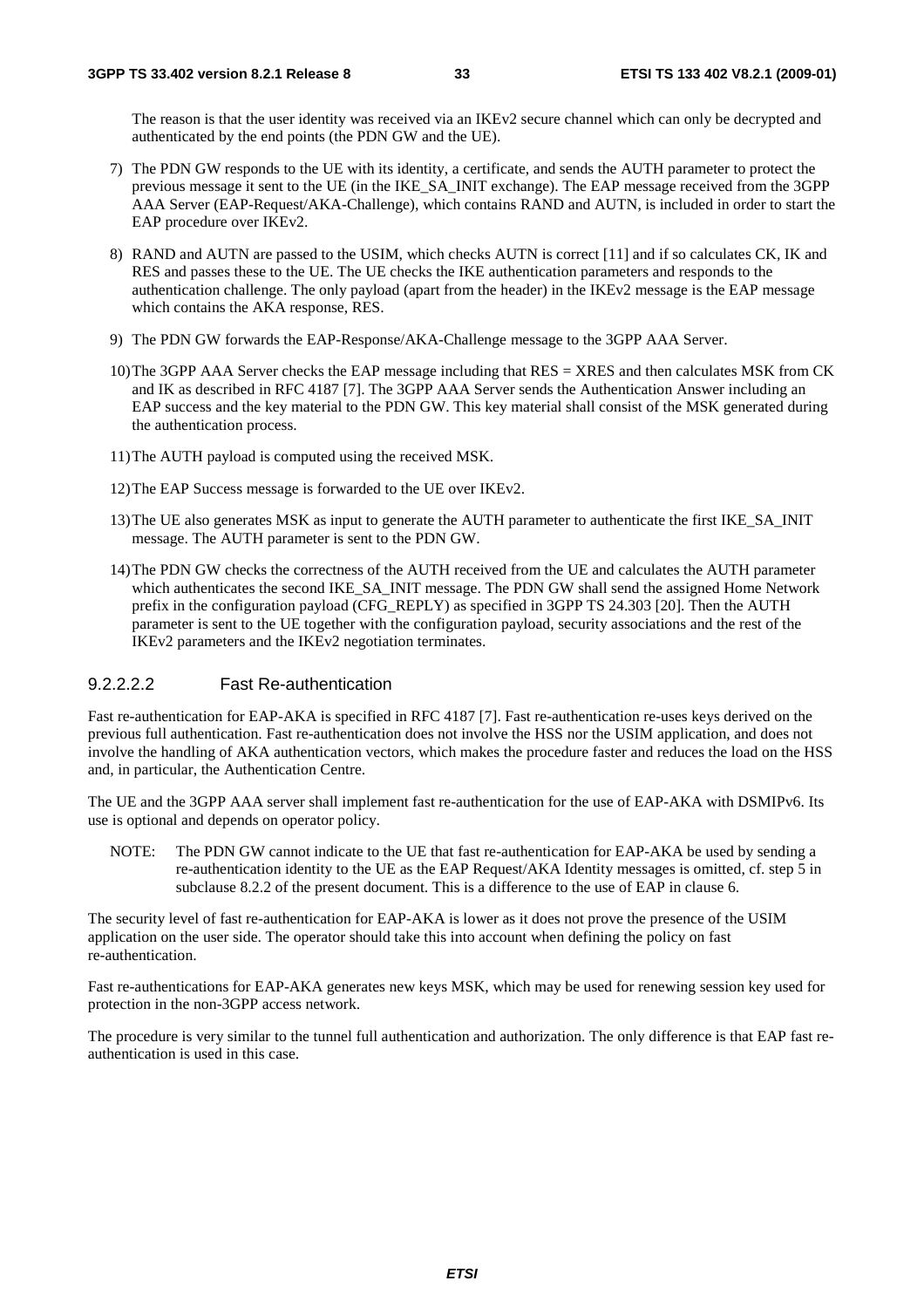

**Figure 9.2.2.2.2-1: Fast Re-authentication for DSMIPv6** 

- 1. The UE and the PDN GW exchange the first pair of messages, known as IKE\_SA\_INIT, in which the PDN GW and UE negotiate cryptographic algorithms, exchange nonces and perform a Diffie\_Hellman exchange.
- 2. The UE sends the re-authentication identity (in the IDi payload) and the APN information (in the IDr payload) in this first message of the IKE\_AUTH phase, and begins negotiation of child security associations. The UE omits the AUTH parameter in order to indicate to the PDN GW that it wants to use EAP over IKEv2. The reauthentication identity used by the UE shall be the one received in the previous authentication process. If the UE's Remote IP address needs to be configured dynamically, then the UE shall send the configuration payload (CFG\_REQUEST) within the IKE\_AUTH request message to obtain a Remote IP Address.
- 3. The PDN GW sends the Authentication Request message with an EAP AVP toward the 3GPP AAA Server, containing the re-authentication identity. The PDN GW shall include a parameter indicating that the authentication is being performed for DSMIPv6 with a PDN GW. This will help the 3GPP AAA Server distinguish among authentications for DSMIPv6, trusted access, as specified in clause 6 of the present document, authentications for tunnel setup in I-WLAN (which would allow also EAP-SIM) and authentications for tunnel setup in EPS (which allow only EAP-AKA).
- 4. The 3GPP AAA Server initiates the fast re-authentication challenge.
- 5. The PDN GW sends an IKE\_AUTH Response message to the UE, containing its identity, a certificate, and the AUTH parameter to protect the previous message it sent to the UE (in the IKE\_SA\_INIT exchange). It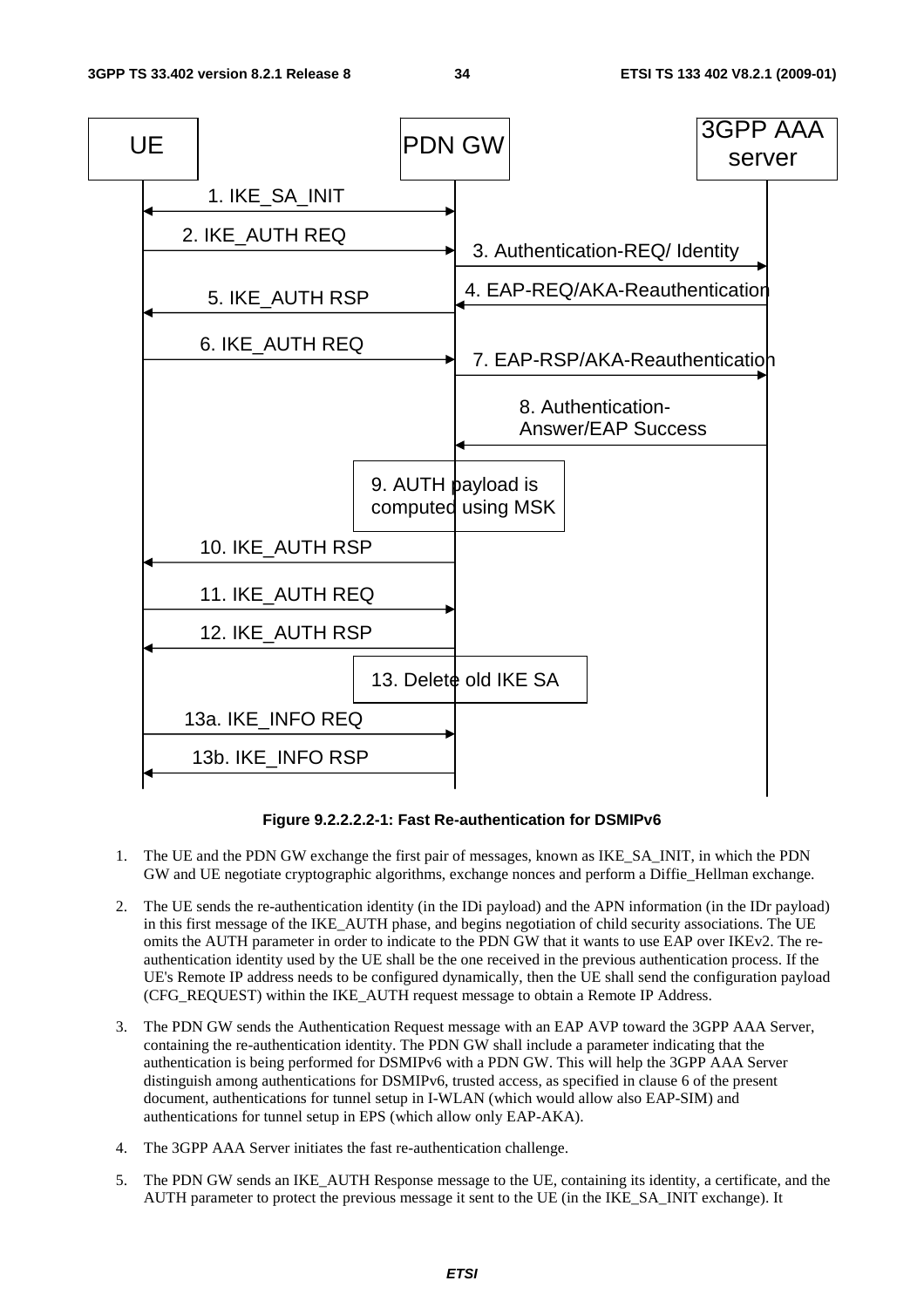completes the negotiation of the child security associations as well. The EAP message (EAP-Request/AKA-Reauthentication) received from the 3GPP AAA Server is included in order to start the EAP procedure over IKEv2.

- 6. The UE checks the authentication parameters and responds to the fast re-authentication challenge. The only payload (apart from the header) in the IKEv2 message is the EAP message.
- 7. The PDN GW forwards the EAP-Response/AKA-Reauthentication message toward the 3GPP AAA Server.
- 8. When all checks are successful, the 3GPP AAA Server sends the Authentication Answer including an EAP success and the key material toward the PDN GW. This key material shall consist of the MSK generated during the fast re-authentication process. When the Wm interface (ePDG-AAA) is implemented using Diameter, the MSK shall be encapsulated in the EAP-Master-Session-Key parameter, as defined in RFC 4072 [10].
- 9. The MSK shall be used by the PDN GW to generate the AUTH parameters in order to authenticate the IKE\_SA\_INIT phase messages, as specified in RFC 4306 [3]. These two first messages had not been authenticated before as there was no key material available yet. According to RFC 4306 [3], the shared secret generated in an EAP exchange (the MSK), when used over IKEv2, shall be used to generated the AUTH parameters.
- 10. The EAP Success message is forwarded to the UE over IKEv2.
- 11. The UE shall take its own copy of the MSK as input to generate the AUTH parameter to authenticate the first IKE\_SA\_INIT message. The AUTH parameter is sent to the PDN GW.
- 12. The PDN GW checks the correctness of the AUTH received from the UE and calculates the AUTH parameter which authenticates the second IKE\_SA\_INIT message. The PDN GW shall send the assigned Remote IP address in the configuration payload (CFG\_REPLY), if the UE requested for a Remote IP address through the CFG\_REQUEST. Then the AUTH parameter is sent to the UE together with the configuration payload, security associations and the rest of the IKEv2 parameters and the IKEv2 negotiation terminates.
- 13. If the PDN GW detects that and old IKE SA for that APN already exists, it will delete the IKE SA and send to the UE an INFORMATIONAL exchange with a Delete payload, as specified in RFC 4306 [3], in order to delete the old IKE SA in UE.

#### 9.2.2.3 Security Profiles

The profiles for IKEv2 and IPsec ESP as defined in TS 33.234 [9] shall be used with the exception that ESP in transport mode shall be used.

For PDN GW certificates, the certificate profiles as defined in TS 33.234 [9] shall be used.

## 9.3 Network based Mobility

## 9.3.1 Proxy Mobile IP

#### 9.3.1.1 Introduction

Subclause 9.3.1.2 defines the security requirements and mechanisms for Proxy Mobile IP (PMIP) when used in EPS. In particular, it addresses how PMIP messages need to be protected within the Evolved Packet Core and how PMIP protection needs to be handled if the PMIP messages originate from a trusted non-3GPP network node.

### 9.3.1.2 PMIP security requirements

*Trust model:* 

• For the reference points S2a (MAG in trusted non-3GPP access network) and S2b, S5 and S8b (MAG in ePDG or Serving GW), the MAG shall be trusted by the LMA to register only those Mobile Nodes that are attached.

*Requirements on mechanisms for securing PMIP messages on the reference points S2a, S2b, S5 and S8b:*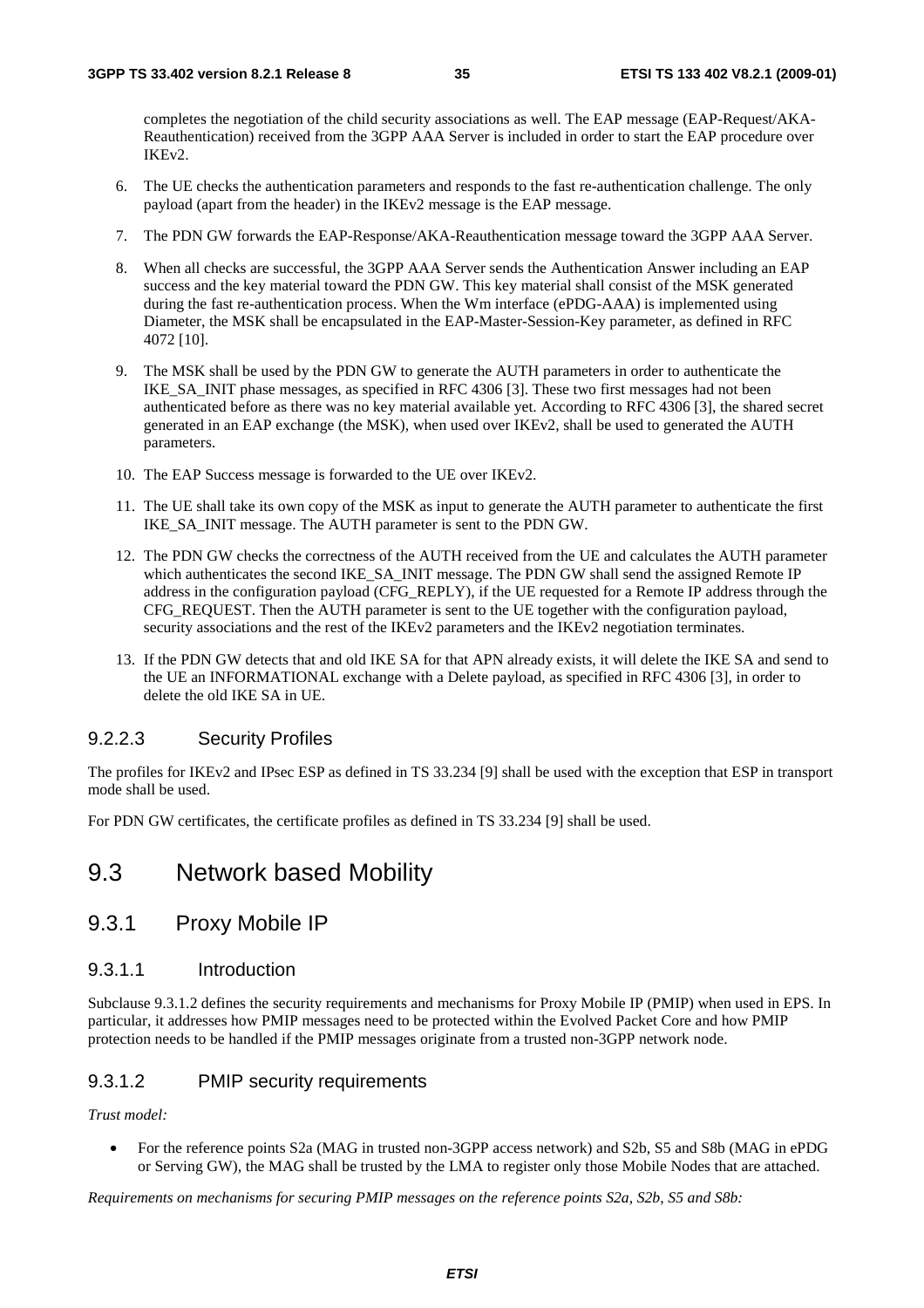Security for PMIP messages between MAG and LMA shall be provided:

- either by a chain of security associations in a hop-by-hop fashion according to TS 33.210 [6]. For each hop in such a chain, one security association per direction shall be used for all PMIP messages relating to any user, or
- *-* by one security association per direction for all PMIP messages relating to any user in an end-to-end fashion according to TS 33.210 [6] for the intra-domain case.

In order to protect PMIP messages, integrity protection is required, confidentiality protection is optional.

*Strong access authentication:* 

• PMIP shall be used only in conjunction with AKA-based access authentication.

### 9.3.1.3 PMIP security mechanisms

TS 33.210 [6] shall be applied to secure PMIP messages on the reference points S2a, S2b, S5 and S8b. TS 33.310 [12] may be applied regarding the use of certificates with the security mechanisms of TS 33.210 [6].

# 10 Security interworking between 3GPP access networks and non-3GPP access networks

## 10.1 General

The requirements and specifics for the security interworking of 3GPP access networks with different non-3GPP access networks during idle mode and active mode mobility are described in the following subclauses.

# 10.2 CDMA2000 Access Network

This clause captures all the security requirements for the interworking between HRPD and E-UTRAN during idle mode and active mode mobility. The present document assumes that no security context exchange is performed between E-UTRAN and HRPD access systems.

## 10.2.1 Idle Mode Mobility

The security interworking specifics between E-UTRAN and HRPD during idle mode mobility are defined in this clause which covers the UE idle mobility in both directions, i.e. from E-UTRAN to HRPD and HRPD to E-UTRAN.

### 10.2.1.1 E-UTRAN to HRPD Interworking

For pre-registration, the UE interacts directly with HRPD system to perform authentication through the HRPD PDSN and establish security association with this system directly. The procedures are the same as in the case when the UE connects directly to the HRPD access network except that it is tunneled over the E-UTRAN/EPS. In these procedures, the UE follows the authentication and key agreement procedure described in subclause 6.2. Tunneled signaling is exchanged over S101 interface which is secure as described in clause 11.

In the case when the UE is not aware of its movement from E-UTRAN to HRPD, the UE may access the HRPD system directly without performing a pre-registration through E-UTRAN/EPS system.

### 10.2.1.2 HRPD to E-UTRAN Interworking

The security interworking specifics of the UE idle mode mobility from HRPD to E-UTRAN follows the EPS network entry procedures as described in TS 33.401 [16].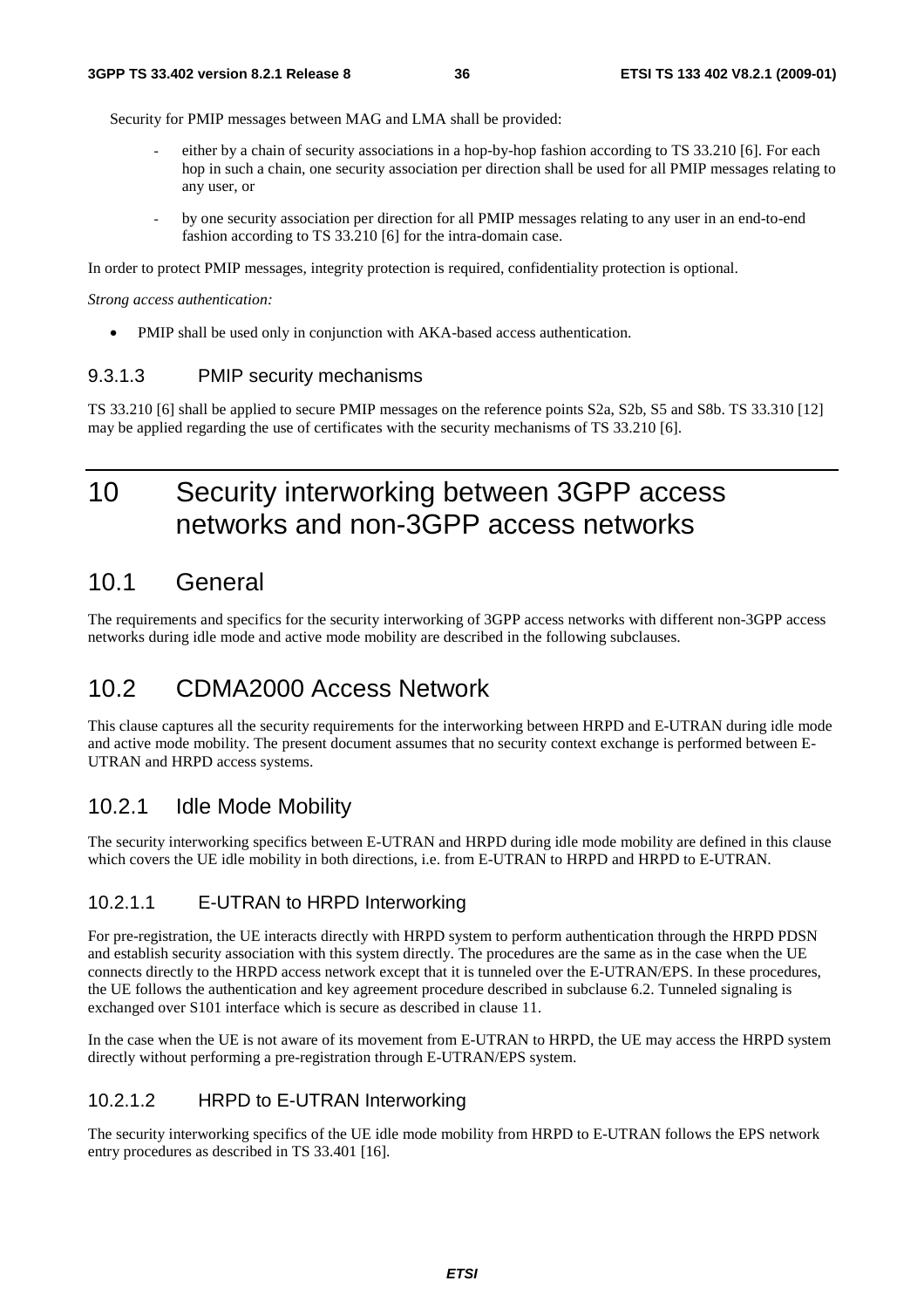## 10.2.2 Active mode mobility

The security interworking specifics during active mode mobility between E-UTRAN and HRPD are defined in this clause which covers the UE active mobility in both directions, i.e. from E-UTRAN to HRPD and HRPD to E-UTRAN.

### 10.2.2.1 E-UTRAN to HRPD Interworking

The UE behaviour is the same as in E-UTRAN-HRPD security Interworking for idle mode mobility described in subclause 10.2.1.

### 10.2.2.2 HRPD to E-UTRAN Interworking

The UE interacts directly with the MME to perform authentication with EPS and establish a security association with this system directly. The procedures are the same as in the case when the UE connects directly to the E-UTRAN system, except that it is tunneled over the HRPD AN. In these procedures, the UE uses EPS-AKA with the MME.

# 11 Network Domain Security

For all interfaces between network elements relevant in the context of the present document,

- TS 33.210 [6] shall be applied to secure signalling messages on the reference points unless specified otherwise, and
- TS 33.310 [12] may be applied regarding the use of certificates with the security mechanisms of TS 33.210 [6] unless specified otherwise in the present document.

# 12 UE-ANDSF communication security

## 12.1 UE-ANDSF communication security requirements

In order to address the security of communication over S14 reference point (i.e. between UE and ANDSF), the following requirements apply:

- UE and ANDSF shall be mutually authenticated;
- The UE shall be able to verify that the ANDSF is authorized to serve it.
- Signalling over S14 reference point shall be integrity protected
- Signalling over S14 reference point shall be confidentiality protected.
- Signalling over S14 reference point shall be protected against possible replay attacks.

# 12.2 UE-ANDSF communication security solution

UE and ANDSF server shall establish a security association to protect the messages of Access Network Info Request and Access Network Info Response. UE and ANDSF server shall mutually authenticate each other. UE and ANDSF server shall use the following mechanism to meet the security requirements as specified in clause 12.1: PSK TLS with GBA based shared key-based mutual authentication between UE and ANDSF server as specified by clause 5.4 of TS33.222 [24].

NOTE: The above security solution protects the pull based ANDSF solution only. It can also protect the push based ANDSF solution if the UE has previously used pull based ANDSF solution and the corresponding TLS connection is still available. However, it can be noted that if a TLS connection is released, it can only be re-established by the client side, i.e. UE, even though the TLS session including security association would be alive on both sides. TLS connection, in turn, is dependent on the underlying TCP connection.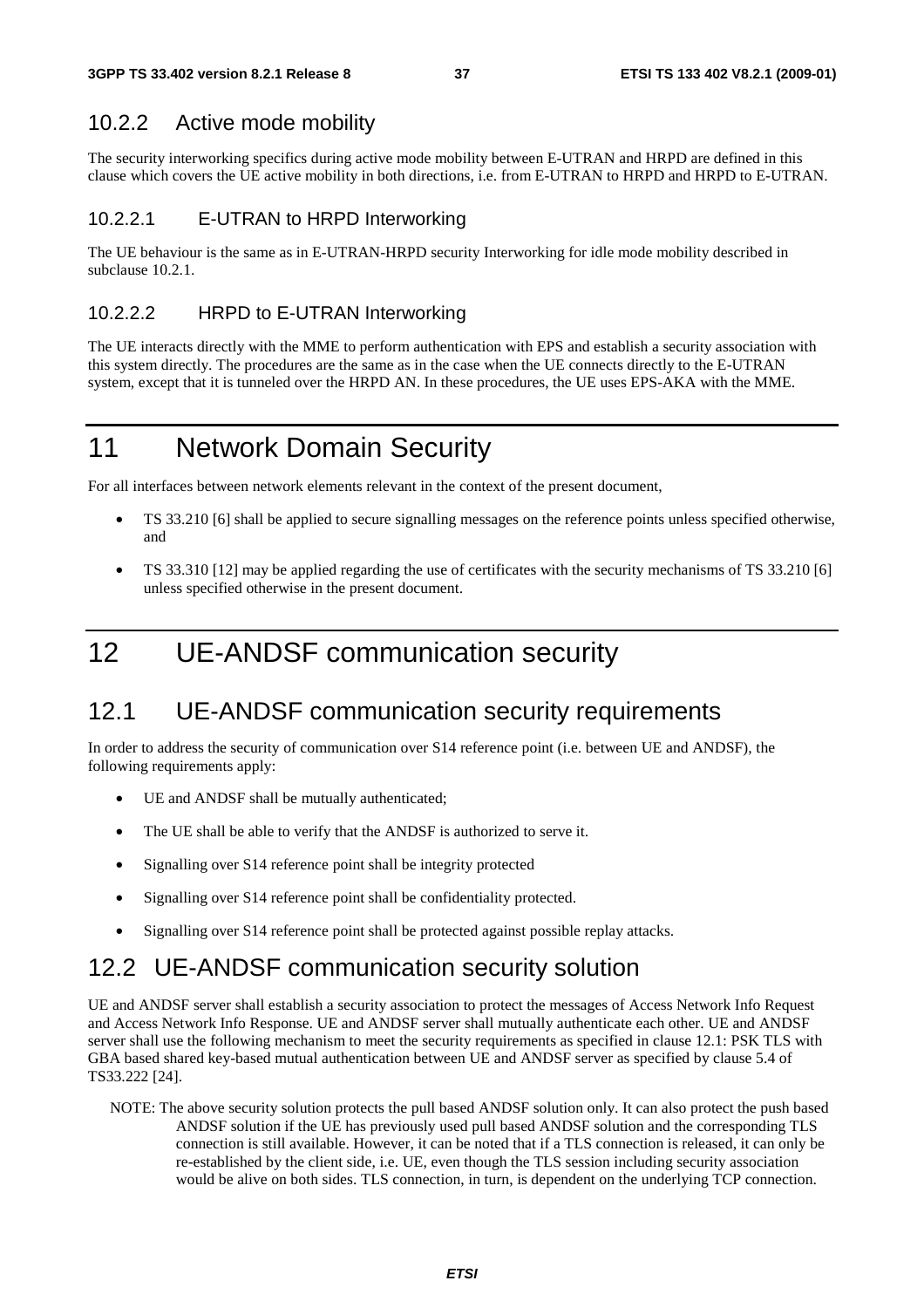# Annex A (normative): Key derivation functions

## A.1 KDF interface and input parameter construction

The input parameters and their lengths shall be concatenated into a string S as follows:

- 1. The length of each input parameter in octets shall be encoded into two-octet string:
	- a) express the number of octets in input parameter Pi as a number k in the range [0, 65535];
	- b) Li is then a two-octet representation of the number k, with the most significant bit of the first octet of Li equal to the most significant bit of k, and the least significant bit of the second octet of Li equal to the least significant bit of k.

EXAMPLE: If Pi contains 258 octets then Li will be the two-octet string 0x01 0x02.

2. String S shall be constructed from n input parameters as follows:

 $S = FC \parallel PO \parallel LO \parallel P1 \parallel L1 \parallel P2 \parallel L2 \parallel P3 \parallel L3 \parallel ... \parallel Pn \parallel Ln$ 

where:

FC is single octet used to distinguish between different instances of the algorithm,

P0 ... Pn are the n input parameters, and

L0 ... Ln are the two-octet representations of the length of the corresponding input parameters.

3. The final output, i.e. the derived key is equal to the KDF computed on the string S using the key Key. The present document defines the following KDF:

derived key =  $HMAC-SHA-256$  (Key, S),

as specified in [10] and [11], which has the KDF identity 1.

NOTE 1: Various values for parameter FC are used by TS 33.220 [8] and TS 33.401 [16], so the numbering starts at 0x20 in the present document to ensure that no input collisions will occur.

A character string shall be encoded to an octet string according to the encoding rules as specified in 3GPP TS 24.302 [22].

# A.2 Function for the derivation of CK", IK" from CK, IK

When deriving CK", IK" from CK, IK and the access network identity as defined in clause 6 of this specification, the following parameters shall be used to form the input S to the KDF.

- $FC = 0x20,$
- $-$  P0 = value of access network identity, as defined in 3GPP TS 24.302 [22],
- $-$  L0 = length of value of access network identity (variable, depending on access network type),
- $-P1 = SON \oplus AK$
- L1 = length of SON  $\oplus$  AK (i.e. 0x00 0x06)

If AK is not used, AK shall be treated in accordance with TS 33.102, i.e. as 000…0.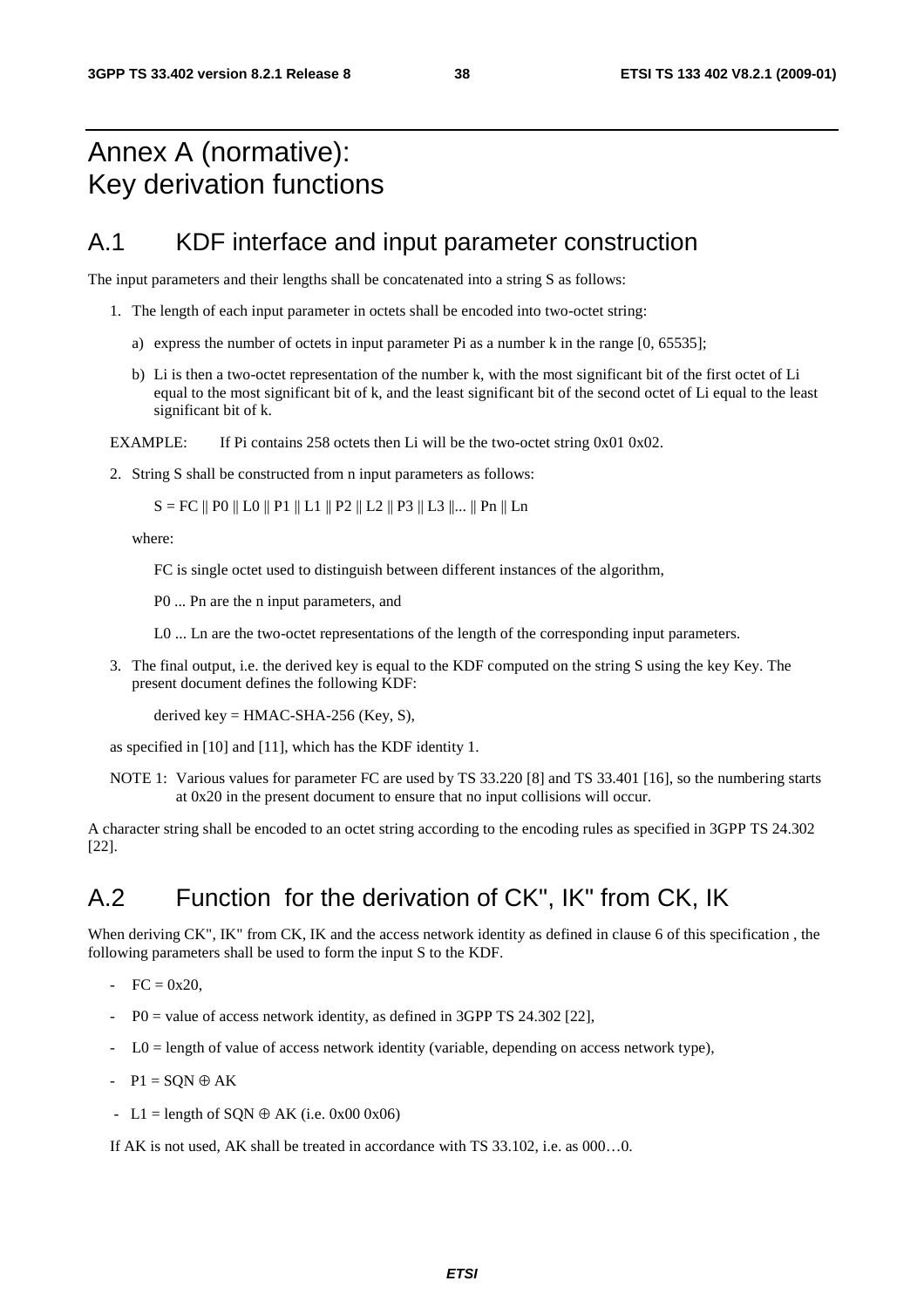The access network identity is defined separately for each access network type. For each access network type, the access network identity is documented in TS 24.302 [22] to ensure that UE and HSS use the same access network identities as input for key derivation.

The input key shall be the concatenation CK || IK of CK and IK.

The KDF returns a 256-bit output, where the 128 most significant bits are identified with CK' and the 128 least significant bits are identified with IK'.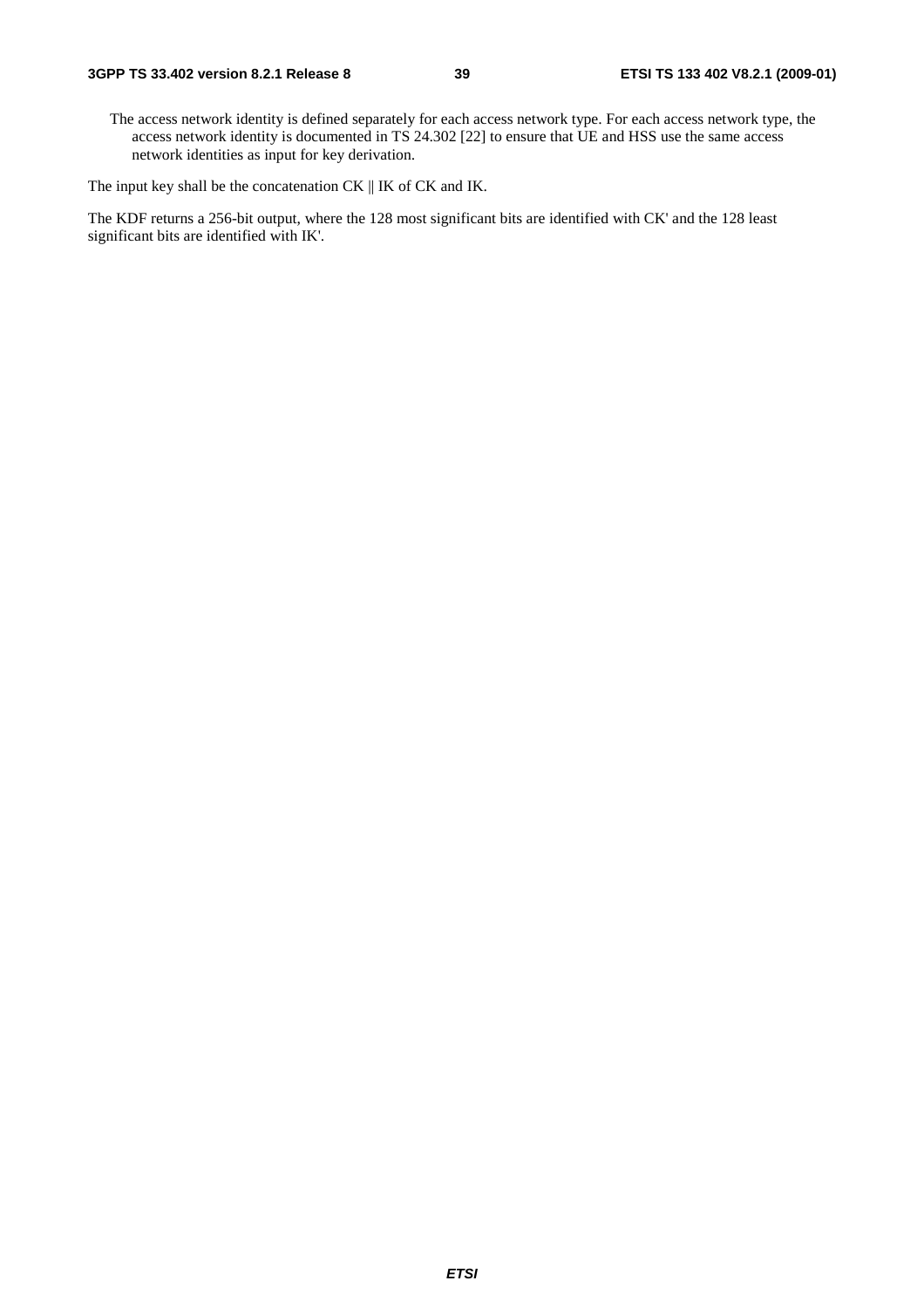# Annex B (informative): Change history

 $\mathbf{r}$ 

|         |              |           |        |     | <b>Change history</b>                                                                                                                 |       |            |
|---------|--------------|-----------|--------|-----|---------------------------------------------------------------------------------------------------------------------------------------|-------|------------|
| Date    | TSG#         | TSG Doc.  | CR.    | Rev | Subject/Comment                                                                                                                       | Old   | <b>New</b> |
| 2007-05 |              |           |        |     | Initial version contains commented Table of Contents with<br>references to TR 33.922 and TR 33.821                                    |       | 0.0.0      |
| 2007-12 | SA3#49bis    |           |        |     | Additions based on S3a070978, S3a070981, S3a071028                                                                                    | 0.0.0 | 0.1.0      |
| 2008-02 | SA3#50       |           |        |     | Additions based on S3-080062; S3-080084; S3-080101; S3-<br>080102; S3-080103; S3-080105; S3-080162; S3-080175                         | 0.1.0 | 0.2.0      |
| 2008-03 | SA#39        |           |        |     | Presented for information at SA                                                                                                       | 0.2.0 | 1.0.0      |
| 2008-04 | SA3#51       |           |        |     | Additions based on S3-080428,474, 427, 449, 423, 334, 337,<br>338, 476, 473, 446, 450, 430, 485, 475, 426, 477, 339, 340, 439,<br>494 | 1.0.0 | 1.1.0      |
| 2008-05 |              |           |        |     | MCC preparation for approval                                                                                                          | 1.1.0 | 2.0.0      |
| 2008-06 | SA#40        | SP-080258 |        |     | SA approval                                                                                                                           | 2.0.0 | 8.0.0      |
| 2008-09 | SA#41        | SP-080488 | 17     |     | Resolution of Ed notes on use of EAP-AKA in IKEv2                                                                                     | 8.0.0 | 8.1.0      |
| 2008-09 | SA#41        | SP-080488 | 0004 1 |     | Resolution of the Ed Notes under clause 8.2.5, TS33.402                                                                               | 8.0.0 | 8.1.0      |
| 2008-09 | SA#41        | SP-080488 | 0023 2 |     | Resolution of 2nd And 3rd Editor"s Notes in 8.2.2                                                                                     | 8.0.0 | 8.1.0      |
| 2008-09 | SA#41        | SP-080488 | 0002   |     | Resolution of 1st Ed Note in Clause 6.1 TS33.402                                                                                      | 8.0.0 | 8.1.0      |
| 2008-09 | SA#41        | SP-080488 | 000611 |     | MIPv4 Signalling protection between PDN-GW and FA                                                                                     | 8.0.0 | 8.1.0      |
| 2008-09 | SA#41        | SP-080488 | 0012   |     | correction of 33.402                                                                                                                  | 8.0.0 | 8.1.0      |
| 2008-09 | SA#41        | SP-080488 | 0013   |     | Clarification of text on access network identities                                                                                    | 8.0.0 | 8.1.0      |
| 2008-09 | SA#41        | SP-080488 | 0014   |     | Clarification of use of AMF separation bit with EAP-AKA access<br>authentication                                                      | 8.0.0 | 8.1.0      |
| 2008-09 | SA#41        | SP-080488 | 0015   |     | Clarification on handling of authentication vectors in the 3GPP<br>AAA server                                                         | 8.0.0 | 8.1.0      |
| 2008-09 | SA#41        | SP-080488 | 0007 1 |     | Resolution of Ed notes on MIPv4 Root key generation                                                                                   | 8.0.0 | 8.1.0      |
| 2008-09 | SA#41        | SP-080488 | 0016 2 |     | update of S3-080756 Resolution of EditorÆs notes regarding<br>parameter exchange in access authentication                             | 8.0.0 | 8.1.0      |
| 2008-09 | SA#41        | SP-080488 | 0018   |     | Removing the restriction on AKA for Trusted Access                                                                                    | 8.0.0 | 8.1.0      |
| 2008-09 | SA#41        | SP-080488 | 0022 1 |     | Methods to avoid impersonation attacks on S2c                                                                                         | 8.0.0 | 8.1.0      |
| 2008-09 | SA#41        | SP-080488 | 0024   |     | Note on SNID IP binding                                                                                                               | 8.0.0 | 8.1.0      |
| 2008-09 | SA#41        | SP-080488 | 0005 1 |     | CR on UE-ANDSF security                                                                                                               | 8.0.0 | 8.1.0      |
| 2008-09 | SA#41        | SP-080641 | 0025 1 |     | CR on EAP AKA (relaxation scenario)                                                                                                   | 8.0.0 | 8.1.0      |
| 2008-12 | SA#42        | SP-080739 | 26     |     | Change on some names of interfaces in 33.402 and an editorial<br>modification                                                         | 8.1.1 | 8.2.0      |
| 2008-12 | SA#42        | SP-080739 | 27     |     | MIPv4 SPI Collision Avoidance                                                                                                         | 8.1.1 | 8.2.0      |
| 2008-12 | SA#42        | SP-080739 | 28     |     | MN-HA Key generation during initial attach or additional PDN<br>connectivity                                                          | 8.1.1 | 8.2.0      |
| 2008-12 | SA#42        | SP-080739 | 29     |     | Handling of Mobility Keys during Re-authentication                                                                                    | 8.1.1 | 8.2.0      |
|         |              |           |        |     | Aligment of TS 33.402 to draft-arkko-eap-aka-kdf and clarification                                                                    |       |            |
| 2008-12 | SA#42        | SP-080739 | 30     | 2   | of indication of type of authentication from AAA to HSS                                                                               | 8.1.1 | 8.2.0      |
| 2008-12 | SA#42        | SP-080739 | 31     |     | Resolution of Editor"s note on tunnel fast re-authentication                                                                          | 8.1.1 | 8.2.0      |
| 2008-12 | <b>SA#42</b> | SP-080739 | 32     |     | Clarifications to security procedures for DSMIPv6                                                                                     | 8.1.1 | 8.2.0      |
| 2008-12 | SA#42        | SP-080739 | 35     |     | Adding EMSK derivation in clause 6.2                                                                                                  | 8.1.1 | 8.2.0      |
| 2008-12 | SA#42        | SP-080739 | 36     |     | Fast re-authentications for DSMIPv6                                                                                                   | 8.1.1 | 8.2.0      |
| 2008-12 | SA#42        | SP-080739 | 37     |     | AMF separation bit for untrusted non-3gpp access for S2c                                                                              | 8.1.1 | 8.2.0      |
| 2008-12 | SA#42        | SP-080739 | 38     |     | Finalising the PMIP security requirements                                                                                             | 8.1.1 | 8.2.0      |
| 2008-12 | SA#42        | SP-080739 | 39     |     | Key Derivation Function to derive CK", IK" from CK, IK for non-<br>3GPP access to EPC                                                 | 8.1.1 | 8.2.0      |
| 2008-12 | SA#42        | SP-080739 | 40     |     | Change on some names of interfaces in 33.402 and some<br>corrections                                                                  | 8.1.1 | 8.2.0      |
| 2008-12 | SA#42        | SP-080739 | 41     |     | Removing editor's note on legacy UEs                                                                                                  | 8.1.1 | 8.2.0      |
| 2008-12 | SA#42        | SP-080739 | 42     |     | Correction of text on access authentication for untrusted access                                                                      | 8.1.1 | 8.2.0      |
| 2008-12 | SA#42        | SP-080739 | 43     |     | Correction of text on access authentication for untrusted access                                                                      | 8.1.1 | 8.2.0      |
| 2008-12 | SA#42        | SP-080739 | 44     |     | Clarification of indication of type of authentication from AAA to<br>HSS and on access network authorization in AAA server            | 8.1.1 | 8.2.0      |
| 2008-12 | SA#42        | SP-080739 | 45     |     | Modification of the MIPv4 bootstrapping                                                                                               | 8.1.1 | 8.2.0      |
| 2008-12 | SA#42        | SP-080739 | 46     |     | <b>ANDSF</b> security                                                                                                                 | 8.1.1 | 8.2.0      |
| 2008-12 | SA#42        | SP-080739 | 34     |     | MIPv4 support for Additional PDN connectivity                                                                                         | 8.1.1 | 8.2.0      |
| 2008-12 |              |           |        |     | MCC editorial correction                                                                                                              | 8.2.0 | 8.2.1      |